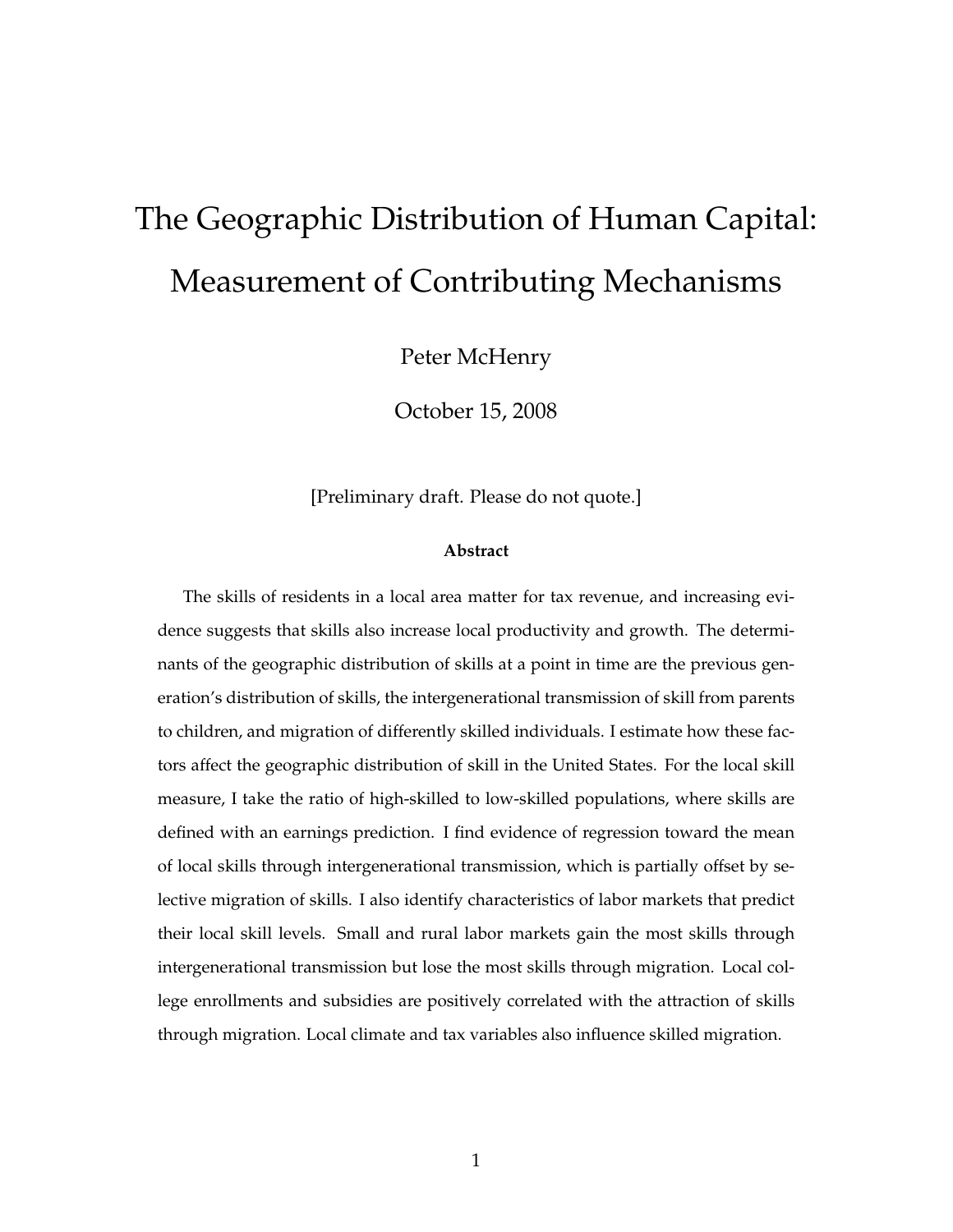## **1 Introduction**

The variance of skill levels across U.S. labor markets is large. Table 1 shows the labor markets with the highest and lowest percent residents with a college degree in the 2000 Census. The gap between the most educated places like the nation's capital, San Francisco, and Boston and the least educated places like rural Appalachia is remarkable.

A recent economics literature investigates whether and how the skill level of a labor market's residents matters. The focus tends to be on the effects of local skill differences rather than how those skill differences arose. For example, Moretti (2004a) finds that an increase in the percent of a city's residents with a college degree increases wages of its residents of all education levels, so education has substantial external benefits.<sup>1</sup> Researching another effect, Glaeser and Saiz (2003) show that the percent of a city's residents with a college degree is positively correlated with city population growth throughout the 20th century.

Consistent with these findings, local governments in the U.S. attempt to retain and attract skilled workers. An example of their efforts is Georgia's HOPE scholarship, which reduces the cost of attending Georgia colleges for academically successful Georgia high school graduates. Several states have subsequently enacted similar scholarship programs with the explicit goal of retaining local talent.

Local skill levels appear to have important consequences for local residents, but economists have limited knowledge about the determinants of the geographic distribution of skill. In particular, we do not know much about the persistence of skill inequality across labor markets over time or about the mechanisms underlying this persistence. In addition, we do not know much about what local characteristics predict that a location will have a high or low level of skill.

This paper contributes empirical evidence about the geographic distribution of skill in the U.S. and a framework for understanding the determinants of this distribution: the

<sup>&</sup>lt;sup>1</sup>Other papers about the same topic include Rauch (1993), Acemoglu and Angrist (2000), and Ciccone and Peri (2006). Lange and Topel (2006) call into question the identification strategies used in this literature but leave open the possibility that education has external benefits.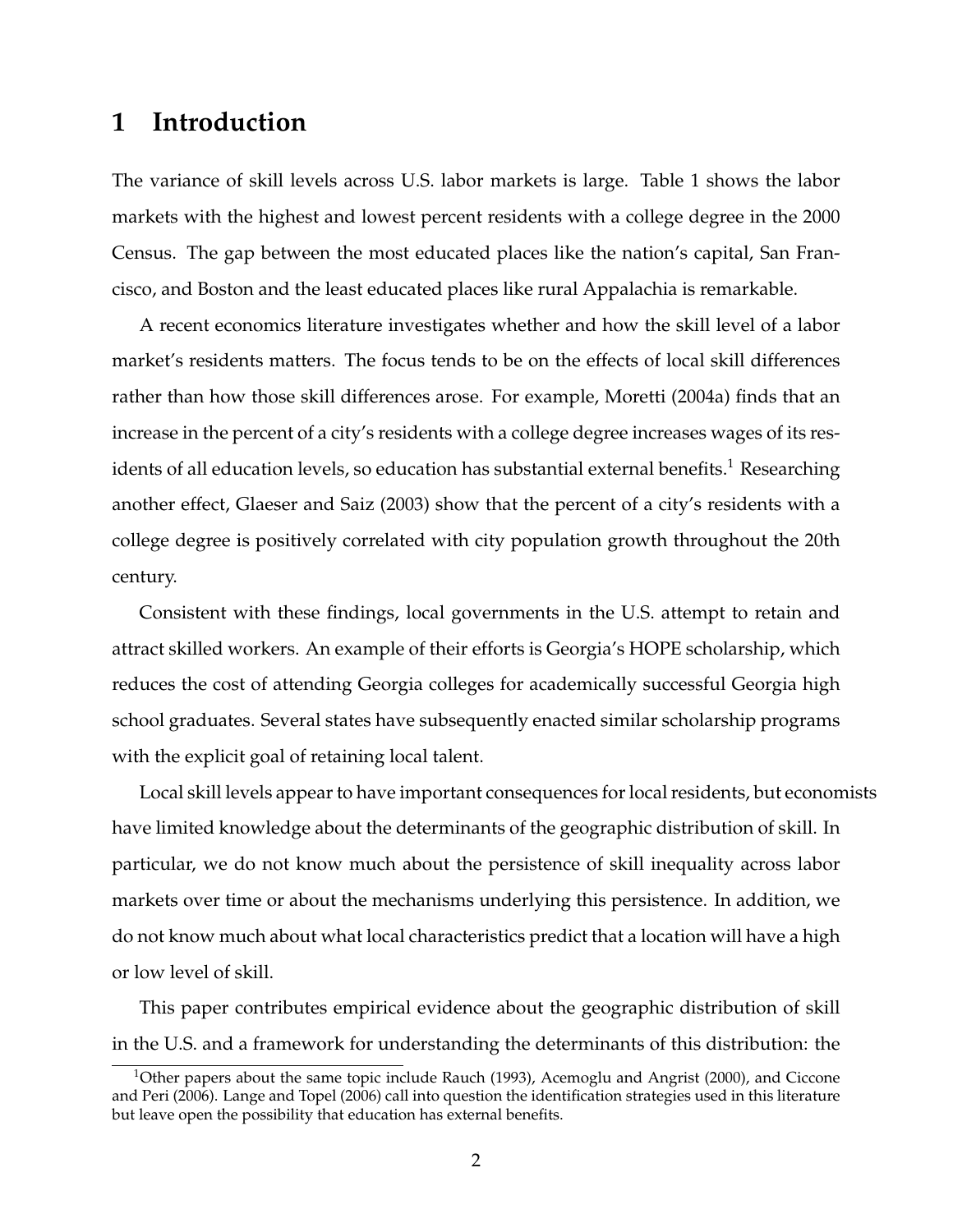locations of previous generations, the intergenerational transmission of skill from parents to children, and migration of differently skilled individuals. I assess how intergenerational transmission and migration affect the persistence over time of labor market skill inequality. I also identify labor market characteristics that predict local skill levels.

I begin with a statistical decomposition of state differences in skills using the U.S. Census. I use a predicted earnings index to categorize workers into skill categories and take as my local skills measure the local ratio of high-skilled to low-skilled populations. I take the state as the location definition, since this is the least aggregated birth location identified in the Census. For each state, I measure the skills of the parent generation, of the next generation by birth state, and of this second generation by adult residence state. I find evidence of mean reversion in state skills through intergeneration transmission; that is, states with the highest- and lowest-skilled parents tend to have children with skills closer to the national mean level of skills. Of course, the Census has weaknesses for this exercise. The most important weakness is that states are poor proxies for labor markets, which are the geographic units of interest for understanding local production and consumption.

To remedy this, I use detailed location data for respondents to the National Education Longitudinal Survey of 1988 (NELS:88), which is a nationally representative sample of U.S. resident students in the eighth grade in 1988. The NELS:88 also provides richer data on individual skills and provides data on linked parent and child skills. In order to use the relatively small sample size of the NELS:88 to study skill distributions of all U.S. labor markets, I add structure to the local skill decomposition framework.

The additional structure is a model that explains the geographic distribution of human capital as the outcome of a dynamic process wherein parents with different skills choose residence locations, they pass skills to their children, and their children choose their own residence locations. The model shows that selective net migration responds to local characteristics that affect the local relative demand and supply for high- and low-skilled residents. Estimating the model for states replicates findings in the Census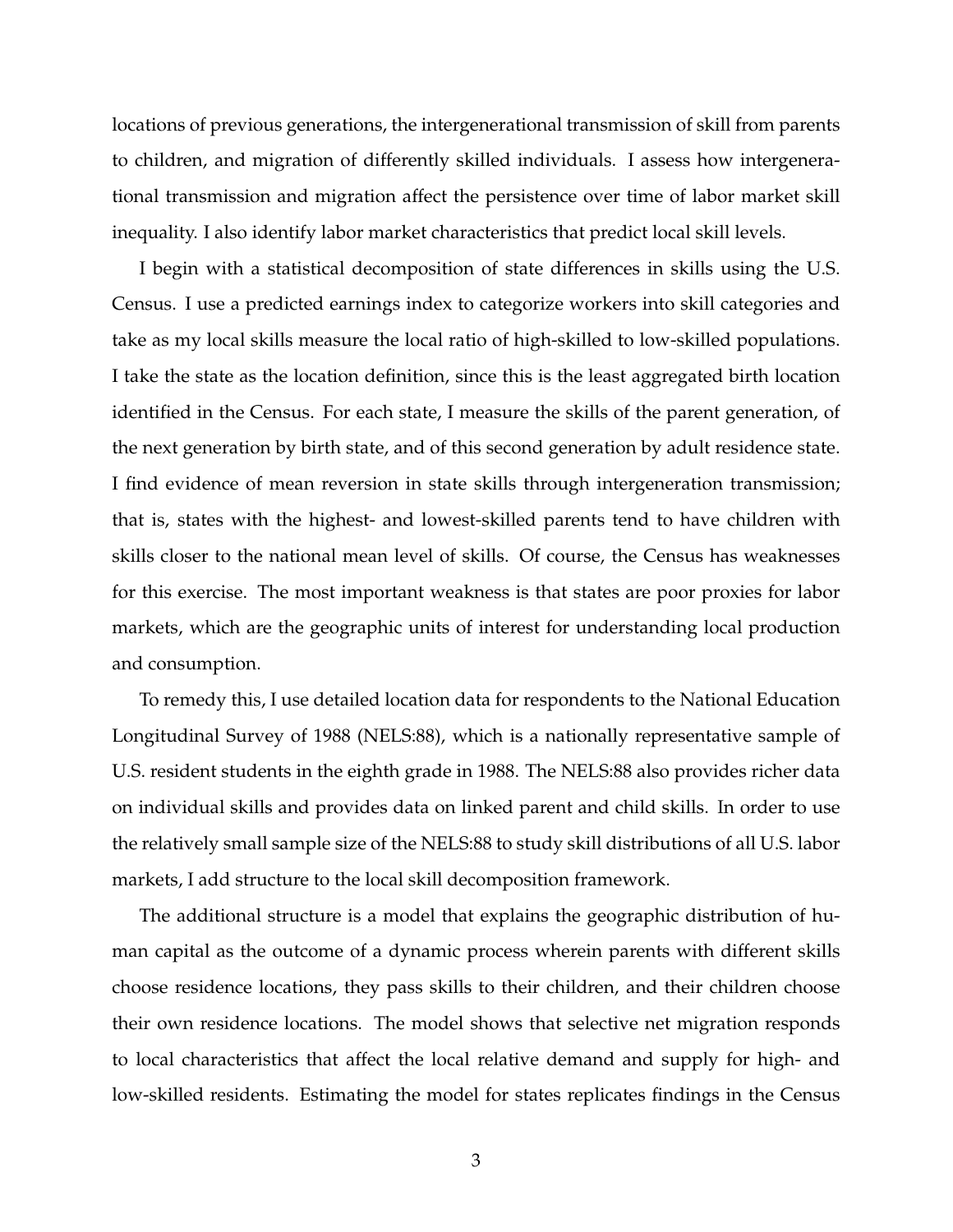accounting exercise, which increases confidence in the estimation procedure.

I then estimate the model using groups of counties called commuting zones as the labor market definition. The intergenerational transmission mechanism induces regression toward the mean of labor market skills. Migration of skills toward labor markets with higher parents skills partially offsets the regression toward the mean. Small and rural labor markets gain the most skills through intergenerational transmission but lose the most skills through migration. Local college enrollments and subsidies are positively correlated with the attraction of skills through migration. Labor markets with lower average January temperatures tend to have higher skill levels. Taxation in labor markets with higher skill tends to be tilted toward wage taxes and away from capital taxes.

### **2 Previous literature**

The previous literature informing us about determinants of the geographic distribution of human capital can be divided into two segments. The first is the study of differences in migration behavior of people with different skills. Differences by skill in migration frequency, purposes, and destinations affect how migration distributes skills across labor markets. A smaller segment of the literature describes the variation in education levels across locations and identifies location characteristics that are correlated with local education levels.

The main finding of the first literature segment is that more-skilled people are more geographically mobile than less-skilled people. In his survey of the migration literature, Greenwood (1997) notes this as a robust finding.<sup>2</sup> Relatedly, Bound and Holzer (1992) and Wozniak (2006) provide evidence that college graduates are more likely to move in response to local labor demand shocks than those with less schooling. Malamud and Woz-

<sup>&</sup>lt;sup>2</sup>Many articles show that more education is positively correlated with higher migration frequency. Bowles (1970) shows that the positive relationship between expected income gains from migrating out of the U.S. South and actual outmigration is stronger for people with more years of schooling. Courchene (1970) makes similar findings in Canada. Schultz (1971) shows that local schooling is positively correlated with rural-to-urban migration in Colombia.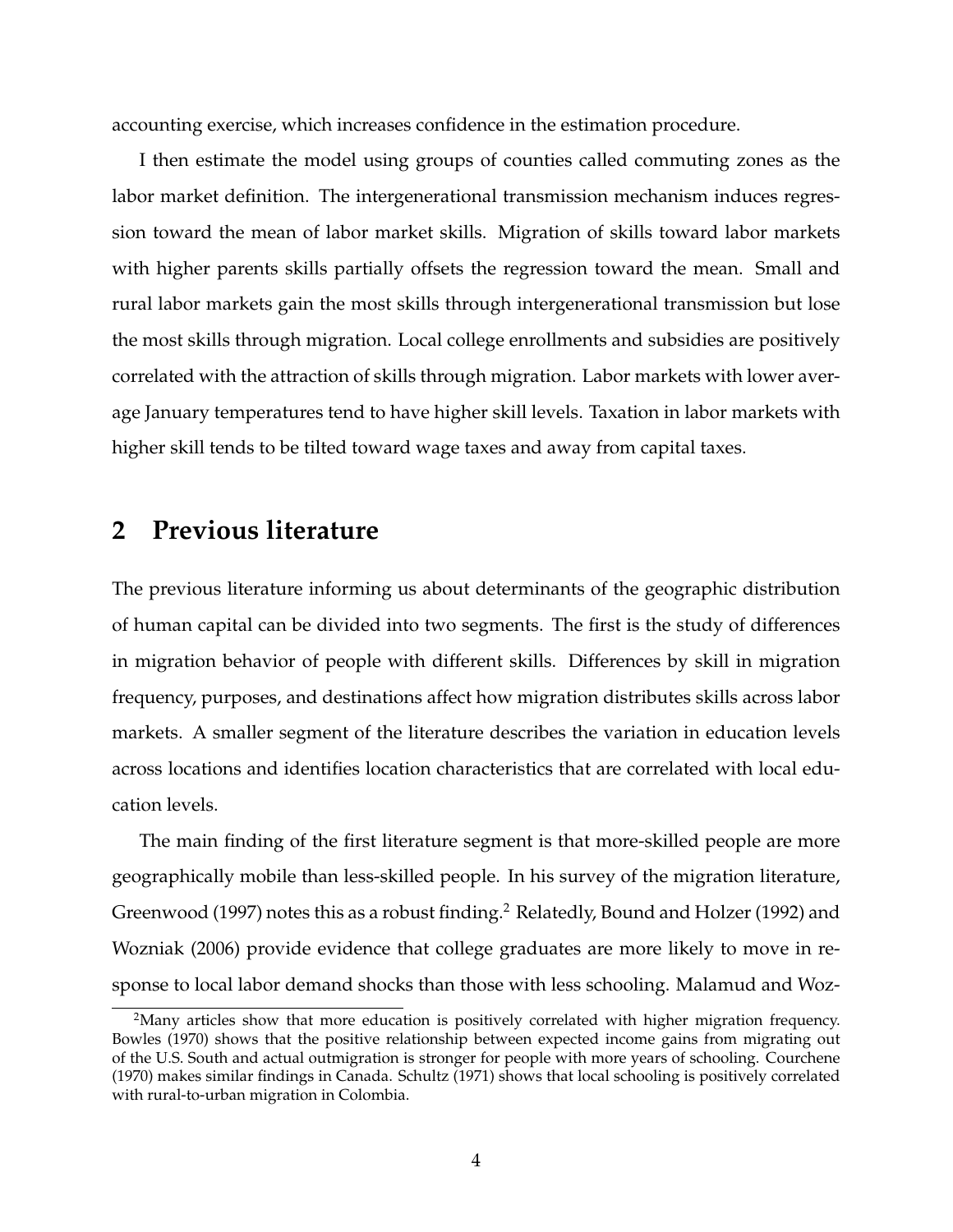niak (2007) argue that the estimated effect of college education on migration frequency is causal.

There also appear to be skill differences along other dimensions of the migration decision. Borjas, Bronars, and Trejo (1992) show that higher-skilled individuals in the National Longitudinal Survey of Youth, 1979 (NLSY79) are more likely than others to move to states with higher wage dispersion; the authors interpret this as evidence to support a Roy (1951) model framework wherein more-skilled individuals sort into labor markets with higher returns to skill. Ham, Li, and Reagan (2006) demonstrate that college graduates who migrate experience wage growth increases, but high school dropouts who migrate experience wage growth decreases. Kodrzycki (2001) uses the NLSY79 to show that recent college graduates tend to move to states with stronger labor markets than their origins. Basker (2003) provides evidence that more-educated migrants are more likely to have a job in hand when migrating than less-educated migrants. These findings suggest that labor market opportunities are more important to higher-skilled migrants than lower-skilled migrants.

A few papers investigate the determinants of local education levels. One determinant is the local education level in a previous year. Berry and Glaeser (2005) and Moretti (2004b) show that MSAs with higher initial proportions of college-educated residents experience more growth in the proportion of college-educated residents between 1970 and 2000. This implies modest divergence of skill levels across MSAs. Bound, Groen, Kezdi, and Turner (2004) study the effect of flows of graduates from state colleges on later stocks of college educated residents and find evidence of a modest positive relationship.

Moretti (2004b) takes a sample of MSAs and regresses the change in percent residents with college degrees between 1990 and 2000 on MSA characteristics. He finds the highest growth in Northeastern MSAs. The increase in the MSA college share is positively correlated with 1990 college share, population, and percent employment in high-tech jobs.

Kodrzycki (2000) is the most similar paper to mine. Kodrzycki studies the differences

5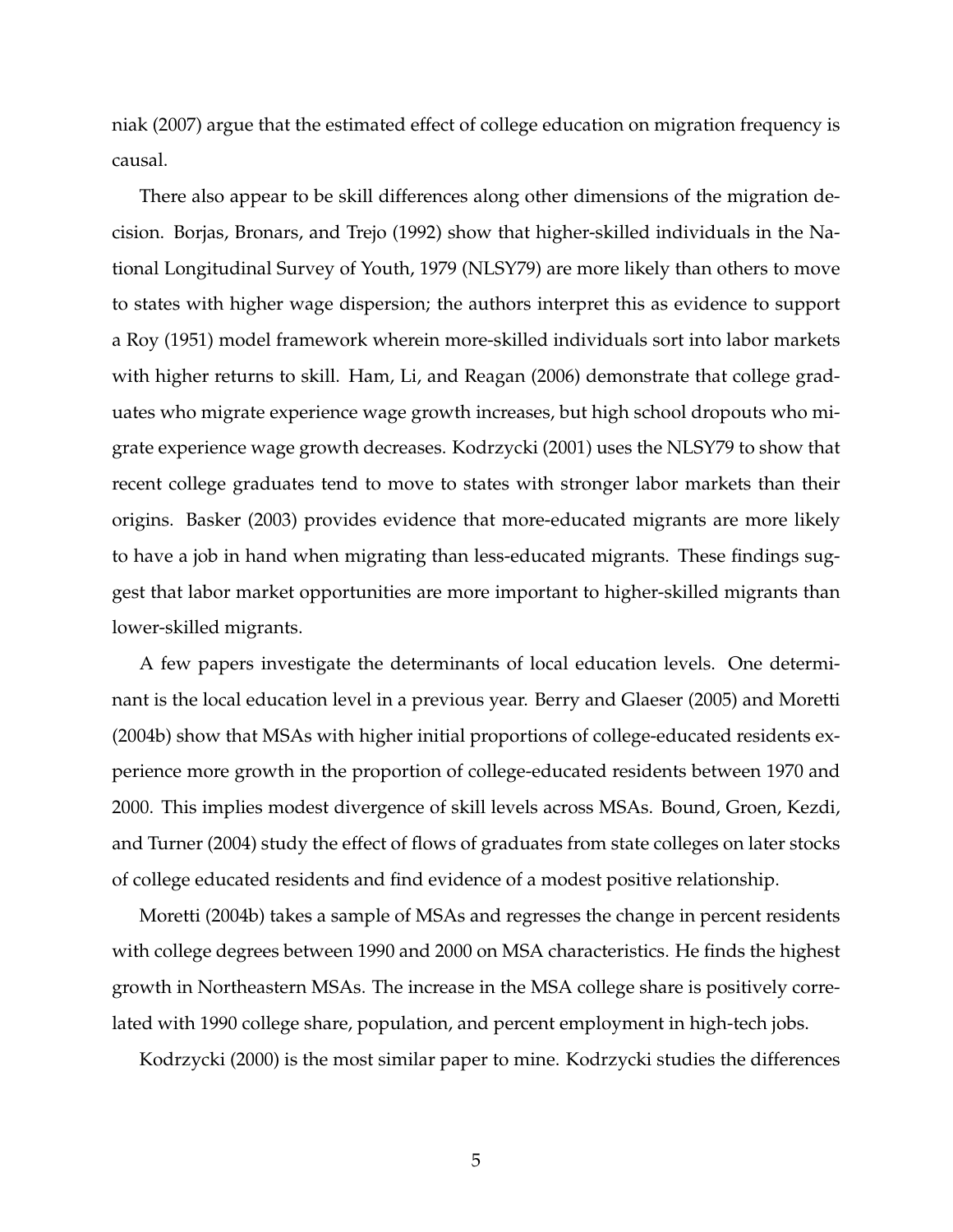across Census divisions<sup>3</sup> in percent residents with a college degree. She categorizes regional degrees into those of natives who attend local college and stay, migrants who come for college, migrants who come after college, and natives who leave for college but return. Her focus is on New England, and she shows that New England's top rank in education is due mostly to high rates of native college attendance and graduation, rather than migration of college degree holders.

## **3 A statistical decomposition of state differences in skills**

#### **3.1 Decomposition of skill supply**

In this section, I decompose the relative supply of skills to a state into three factors: the skill distribution of the previous generation in the state, the intergenerational transmission of skills, and the migration of skills. Let the number of high-skilled adults in location j in generation t be  $A_{Hjt}$  and the corresponding low-skilled population be  $A_{Ljt}$ . Let the number of high-skilled children in state  $j$  in generation  $t$  be  $C_{Hjt}$  and the corresponding low-skilled population be  $C_{Ljt}$ .

The number of adults in a state is the sum of the local children who decided to stay and the people from elsewhere who decided to move to the state. That is,

$$
A_{sjt} = #Stay_{sjt} + #InMig_{sjt}
$$

for  $s = L, H$ . Let  $P_{sjkt}$  be the probability that an individual with skill s chooses to migrate from state *j* to state *k*, so  $P_{sijt}$  is the probability of staying in *j*. Then, the number of stayers in j can be expressed as #Stay<sub>sjt</sub> =  $C_{sjt}P_{sjjt}$  for  $s = L, H$ . Let the ratio of highto low-skilled adults be  $S_{jt} = A_{Hjt}/A_{Ljt}$  and the ratio of high- to low-skilled children be  $K_{jt} = C_{Hjt}/C_{Ljt}.$ 

 $3$ The nine Census divisions are collections of states. Their names are New England, Middle Atlantic, East North Central, West North Central, South Atlantic, East South Central, West South Central, Mountain, and Pacific.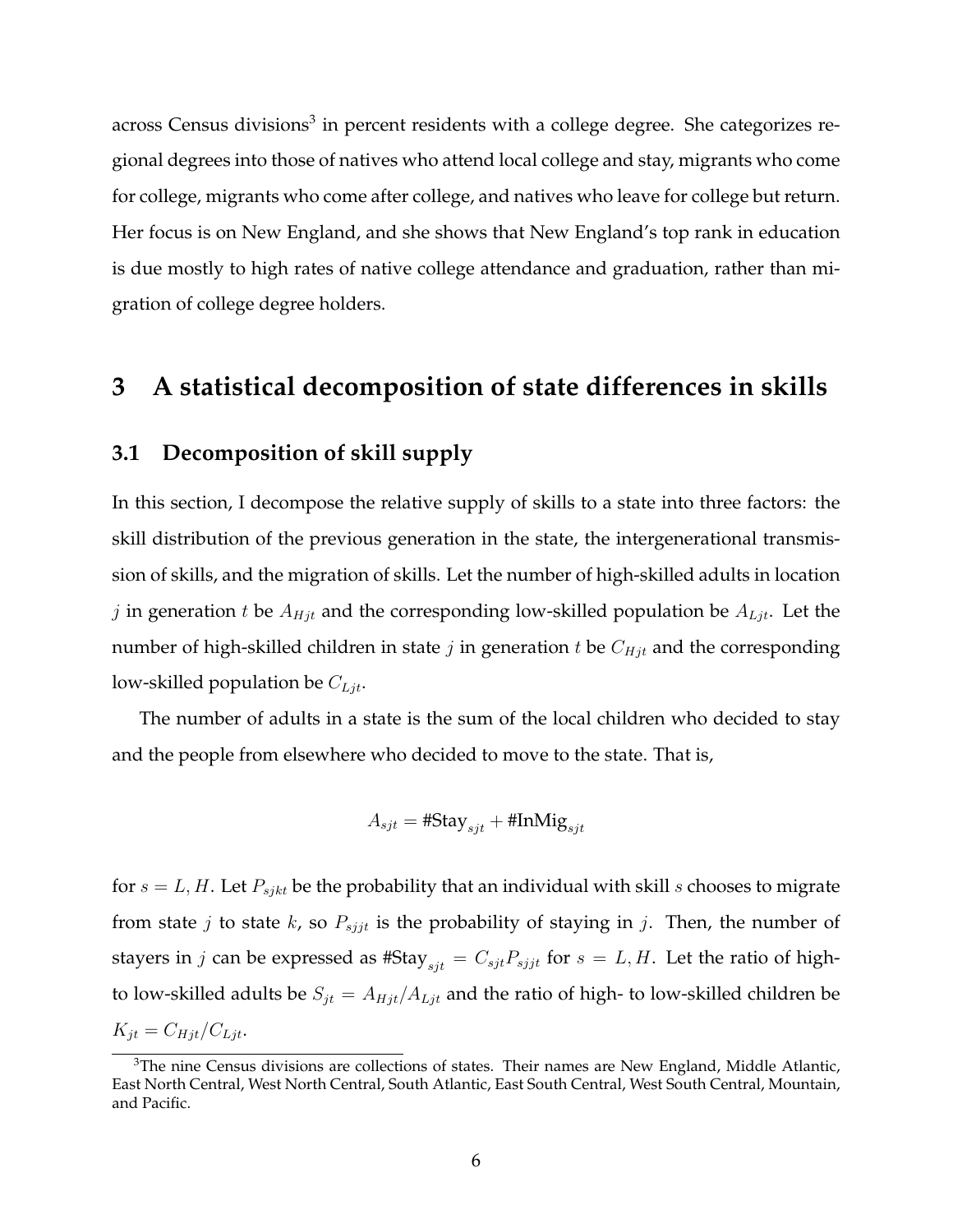Using these definitions, the relative skill supply to state  $j$  is

$$
S_{jt} = \frac{A_{Hjt}}{A_{Ljt}} = \frac{\# \text{Stay}_{Hjt} + \# \text{InMig}_{Hjt}}{\# \text{Stay}_{Ljt} + \# \text{InMig}_{Ljt}} \n= \frac{\# \text{Stay}_{Hjt} \left( \frac{\# \text{Stay}_{Hjt} + \# \text{InMig}_{Hjt}}{\# \text{Stay}_{Hjt}} \right)}{\# \text{Stay}_{Ljt} \left( \frac{\# \text{Stay}_{Hjt} + \# \text{InMig}_{Ljt}}{\# \text{Stay}_{Hjt}} \right)} \n= \frac{C_{Hjt} P_{Hjjt} \left( \frac{\# \text{Stay}_{Hjt} + \# \text{InMig}_{Hjt}}{\# \text{Stay}_{Hjt}} \right)}{C_{Ljt} P_{Ljjt} \left( \frac{\# \text{stay}_{Ljt} + \# \text{InMig}_{Ljt}}{\# \text{Stay}_{Ljt}} \right)} \n= K_{jt} \Lambda_{jt} M_{jt} \n= S_{jt-1} \frac{K_{jt}}{S_{jt-1}} \Lambda_{jt} M_{jt}.
$$
\n(1)

In the above equation,  $\Lambda_{jt} \equiv P_{Hjjt}/P_{Ljjt}$  is the probability of a high-skilled child staying in  $j$  divided by the probability of a low-skilled child staying in the same state.  $M_{jt}$  is a factor that describes the rate of skill increase through in-migration.

Taking logarithms of Equation 1 yields

$$
\ln(S_{jt}) = \ln(S_{jt-1}) + \ln\left(\frac{K_{jt}}{S_{jt-1}}\right) + \ln(\Lambda_{jt}M_{jt}).
$$
\n(2)

Equation 2 decomposes the relative supply of skills to state  $j$  into factors due to the skill distribution of the previous generation  $(S_{jt-1})$ , the intergenerational transmission of skill from that generation to the next  $(K_{jt}/S_{jt-1})$ , and the migration of skills  $(\Lambda_{jt}M_{jt})$ .

I calculate each element of Equation 2 using U.S. Census data. The major benefit from using Census data is that the samples are large and allow the calculation of skill distributions for many locations. With these data, the location definition is the state, since that is the most disaggregated level of birthplace identification in the Census. I include Washington, D.C. as a state.

I use a predicted earnings index to measure skills. I take the full-time workers aged 30 to 40 in the 5 percent 2000 Census sample from IPUMS (Ruggles et al. 2004). With this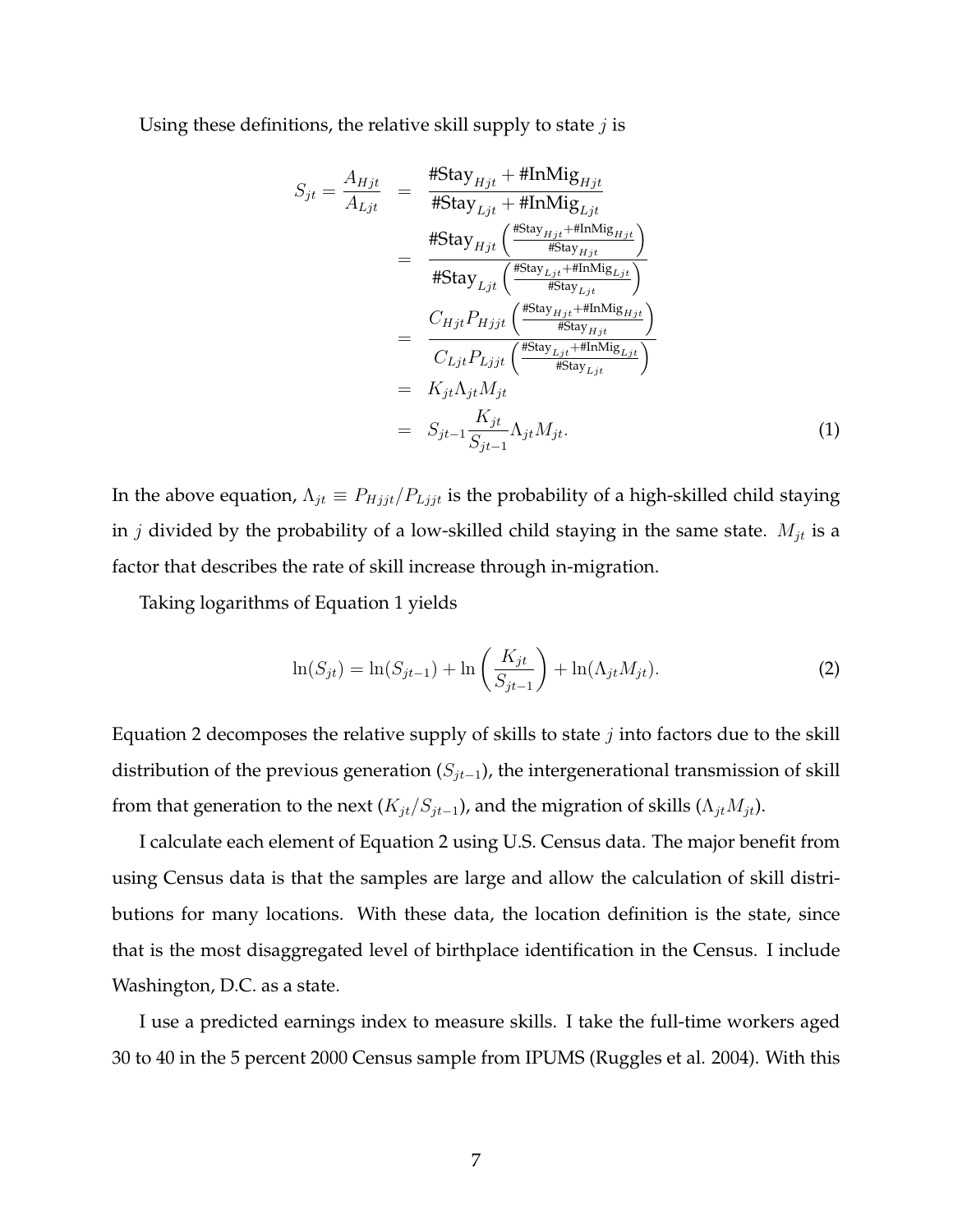sample, I estimate a regression of the following form:

$$
y_{ij} = \beta X_i + \sum_k \delta_k \mathbf{Occ}_{ik} + \alpha_j + \epsilon_{ij}.
$$
 (3)

The dependent variable,  $y_{ij}$ , is log weekly labor earnings of individual  $i$  who lives in state j. The vector  $X_i$  includes characteristics of individual i: sex, race, a quadratic in age, and indicators for completed schooling categories. The other regressors are indicators for three-digit occupation ( $Occ_{ik}$ ) and indicators for state of residence. The state of residence intercepts capture state differences in wages due to various factors, including cost of living.

Using coefficients from OLS estimation of Equation 3, I predict log weekly labor earnings for all workers, setting the state indicator for New York equal to one and all others to zero. I define a worker as high-skilled if his or her predicted earnings fall in the highest quartile of (national) predicted earnings and low-skilled in the lowest quartile.  $S_{jt}$  is the ratio of high-skilled to low-skilled populations living in state  $j$  as adults in 2000.  $K_{jt}$  is the ratio of high-skilled to low-skilled populations born in state  $j$ .

I calculate  $S_{jt-1}$  using a similar earnings prediction index for an earlier cohort: workers aged 35 to 45 in the 5 percent 1980 Census sample from IPUMS. I use a regression with the same form as Equation 3 to predict log weekly earnings for each member of this older cohort and categorize each member into a quartile of the predicted earnings index.  $S_{jt-1}$ is the ratio of high-skilled to low-skilled populations living in state  $j$  in 1980.

I calculate  $P_{sijt}$  for  $s = L, H$  as the fraction of the skill s population born in j who are also living in  $j$  in 2000. I then calculate the relative native retention rate for each state:  $\Lambda_{jt} = P_{Hjjt}/P_{Ljjt}$ . I also calculate the effect of in-migration on the state skill ratio as  $M_{jt} = S_{jt}/(K_{jt} \times \Lambda_{jt}).$ 

In order for Equation 3 to predict skills accurately, I assume that the error term  $\epsilon_{ij}$ does not include interactions between occupation and state of residence. If it did, then the earnings prediction would confuse productivity of a worker's state of residence with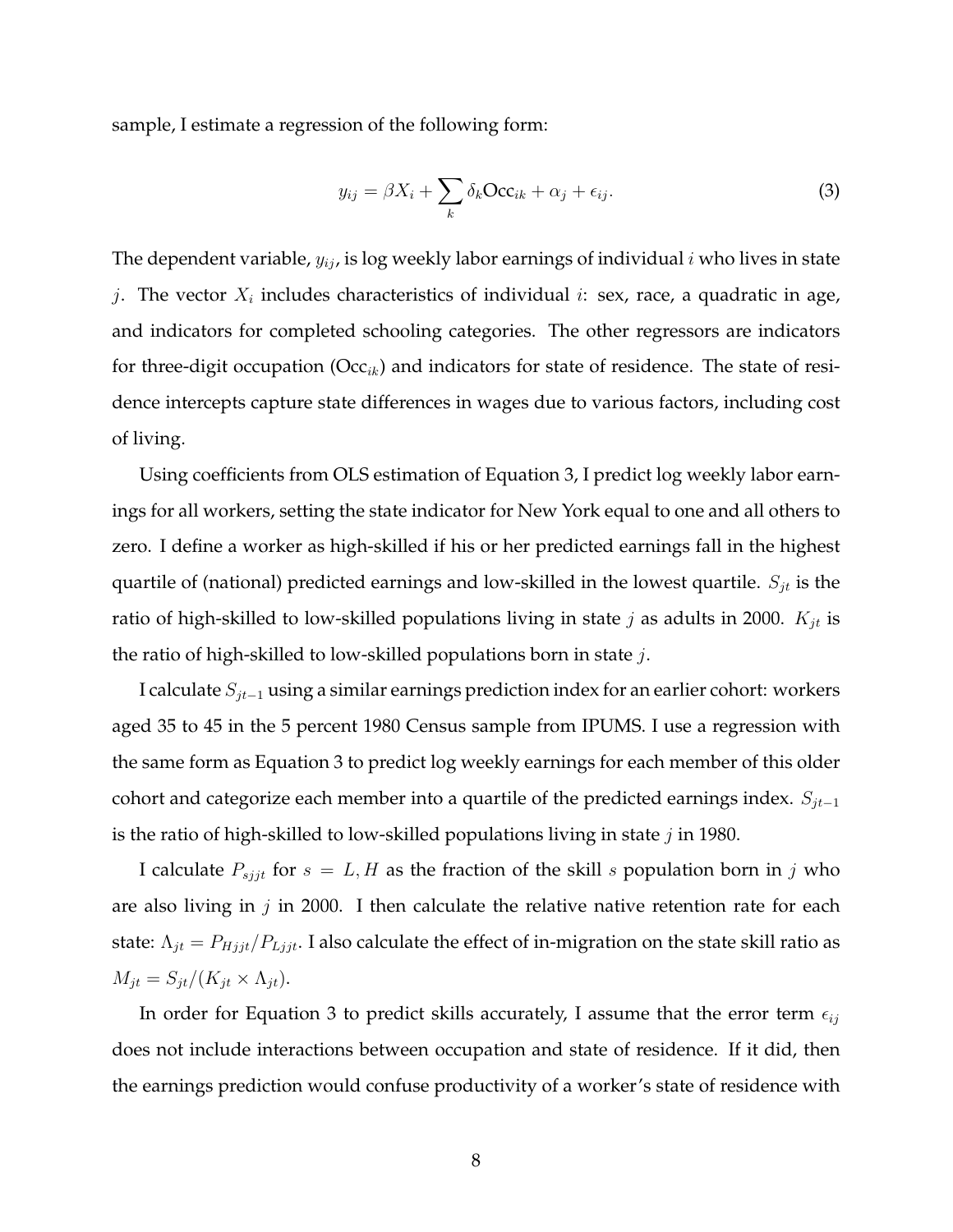the worker's own labor market productivity. I expect productivity differentials between occupation categories to vary across states less the more narrowly occupations are defined. I use the most narrow occupation coding available.

Previous local skill measures used in the economics literature are average years of schooling and percent residents with a college degree. $^4\,$  In the present paper, I adopt a different measure: the ratio of local high-skilled to low-skilled populations. The main reason for doing so is that it is the measure most closely related to most economic models of a geographic distribution of people with heterogeneous skills (eg, Berry and Glaeser (2005), Glaeser and Saiz (2003), Moretti (2004a)), including the model in this paper. In addition, this measure uses wages to infer labor market productivity of individual characteristics and captures more variation in skill than schooling alone.<sup>5</sup>

#### **3.2 Results from U.S. state skill accounting exercise**

I find evidence of regression toward the mean of state skills from one generation to the next. This works through intergenerational transmission of skills: states with the highestand lowest-skilled parents tend to have children with skills closer to the national mean level of skills. Across states, migration does not send skills disproportionately to states with higher or lower skills in the previous generation.

Table B.6 in Appendix B lists the parameter estimates for all states. Table 2 displays descriptive statistics of them. Differences in the distributions of  $K_{jt}$  and  $K_{jt}\Lambda_{jt}$  capture the effects on state skills of native skill retention. Differences in the distributions of  $K_{jt}\Lambda_{jt}$  and  $S_{jt}$  capture the effects on state skills of in-migration. The fact that  $\Lambda_{jt}$  is less than one for

<sup>&</sup>lt;sup>4</sup> Acemoglu and Angrist (2000) and Rauch (1993) study the impact of local average years of schooling on residents' individual wages. Moretti (2004a) investigates the impact of an MSA's percent college on its residents' own wages. Moretti (2004b) and Berry and Glaeser (2005) investigate trends in percent college residents of MSAs.

<sup>&</sup>lt;sup>5</sup>The ratio of high-skilled to low-skilled populations is clearly related to other measures. For example, define the high-skilled to be college graduates and the low-skilled to be all others. Let  $C$  be the number of college graduates and *HS* be the number of other residents. The percent college is 100 times  $\frac{C}{HS+C}$  =  $\frac{C}{HS} \times \frac{1}{1+C/HS}$ . Percent college graduates is strictly increasing in the ratio of high-skilled to low-skilled residents. That is,  $\frac{d(C/(HS+C))}{d(C/HS)} = (1+C/HS)^{-2} > 0$ . So, if the ratio measure is higher in a location, then the percent college graduates much also be higher.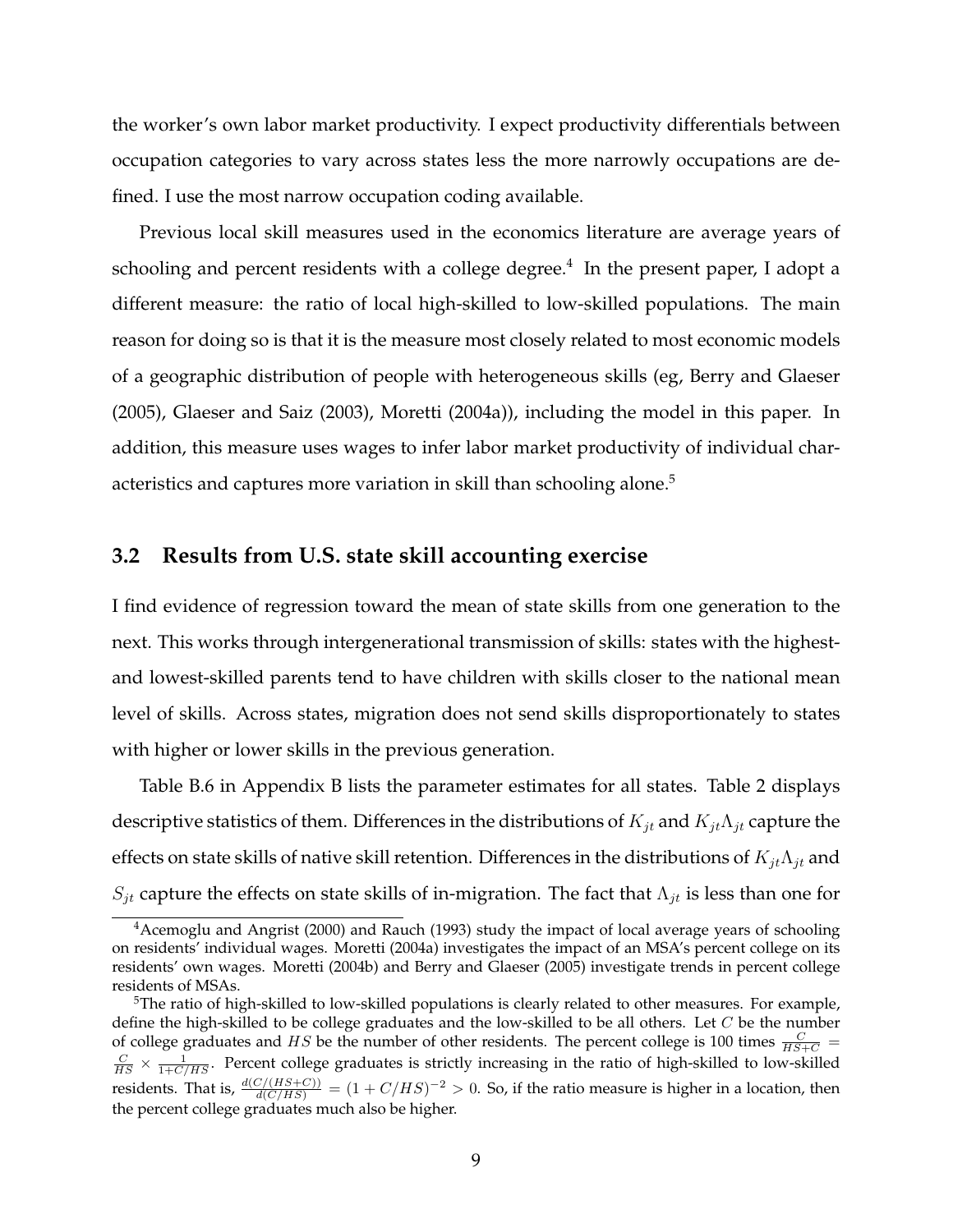all states is a dramatic effect of the relationship between individual skill and migration behavior. More-skilled people are more mobile, so out-migrants are more skilled than natives for all states. The fact that  $M_{it}$  is greater than one for all states shows the same relationship from the opposite perspective. Table 3 lists correlations between parameters to show the average relationships between skill measures of states.

The slope coefficient from a regression of ln $(S_{jt})$  on ln $(S_{jt-1})$  is a measure of generationto-generation persistence in local skills. The impact of intergenerational transmission on generation-to-generation local skill persistence is the relationship between a generation's skills and the skills of the next generation if there were no migration. The predicted next generation skill measure due to intergenerational transmission is  $\ln(S_{jt-1}) + \ln\left(\frac{K_{jt}}{S_{jt}}\right)$  $S_{jt-1}$  . Similarly, the impact of migration on generation-to-generation local skill persistence is the relationship between a generation's skills and the skills of the next generation if there were no intergenerational transmission. The predicted next generation skill measure due to migration is  $ln(S_{jt-1}) + ln(\Lambda_{jt}M_{jt}).$ 

Table 4 illustrates the roles that intergenerational transmission and migration play in determining the persistence of skills across states. Each column represents a separate regression where observations are states and the variables are skill ratios or predicted skill ratios. Column 1 includes results from regressing a state's skill ratio on the skill ratio of the previous generation in the state. State skill ratios are persistent across generations, although there is some regression toward the mean in skill. The slope coefficient of the regression of log skill ratio on previous generation log skill ratio at the state level is 0.65 with a standard error of 0.14. The  $R^2$  is 0.32, implying that factors other than the previous generation's skills have a large role in determining a state's skill level.

Figure 1 illustrates this relationship with a scatter plot where I plot for each state the skill ratio of adults measured in 2000 against the skill ratio of their parents' generation measured in 1980. Southeastern states Mississippi, South Carolina, and Arkansas are near the bottom of both skill distributions. North Carolina started low but gained skills during this time. Massachusetts gained skills to top the second generation's skill distribution.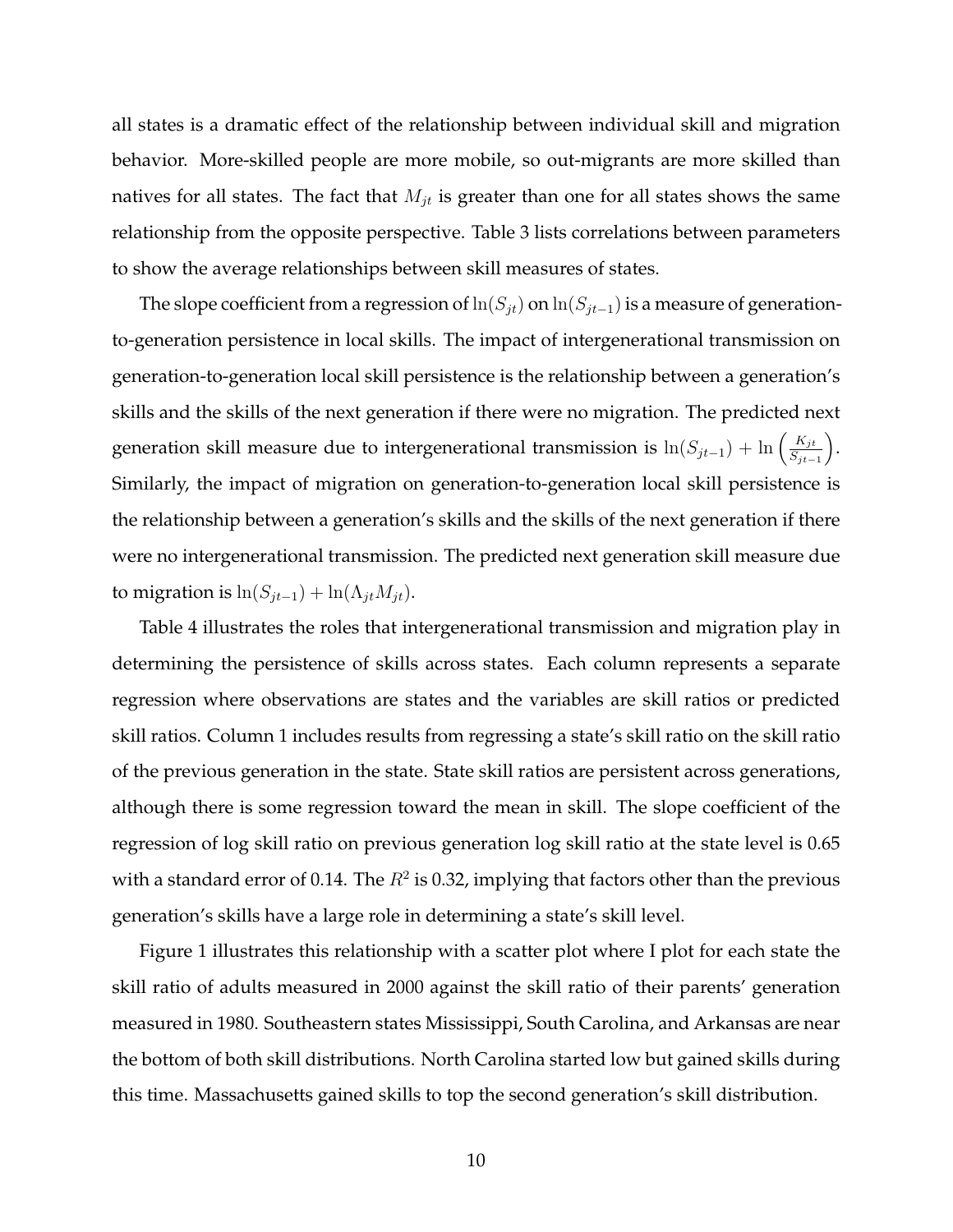Columns 2 and 3 of Table 4 decompose the persistence of local skills into parts due to intergenerational transmission and migration. The dependent variable in Column 2 is the state skill ratio if intergenerational transmission were the only mechanism affecting the geographic skill distribution. This is equivalent to the skill distribution of natives in the state. I regress this variable on the natural logarithm of the previous generation's state skill ratio. The slope coefficient of 0.66 (close to the overall slope of 0.65) implies that overall mean reversion from generation to generation comes through intergenerational transmission of skills. Figure 2 plots for each state the second generation's skills assigned to their birth states against their parents' skills. The plot is similar to the one describing adult locations of these two generations.

This relationship at the location level is comparable to the literature on intergenerational transmission of skills within the family. Solon (1999) surveys the literature on the intergenerational transmission of earnings. The consensus estimate of the elasticity of child earnings with respect to parent earnings lies between 0.3 and 0.5 in the U.S. (page 1780). Local skill ratio persistence appears to be higher than family-level intergenerational earnings persistence.

The literature studying the relationship between parents' schooling and children's schooling are also consistent with family-level persistence and some mean reversion. In cross sections, children's schooling tends to increase less than one-for-one with parents' schooling. This is the case in Behrman and Rosenzweig (2002) with U.S. data and in Black, Devereux, and Salvanes (2005) with Norwegian data. Much of the recent literature on this topic attempts to decompose the cross-sectional correlation into parts due to genetic and environmental factors.

The regression in Column 3 of Table 4 has as its dependent variable the state skill ratio if migration were the only mechanism determining the geographic skill distribution. The slope coefficient is very close to one, indicating that skill gains through migration are allocated evenly across states with high and low skills in the previous generation. Figure 3 shows this relationship in a scatter plot. Virginia, Arizona, and Colorado lie above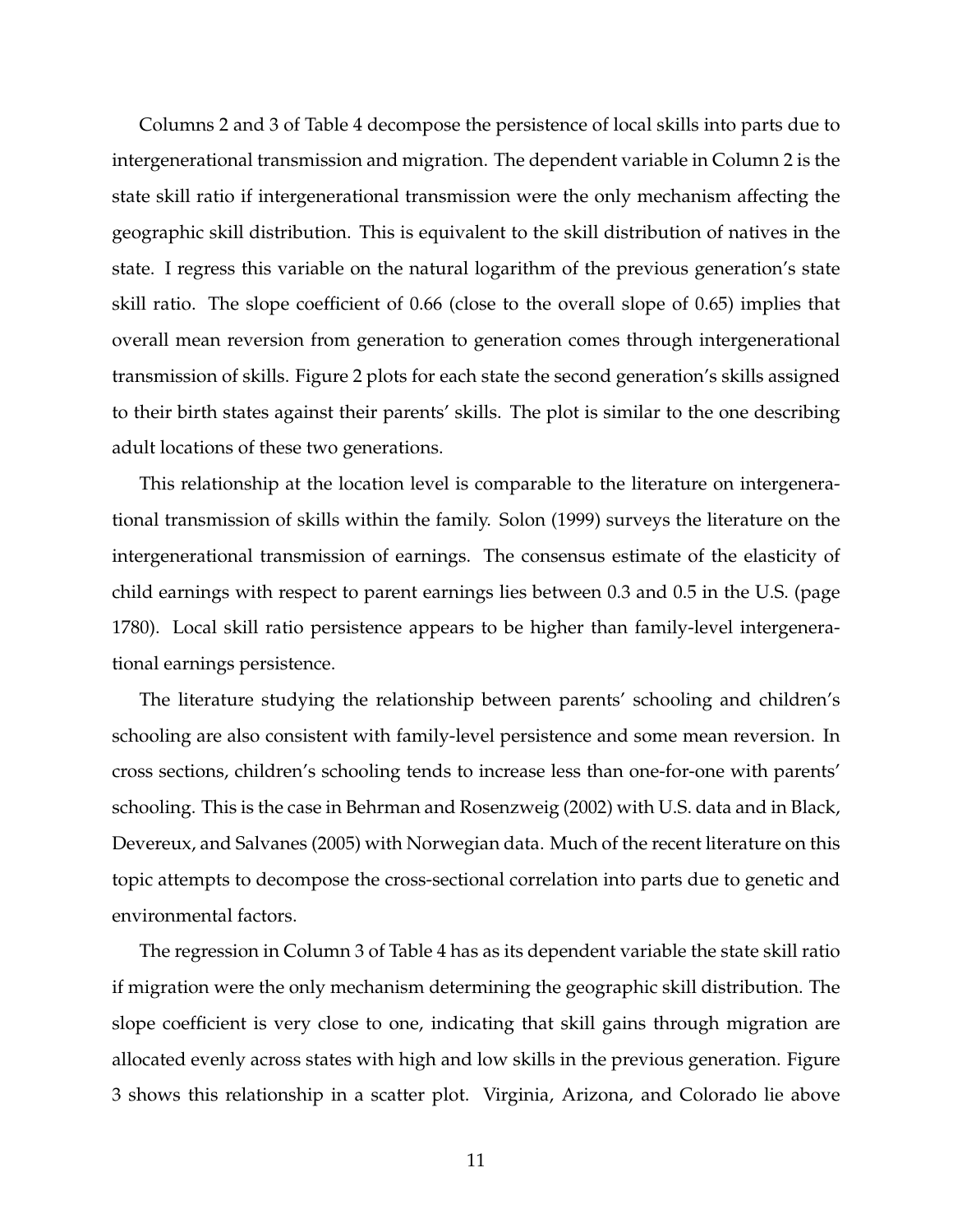the regression line, so they gain more than average through migration. Iowa, Montana, Wyoming, and the Dakotas tend to lose skills through migration.

The regression in Column 4 of Table 4 describes the relationship between skills of a state's natives and skills of that state's adults from the same generation after migration. There is significant persistence in skills from birth to adult locations. Still, adult location skills increase less than one-for-one with native skills. In the regression of  $\ln(S_{it})$  on  $ln(K_{it})$ , the slope coefficient estimate is 0.79 with a standard error of 0.1, so the slope is less than one with 95 percent confidence.

Figure 4 plots for each state the skill ratio of adults in 2000 against the skill ratio of natives from the same cohort. Massachusetts has the highest ratio of high- to low-skilled workers at birth and adult residence in this cohort. New York, New Jersey, Connecticut, Washington D.C., and Minnesota are also high-skilled states overall. Southern states South Carolina, Mississippi, and Arkansas are at the opposite end of the spectrum with low skill ratios among births and adult residences. Colorado has a medium level of native skill but gains dramatically through migration. North and South Dakota, Iowa, and Montana have reasonably high native skills but lose many of them through migration.

# **4 A model of the geographic distribution of human capital over time**

#### **4.1 Introduction of the framework**

The primary purpose of the model is to provide a link from individual skill acquisition and migration behavior to the geographic distribution of human capital. This will highlight the mechanisms underlying human capital distributions and provide a framework for estimating the distributions with individual-level data. A secondary purpose of the model is to indicate what kinds of labor market characteristics affect local skill levels.

The framework is an over-lapping generations model. There are two decisions that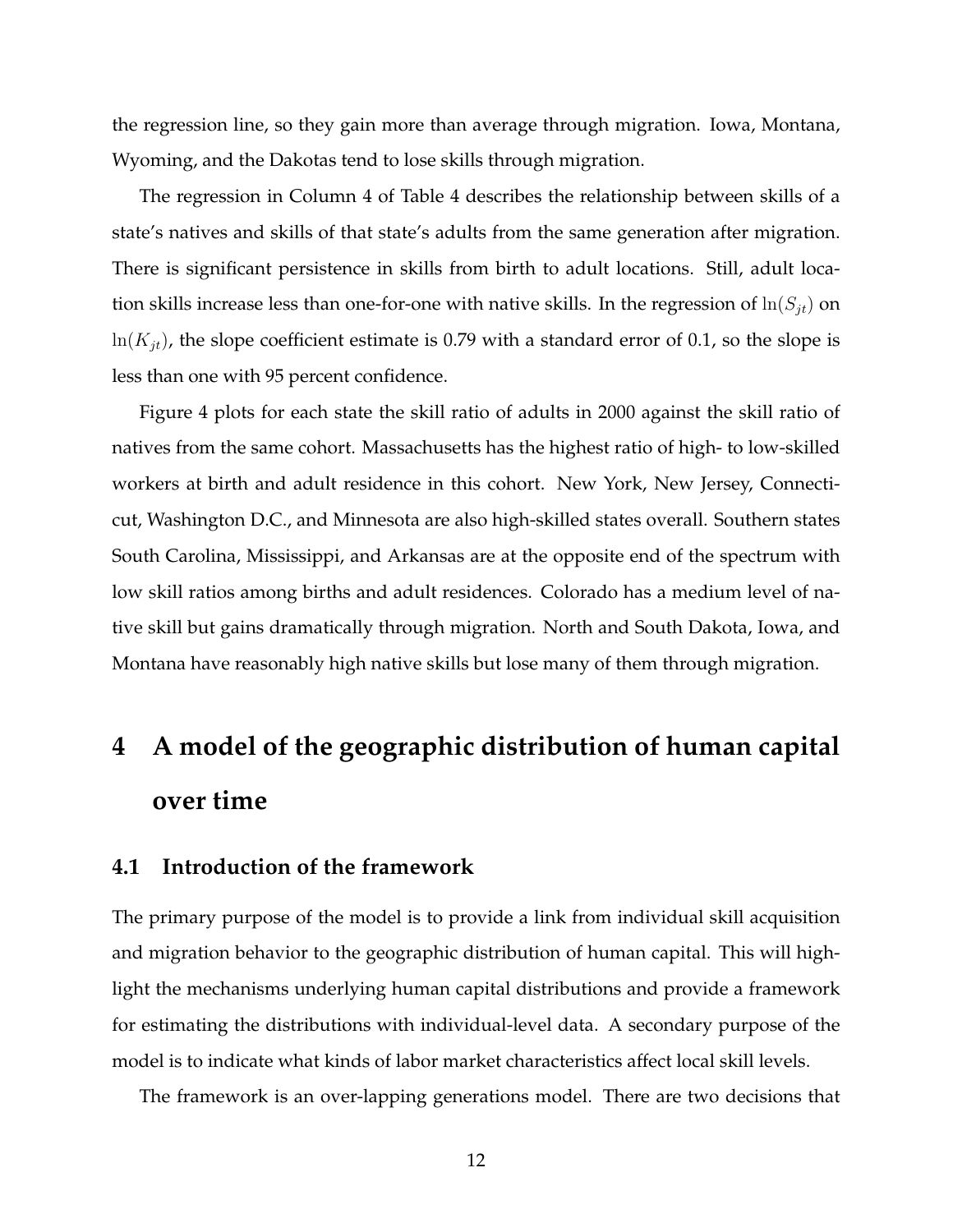each member of each generation makes. The first is which skill level to acquire as a child. Skill is indexed by  $s$  and takes on values  $H$  and  $L$  for high- and low-skilled individuals, respectively. The second decision is where to live as an adult. Individuals can choose to stay in their origin location or to move to any of the other locations in the economy.

Figure 5 illustrates the timing of events in the model. People are born and grow up in a labor market. In their birthplace, they decide whether to become high- or low-skilled workers. They make a migration decision as adults, choosing to stay in their origin or move to any other labor market. After the migration decision, they work and have children in their chosen location and die. Members of the new generation then make the skill investment and migration decisions and have children and work in their chosen location. Each labor market clears in each period (generation) so that the relative supply of high- to low-skilled workers in each labor market equals the relative demand for high- to low-skilled workers there.

### **4.2 Decomposition of local relative supply of skills**

The local supply of skills is the aggregation of skill acquisition and migration decisions. I describe skill acquisition and then migration decisions. I then aggregate them to represent local relative skill supply.

Let  $U_{sij}$  be the net benefit to individual  $i$  growing up in location  $j$  of having skill level  $s$ . This is a function of expected benefits and costs to investing in skills. Individual  $i$  chooses to invest in high skills if  $U_{Hij} - U_{Lij} > 0$  and chooses low skills otherwise. Let Par<sub>Hi</sub> be an indicator for child *i* having high-skilled parents and  $z_j$  be a vector of characteristics of  $i'$ s origin location  $j$ . The following equation represents net benefits of high relative to low skill acquisition for individual  $i$ :

$$
U_{Hij} - U_{Lij} = \alpha_1 + \alpha_2 \mathbf{Par}_{Hi} + \alpha_3 z_j + \alpha_4 \mathbf{Par}_{Hi} z_j - \epsilon_{ij}.
$$

Parents' skills affect the costs of acquiring skill, as do location characteristics in  $z_j$ , such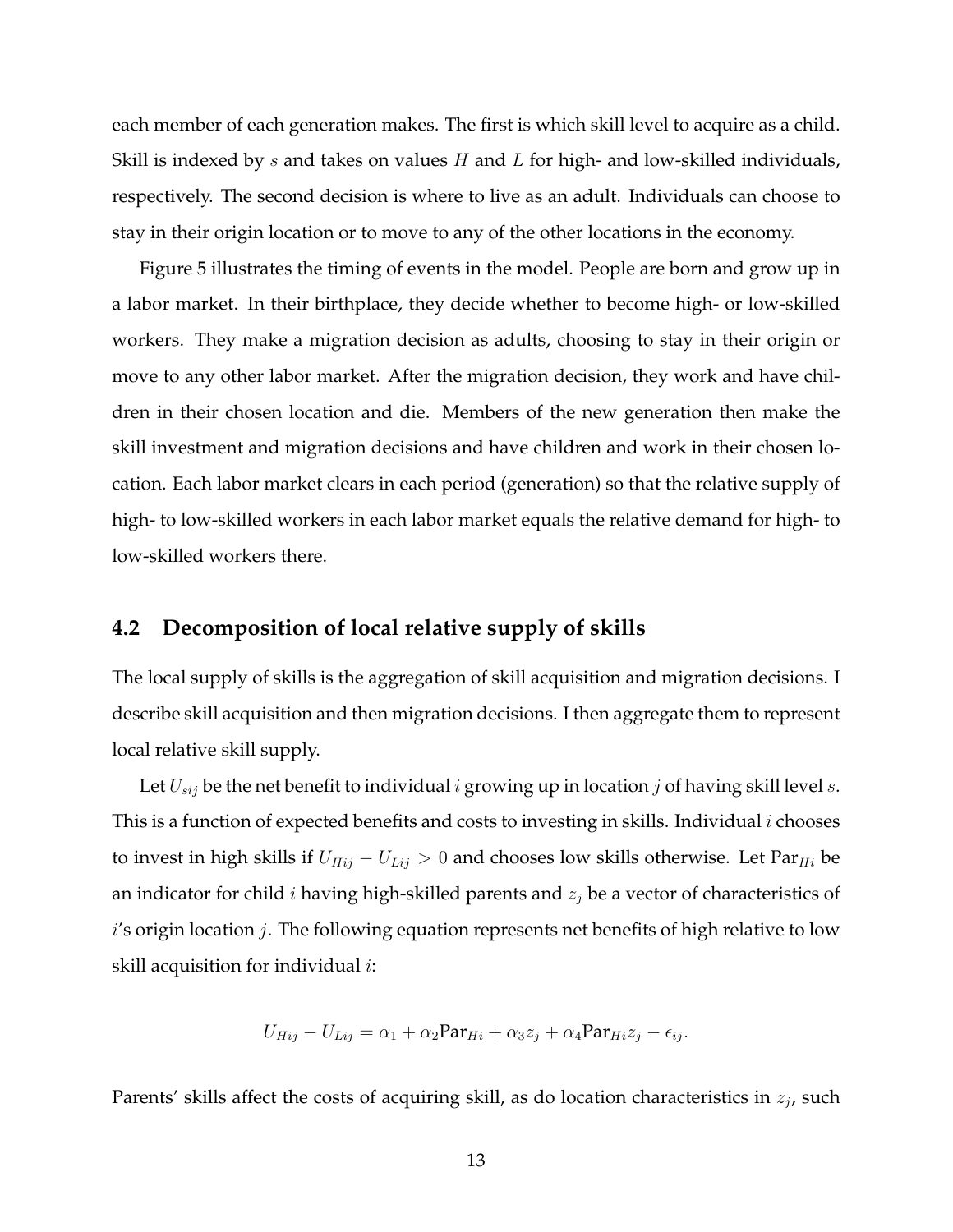as proximity to college. Assume  $\epsilon_{ij} \sim N(0, 1)$ . Then, the following formulas measure skill acquisition rates:

$$
P_{HLj} = \Phi(\alpha_1 + \alpha_3 z_j)
$$
  
\n
$$
P_{HHj} = \Phi(\alpha_1 + \alpha_2 + (\alpha_3 + \alpha_4) z_j).
$$

 $\Phi(\cdot)$  is the standard normal cumulative distribution function.  $P_{HLj}$  is an estimate of the probability a child growing up with low-skilled parents in a location with characteristics  $z_j$  will be high-skilled.  $P_{HHj}$  is the probability a child growing up with high-skilled parents in a location with characteristics  $z_j$  will be high-skilled.

The next decision individuals make is where to live when adults.<sup>6</sup> Let  $s(i)$  be a function that gives the skill level of individual  $i$  and  $b(i)$  be a function that gives the birthplace of individual *i*. The utility that individual *i* attains from residing in location *k* in generation  $t$  is

$$
V_{ikt} = \gamma \ln \bar{W}_{s(i)kt} + \beta_{s(i)t} z_{b(i)kt} + \epsilon_{ikt},
$$

where  $\bar{W}_{s(i)kt}$  is the location  $k$  average wage among residents with skill level  $s$  and  $z_{b(i)kt}$ is a vector of location characteristics. This vector includes interactions between origin and destination characteristics, so individuals from different origins attach different values to destination characteristics. For example, distance between origin and a potential destination is allowed to enter  $V_{ikt}$ .

Note also the treatment of wages. Average wages enter the utility function, which could be justified by assuming individuals have imperfect information about wages they will be able to earn in any given location. This is unrealistic but perhaps not extreme in this context, where my focus is on estimating average preferences and behavior. Moreover, I constrain the marginal utility of labor earnings  $(\gamma)$  to be the same for both skill

<sup>&</sup>lt;sup>6</sup>The model at present does not allow the skill acquisition and migration decisions to interact. The primary reason is simplicity, both in model exposition and estimation. If children acquire skills because they are anticipating their use of those skills in some labor market other than their origin, then this method will mistakenly identify location characteristics as inducing migration instead of the acquisition of skills.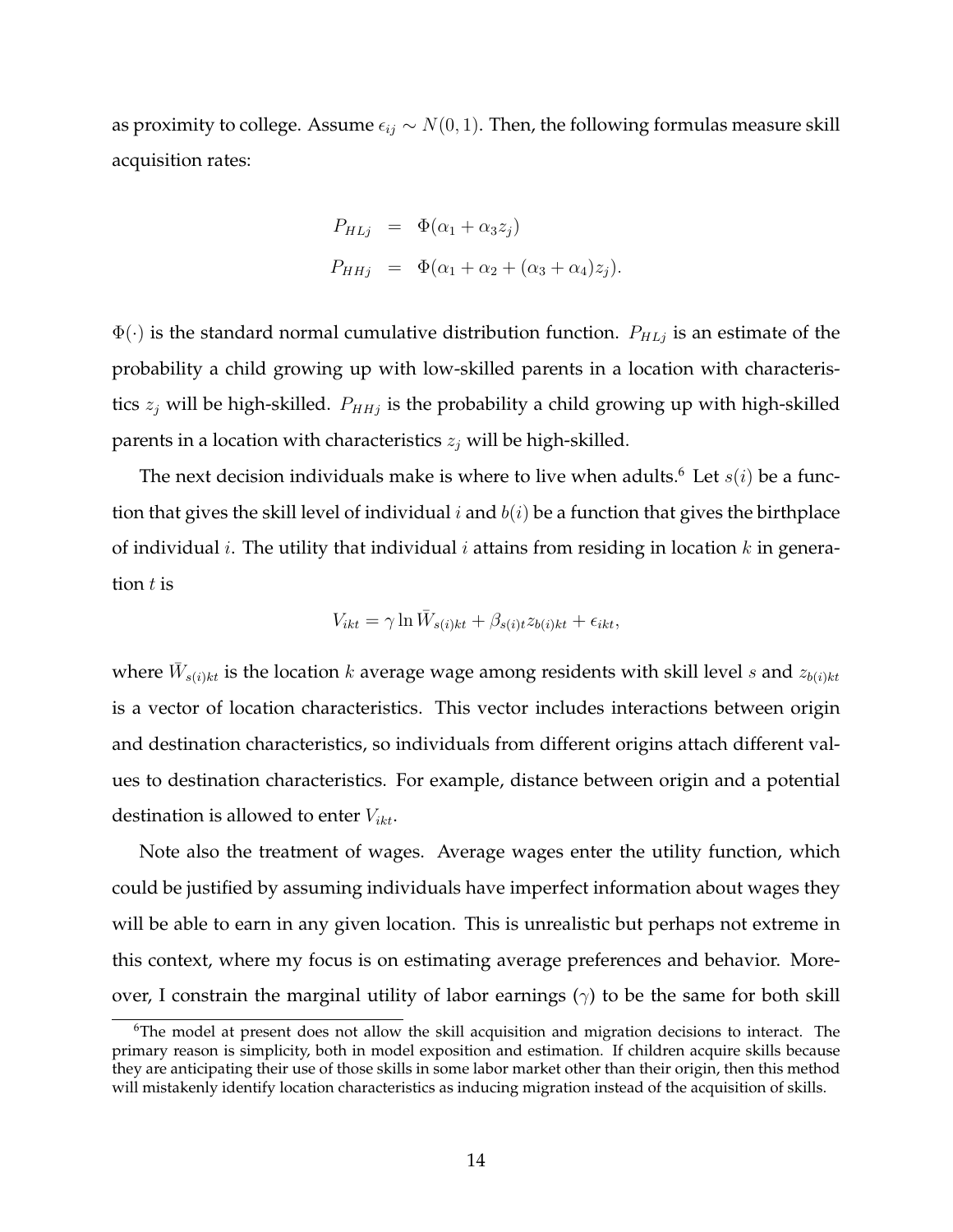levels.

The residual  $\epsilon_{ikt}$  is distributed extreme value independently and identically across i, k, and  $t$ . This distribution of the residuals implies that the probability of utility-maximizing individual *i* locating in *k* is (letting *i*'s origin be *j* and *i*'s generation be *t*)

$$
P_{ijkt} = \frac{\exp(\gamma \ln \bar{W}_{s(i)kt} + \beta_{s(i)t} z_{jkt})}{\sum_{l} \exp(\gamma \ln \bar{W}_{s(i)lt} + \beta_{s(i)t} z_{jlt})}.
$$
\n(4)

See McFadden (1974).

I now aggregate the skill acquisition and migration decisions in order to characterize the relative supply of skills to a labor market. I take notation from the accounting exercise above, so  $S_{jt} = A_{Hjt}/A_{Ljt}$  is the relative supply of high- to low-skilled adults of generation t to location  $j$ , and  $P_{sjkt}$  is the probability that an individual with skill  $s$  chooses to migrate from location  $j$  to location  $k$ . I add here that an expression for the number of in-migrants to *j* with skill level *s* is #InMi $\mathbf{g}_{sjt}$  =  $\sum_{k\neq j} C_{skt}P_{skjt}$ . Then, following Equation 1, the location *j* relative supply of skills can be expressed as

$$
S_{jt} = \frac{C_{Hjt} P_{Hjjt} \left( \frac{\sum_{k} C_{Hkt} P_{Hkjt}}{C_{Hjt} P_{Hjjt}} \right)}{C_{Ljt} P_{Ljjt} \left( \frac{\sum_{k} C_{Lkt} P_{Lkjt}}{C_{Ljt} P_{Ljjt}} \right)}.
$$
(5)

I can decompose this supply into the intergenerational transfer mechanism and migration. The former is the mechanism that maps local parents' skills into local children's skills. Define the skill transmission function to be

$$
K_j \left( \frac{A_{Hjt-1}}{A_{Ljt-1}} \right) = \frac{(A_{Hjt-1}/A_{Ljt-1})P_{HHj} + P_{HLj}}{(1 - P_{HLj}) + (A_{Hjt-1}/A_{Ljt-1})(1 - P_{HHj})} = \frac{A_{Hjt-1}P_{HHj} + A_{Ljt-1}P_{HLj}}{A_{Ljt-1}(1 - P_{HLj}) + A_{Hjt-1}(1 - P_{HHj})} = \frac{C_{Hjt}}{C_{Ljt}}.
$$
 (6)

Defining  $K_j$  as a function rather than a multiplier, as in the accounting exercise, allows a more explicit treatment of intergenerational transmission, which is possible with the NELS:88. Further define  $\Lambda_{jt} = P_{Hjjt}/P_{Ljjt}$  to describe the effect of retention of natives on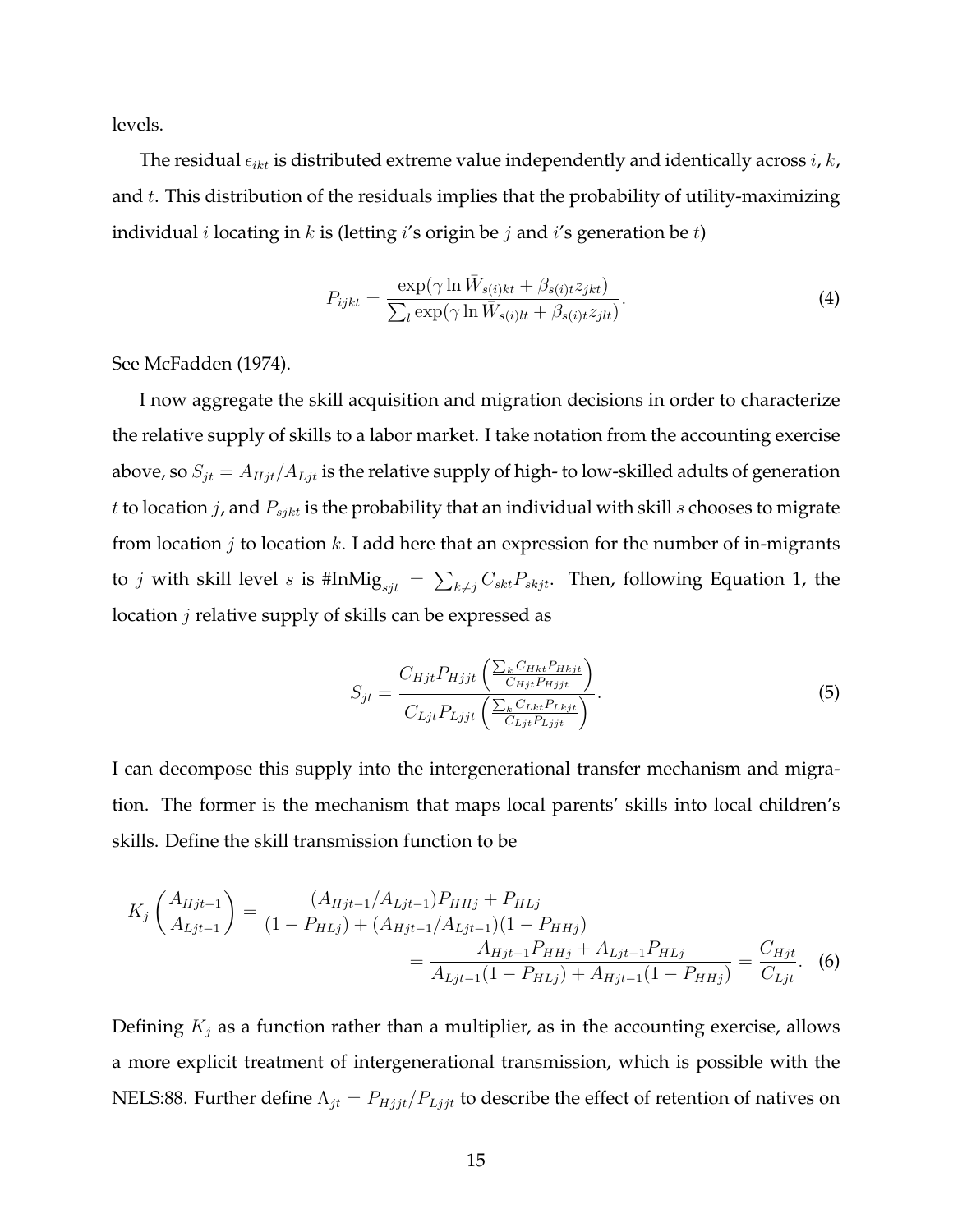the local skill distribution. Finally, define

$$
M_{jt} = \left(\frac{\sum_{k} C_{Hkt} P_{Hkjt}}{C_{Hjt} P_{Hjjt}}\right) / \left(\frac{\sum_{k} C_{Lkt} P_{Lkjt}}{C_{Ljt} P_{Ljjt}}\right)
$$

to describe the effect of in-migration on the local skill distribution.  $M_{jt}$  is the growth of high skills relative to the growth of low skills through in-migration.

Plugging these definitions into Equation 5, the evolution of relative skills in location  $j$ follows

$$
S_{jt} = K_j(S_{jt-1}) \times \Lambda_{jt} \times M_{jt}.
$$
\n<sup>(7)</sup>

I will estimate each element of this equation in order to assess how the intergenerational transmission of skills and migration contribute to the geographic distribution of skill.

#### **4.3 Equilibrium in local labor markets**

Each labor market of the model clears in every period (generation). Equilibrium is reached when the relative supply of skills in each labor market equals the relative demand for skills. The relative supply of skills to labor market  $j$  is, plugging the location choice probabilities of Equation 4 into the supply Equation 1,

$$
S_{jt} = \frac{A_{Hjt}}{A_{Ljt}} = \frac{\# \text{Stay}_{Hjt} + \# \text{InMig}_{Hjt}}{\# \text{Stay}_{Ljt} + \# \text{InMig}_{Ljt}} \n= \frac{\sum_{k} C_{Hkt} P_{Hkjt}}{\sum_{k} C_{Lkt} P_{Lkjt}} \n= \frac{\sum_{k} C_{Hkt} \left( \frac{\exp(\gamma \ln \bar{W}_{Hjt} + \beta_{Ht} z_{kjt})}{\sum_{l} \exp(\gamma \ln \bar{W}_{Hlt} + \beta_{Ht} z_{klt})} \right)}{\sum_{k} C_{Lkt} \left( \frac{\exp(\gamma \ln \bar{W}_{Ljt} + \beta_{Lt} z_{kjt})}{\sum_{l} \exp(\gamma \ln \bar{W}_{Llt} + \beta_{Lt} z_{klt})} \right)} \n= \frac{\exp(\gamma \ln \bar{W}_{Hjt}) \sum_{k} C_{Hkt} \left( \frac{\exp(\beta_{Ht} z_{kjt})}{\sum_{l} \exp(\gamma \ln \bar{W}_{Hlt} + \beta_{Ht} z_{klt})} \right)}{\exp(\gamma \ln \bar{W}_{Ljt}) \sum_{k} C_{Lkt} \left( \frac{\exp(\beta_{Lt} z_{kjt})}{\sum_{l} \exp(\gamma \ln \bar{W}_{Llt} + \beta_{Lt} z_{klt})} \right)}
$$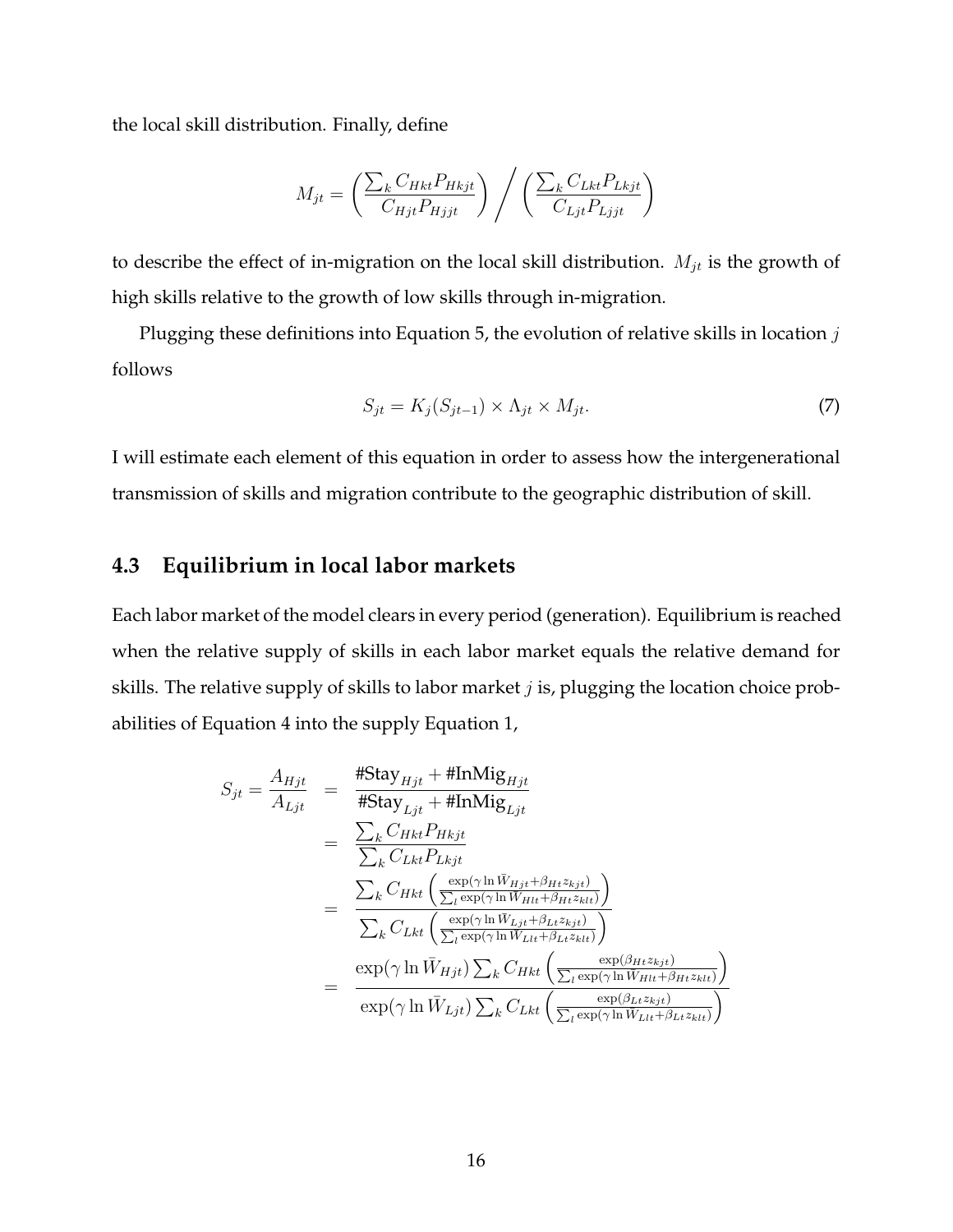Let  $s_{jt} \equiv \ln(S_{jt})$  and  $w_{jt} \equiv \ln(\bar{W}_{Hjt}/\bar{W}_{Ljt})$ . Then, the relative supply of skills to location  $j$ is

$$
s_{jt} = \gamma w_{jt} + \Psi_{jt},\tag{8}
$$

where  $\Psi_{jt}$  is a function of attributes of location *j* at time *t* relative to other locations.

Let  $D_{jt}$  be the local relative demand for high- and low-skilled individuals, and  $d_{jt} \equiv$  $ln(D_{jt})$ . The following equation describes the local relative demand for skills:

$$
d_{jt} = -\sigma w_{jt} + e_{jt}.\tag{9}
$$

 $\gamma$  and  $\sigma$  are positive parameters that represent elasticities with respect to the local relative wage.<sup>7</sup>

In equilibrium, each local labor market must clear so that  $s_{jt} = d_{jt}$ . This implies the following:

$$
d_{jt} = s_{jt} = \frac{\gamma}{\gamma + \sigma} e_{jt} + \frac{\sigma}{\gamma + \sigma} \Psi_{jt}.
$$
\n(10)

The local skill premium is

$$
w_{jt} = \frac{e_{jt} - \Psi_{jt}}{\gamma + \sigma}.
$$

Relative wages tend to be higher in labor markets with strong relative demand for skills  $(e_{it})$  and lower in labor markets with amenities valued more by higher-than lower-skilled workers  $(\Psi_{it})$ .

The rate of growth in local relative skills that comes through migration is given by the

 $7$ This representation of local relative labor supply and demand draws upon Bound, Groen, Kezdi, and Turner (2004).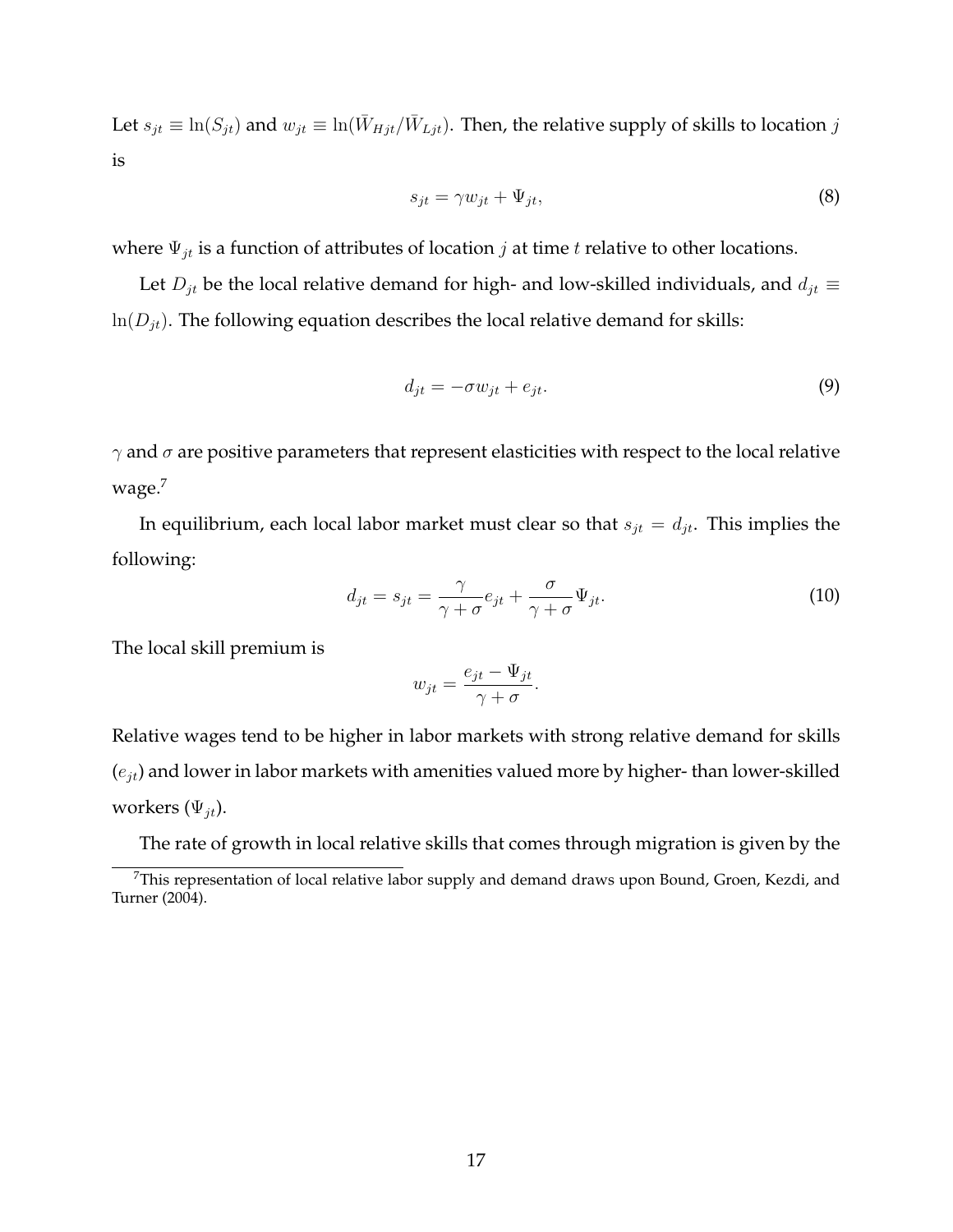term  $\Lambda_{jt}\times M_{jt}$  in Equation 7.  $^8$  In equilibrium, the following holds:

$$
\ln(\Lambda_{jt} \times M_{jt}) = s_{jt} - \ln[K_j(S_{jt-1})]
$$
  
= 
$$
\frac{\gamma}{\gamma + \sigma} e_{jt} + \frac{\sigma}{\gamma + \sigma} \Psi_{jt} - \ln[K_j(S_{jt-1})].
$$
 (11)

This equation makes clear that relative skill flows from migration depend upon current location characteristics (relative to other locations) that affect relative demand and supply, previous generations' location decisions, and the local intergenerational transmission of human capital. This is a reduced form equation I will estimate in order to identify characteristics of labor markets that draw skills through migration.

An important feature of the model to keep in mind is that quantities are always ratios. As a result, local characteristics that affect high- and low-skilled individuals in the same way do not affect the equilibrium relative skill level. For example, cost of living that deflates all nominal wages in a city by the same proportion should not have an effect on the local relative supply of skills. Amenities that are valued the same between high- and low-skilled individuals should not affect the relative supply of skills. Amenities that are normal goods, however, will tend to draw the higher skilled (with higher incomes) at higher rates.<sup>9</sup>

<sup>8</sup>To see this, note that

$$
\Lambda_{jt} \times M_{jt} = \frac{P_{Hjjt} \left( \frac{\sum_{k} C_{Hkt} P_{Hkjt}}{C_{Hjt} P_{Hjjt}} \right)}{P_{Ljjt} \left( \frac{\sum_{k} C_{Lkt} P_{Lkjt}}{C_{Ljt} P_{Ljjt}} \right)}
$$
\n
$$
= \frac{\frac{\sum_{k} C_{Hkt} P_{Hkjt}}{C_{Hjt}}}{\frac{\sum_{k} C_{Lkt} P_{Lkjt}}{C_{Ljt}}}
$$
\n
$$
= \frac{\sum_{k} C_{Hkt} P_{Hkjt} / \sum_{k} C_{Lkt} P_{Lkjt}}{C_{Hjt} / C_{Ljt}}
$$

<sup>9</sup>Cost of living and amenities in this model do affect total population flows into and out of locations, but my focus will be on relative flows of high- and low-skilled populations.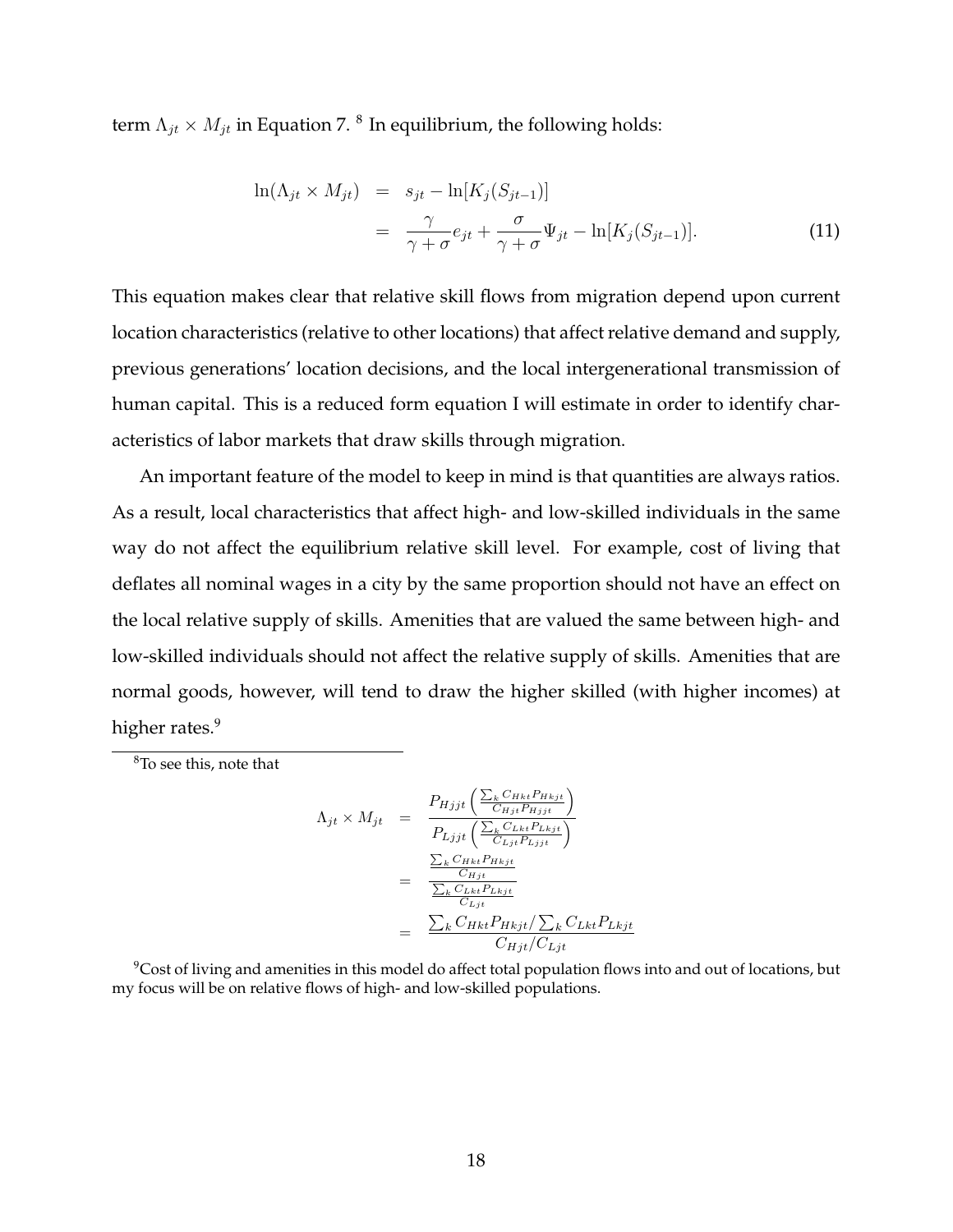## **5 Data description**

The location definition in this study approximates a labor market, which I consider to be the smallest geographic space where most residents work and most workers reside. I use the commuting zone (CZ) as the location definition. Tolbert and Sizer (1996) describe the identification of CZs using journey-to-work data from the 1990 Census. Each CZ is a collection of counties (or single county) that share particularly strong commuting links. The CZ definition has the added feature of encompassing both rural and urban areas.<sup>10</sup>

There are 741 CZs in the U.S. 604 of them are entirely contained by a single state, 129 of them by two states, and 8 of them by three states (eg, Washington, D.C.). CZ populations in 2000 range from 1,193 (Murdo, SD) to 16,393,360 (Los Angeles, CA). 258 CZs contain a metropolitan statistical area.

I calculate some average characteristics of CZs with the U.S. Census. I use the 1990 and 2000 5 percent samples available through IPUMS. These characteristics include average wages, percent with college degrees, and percent employment in manufacturing. The smallest identifiable area in the Census is the public use microdata area (PUMA), which is a Census-defined place with population no less than 100,000. This definition does not allow perfect matching of boundaries for all CZs. The method used to convert PUMA averages to CZ averages involves assigning PUMA characteristics to a CZ based on the population weight of the PUMA in the CZ. The data appendix includes a more detailed description of the method.

Additional CZ characteristics come from various sources. I aggregate CZ population from county population files available through IPUMS. Region and urban status come directly from Tolbert and Sizer (1996). I calculate average climate characteristics (such as average temperatures and snowfall) using data from the National Climatic Data Center. I characterize CZs as being coastal if at least one of the counties making up the CZ has an ocean coastal property. The distance between two CZs is the great circle distance between

 $10$ This is the same location definition used in Autor and Dorn (2007) to study the interactions of different types of workers within labor markets.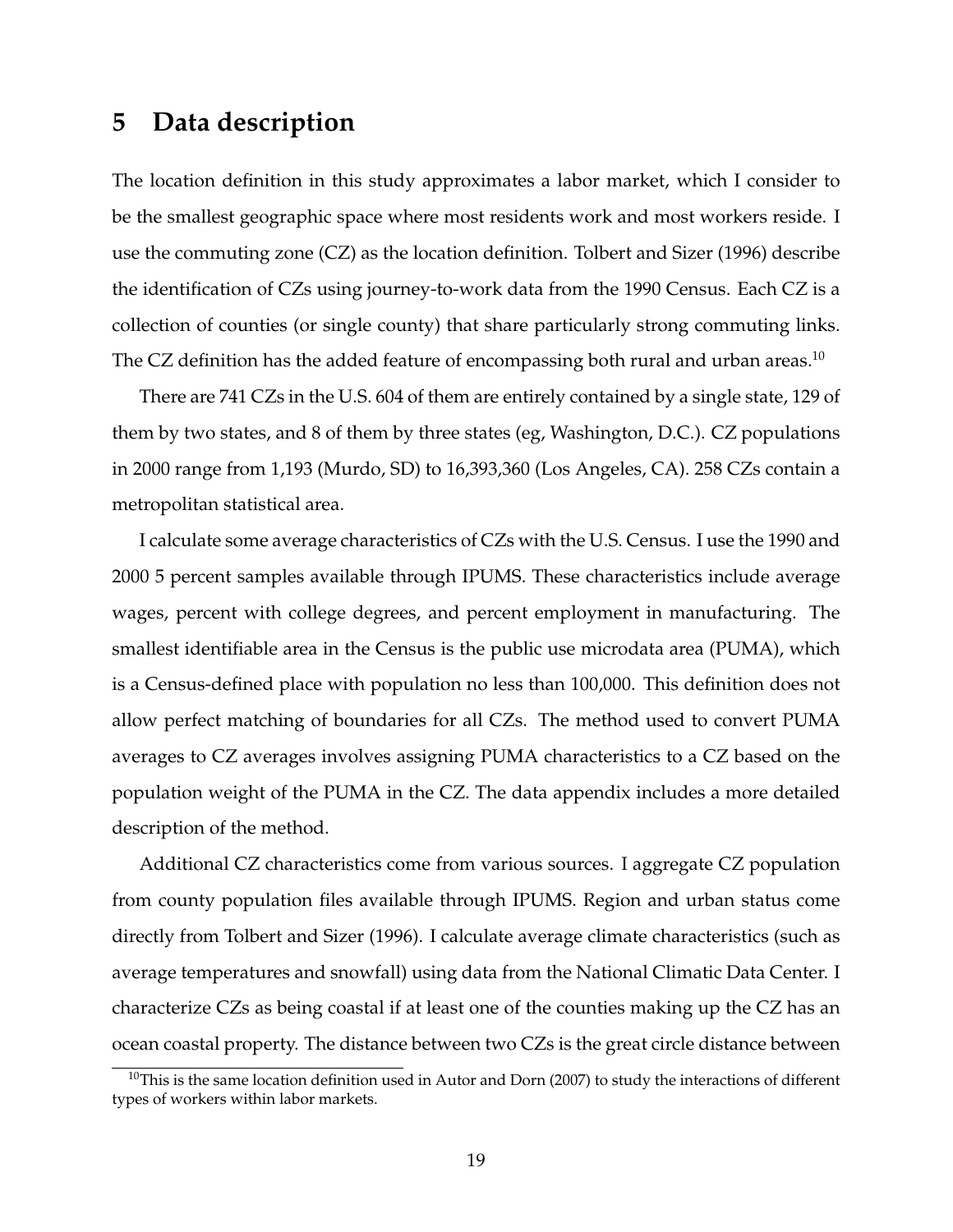their latitude and longitude coordinates, in kilometers.

I use state higher education appropriations and public college tuition data from Fortin (2007). From the data Fortin make available, I calculate higher education appropriations per full-time equivalent student and public tuition per public college student for each state. The higher education subsidy variable I use in some specifications is the appropriations variable divided by the tuition variable.

I also calculate college enrollment for each CZ. I acquire college enrollment in each county from the Integrated Postsecondary Education Data System (IPEDS) at the National Center for Education Statistics (NCES) and sum over counties to get CZ enrollments. The enrollment measure is the full-time equivalent number of undergraduate students at twoyear and four-year colleges.

I use state wage and capital tax data from Daniel Feenberg at the National Bureau of Economic Research (NBER). The variables I use are the highest marginal tax rates that people face in each state. These rates combine Federal and state taxes. Information about the program used to calculate tax rates (TAXSIM) is available in Feenberg and Coutts (1993).

CZs sometimes consist of counties in more than one state. For state-level variables (higher education appropriations, tuition, and tax rates), I assign to each CZ the characteristics of the state with the larger share of CZ population.

Table 5 displays descriptive statistics for the 741 CZs. The range of percent residents with college degrees from Table 1 is repeated. People choosing residential location have a set of choices that is very diverse along many dimensions, which helps identify characteristics that contribute to the skill distribution. The range of average wages, temperatures, industry structures, populations, tax policies, and subsidy rates for public higher education are all quite large.

To investigate both the intergenerational transmission of skill and early migration decisions, I use the National Education Longitudinal Study of 1988 (NELS:88). Several features of the NELS:88 address the weaknesses of using the Census for the present pur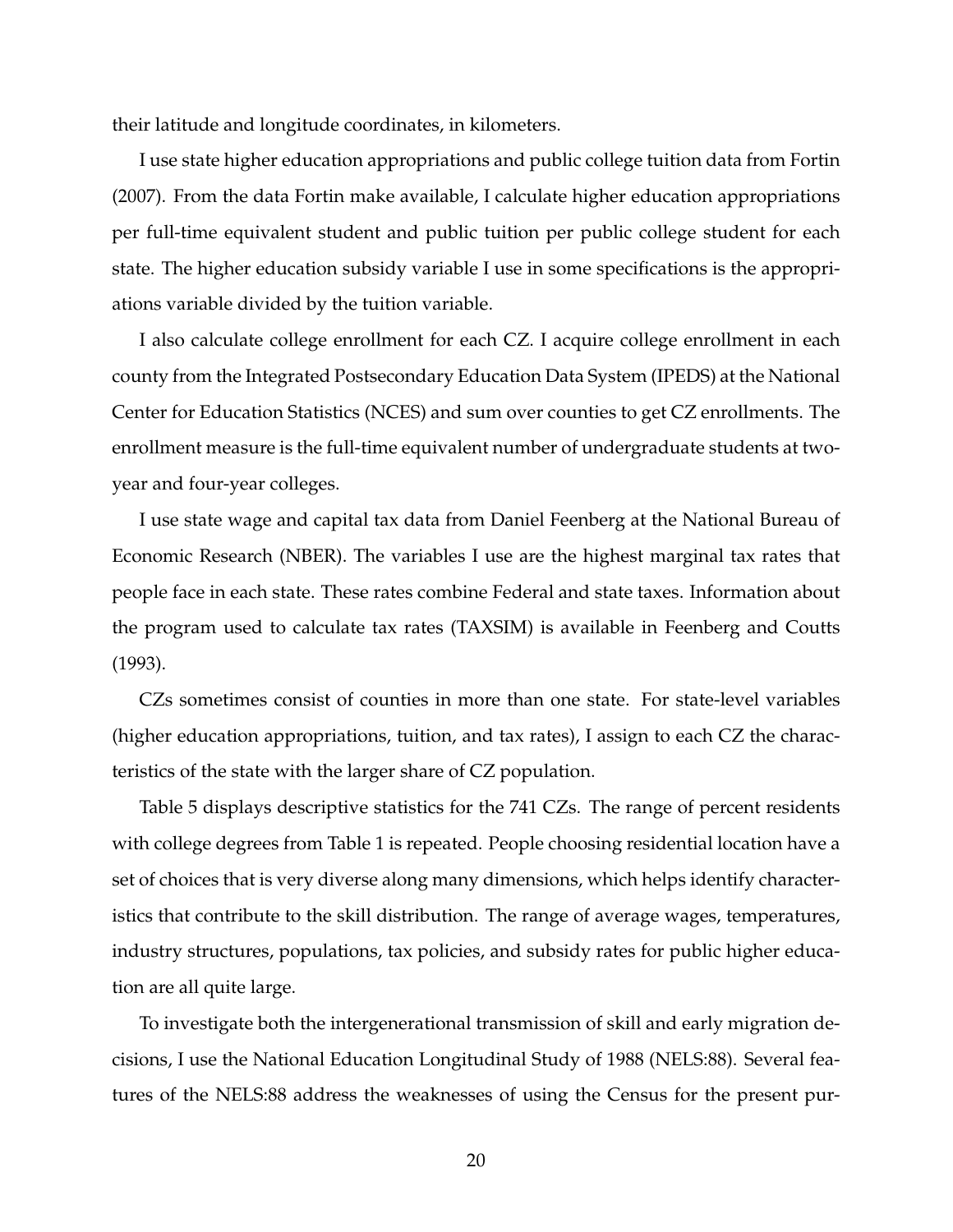poses. First, the restricted-use version of the NELS:88 has zip code data that identify the CZ of residence for each respondent, both in 8th grade and at age 26. Second, the NELS:88 includes more informative data on individual skills and family background, most notably test scores and parent's education. Third, the NELS:88 has information about the parents of each respondent, allowing investigation of the intergenerational transmission of skill at the family level. Fourth, the NELS:88 identifies location of respondents at 8th grade, which is more likely to approximate the location of skill acquisition than the birth state in the Census data.

NELS:88 data collection began with a representative sample of students in the eighth grade of U.S. schools in 1988. Follow-up surveys were completed in 1990, 1992, 1994, and 2000. In the final follow-up, students were around 26 years old and mostly out of school. They were making early family formation and labor market decisions, including geographic location choices. Labor market information includes annual earnings and whether full-time, in addition to occupation and industry.

Figure 6 implies that a weakness of the NELS:88 data for my purposes is the relatively young age at final follow-up. Figure 6 plots different types of average migration rates from the 2000 Census by age. The series refer to migration defined as changing houses, changing PUMAs, and changing states between 1995 and 2000. Five-year migration rates peak around the age of the final location information from NELS:88 respondents. The model above includes a single location decision for each agent, which may not be approximated well by the relatively early location decisions in these data.

Table 6 provides summary statistics for the NELS:88 sample I use. There are 11,079 respondents with non-missing location information in 8th grade and the 2000 follow-up survey. For this table and all estimation with the NELS:88, I apply sample weights that make the NELS:88 sample representative of 8th grade students in U.S. schools in 1988. Table 6 also shows that migration out of one's origin CZ is common. About 35 percent of respondents lived at age 26 in a CZ other than their 8th grade CZ.

Migration behavior varies substantially across skill levels and family backgrounds.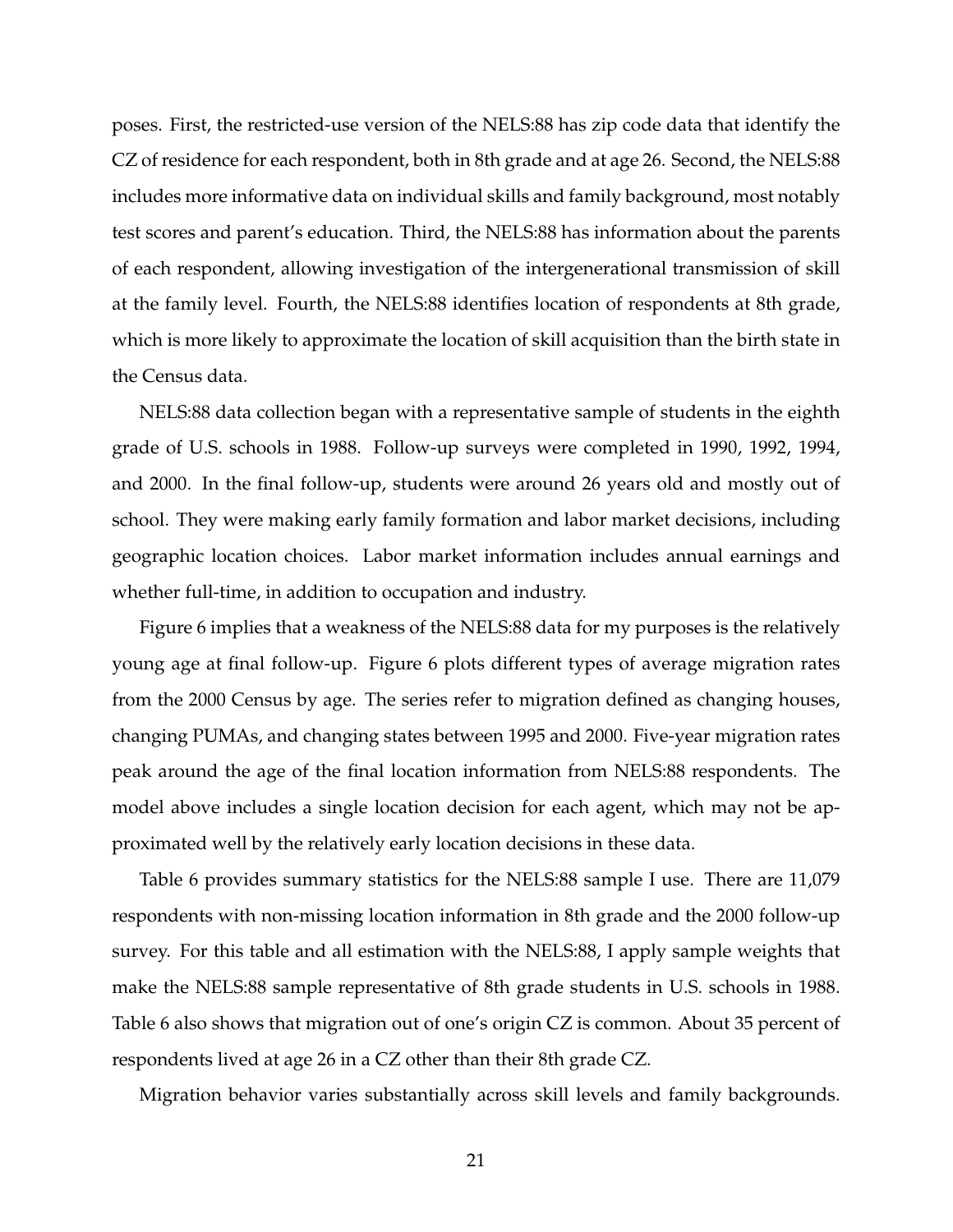Table 6 shows that college graduation, the test score index, parent's education, parent's income, and early labor market earnings are all higher for those who had migrated away from their 8th grade labor market. The test score index is defined such that a 0.1 increase in the index represents a change in math and verbal scores on an 8th grade test that predict a 0.1 increase in  $log$  earnings.<sup>11</sup>

### **6 Estimation of the model and results**

#### **6.1 Estimation of model parameters**

In estimation, I depart from the model in one significant way. When defining skill categories of parents and children, I allow there to be four skill levels instead of two. I use four skill levels in order to have more of a distinction between high- and low-skilled individuals than splitting the sample in half would yield, while using all of the data available.

The first step in estimating the model is measuring, for each U.S. labor market, the skill distribution of the generation of NELS:88 parents. I take this cohort to be workers in the 5 percent 1990 Census who were ages 34 through 56. With full-time workers from this sample, I estimate Equation 3 by OLS. I use coefficients from this regression to predict log weekly labor earnings for all workers, setting the state indicator for New York equal to one and all others to zero. High-skilled people make up the highest quartile of the national predicted earnings distribution, and low-skilled people make up the lowest quartile. The estimate of  $S_{jt-1}$ , the skill ratio in labor market j among the parent generation, is the ratio of high-skilled to low-skilled populations in  $CZ_j$ .

The next steps in estimating the model are estimating the intergenerational transmission of skill and location choice models with the NELS:88. I categorize NELS:88 respondents into skill categories that correspond with quartiles of a predicted earnings distribution. The form of the regressions is similar to the one used with the Census, although

<sup>&</sup>lt;sup>11</sup>The index ranges from 9.950 to 10.145. The index at mean eighth grade test scores is 10.030. The index at one standard deviation higher on verbal and math scores is 10.052, representing a gain in predicted annual earnings of about 2 percent.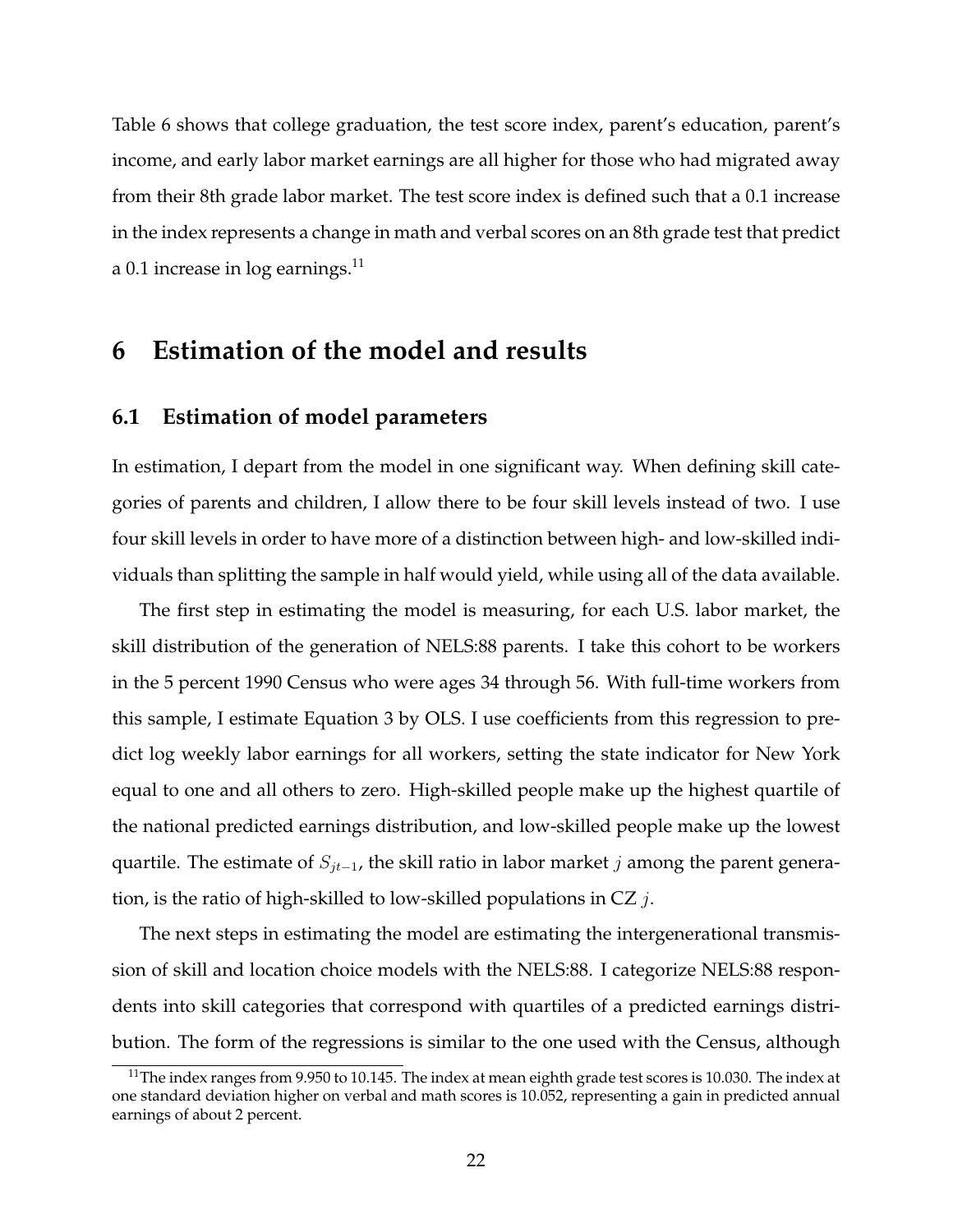earnings predictions with the NELS:88 use data on test scores and parents' education but not occupation. The other difference is that I measure annual earnings in the NELS:88 rather than weekly earnings.

I also categorize NELS:88 parents into skill groups. Characteristics of parents are somewhat limited, and the earnings data seem less reliable than for their children (respondents). So, I define parent skills by a ranking of completed schooling and family income. I rank the parents by years of schooling of the parent with the higher value. This is a categorical variable and does not induce equal quartiles. So, within years of schooling, I rank parents by their family income. I then define the parents in the highest quartile of this education and income ranking to be high-skilled and parents in the lowest quartile to be low-skilled.

I then estimate separate probit models for students attaining each skill level, as functions of parents' skill categories and characteristics of the origin CZ. The results from these probit models are in Table B.1 of Appendix B. As expected, the skill level of parents is a clear predictor of child skill. Some location characteristics are correlated with the skill acquisition of local youth. These specifications include many location characteristics, making interpretation of marginal effects difficult. For example, the coefficient on log college subsidy needs to be interpreted as the partial effect of subsidies controlling for variables including college enrollment per capita, wage taxes, local wages, and percent residents with college degrees. The purpose of including so many variables is to capture much of the variation across labor markets in the intergenerational transmission of skills.

One of these probit models estimates the probability a high-skilled parent in a CZ with the characteristics of  $j$  will have a high-skilled child. In model language, this is an estimate of  $P_{HHj}$ . The probit models also estimate the probabilities of intergenerational skill transfer between all pairs of parent and child skill types in all CZs. Using these, I calculate the model parameter  $K_j (S_{jt-1})$  for each labor market j, using the estimated  $S_{jt-1}$ from the Census and a four-skill analogue of Equation 6.<sup>12</sup>

<sup>&</sup>lt;sup>12</sup>More specifically, let  $MH$  and  $ML$  denote medium-high and medium-low skills, respectively. These refer to the second-highest and third-highest quartiles in the predicted earnings index. From the 1990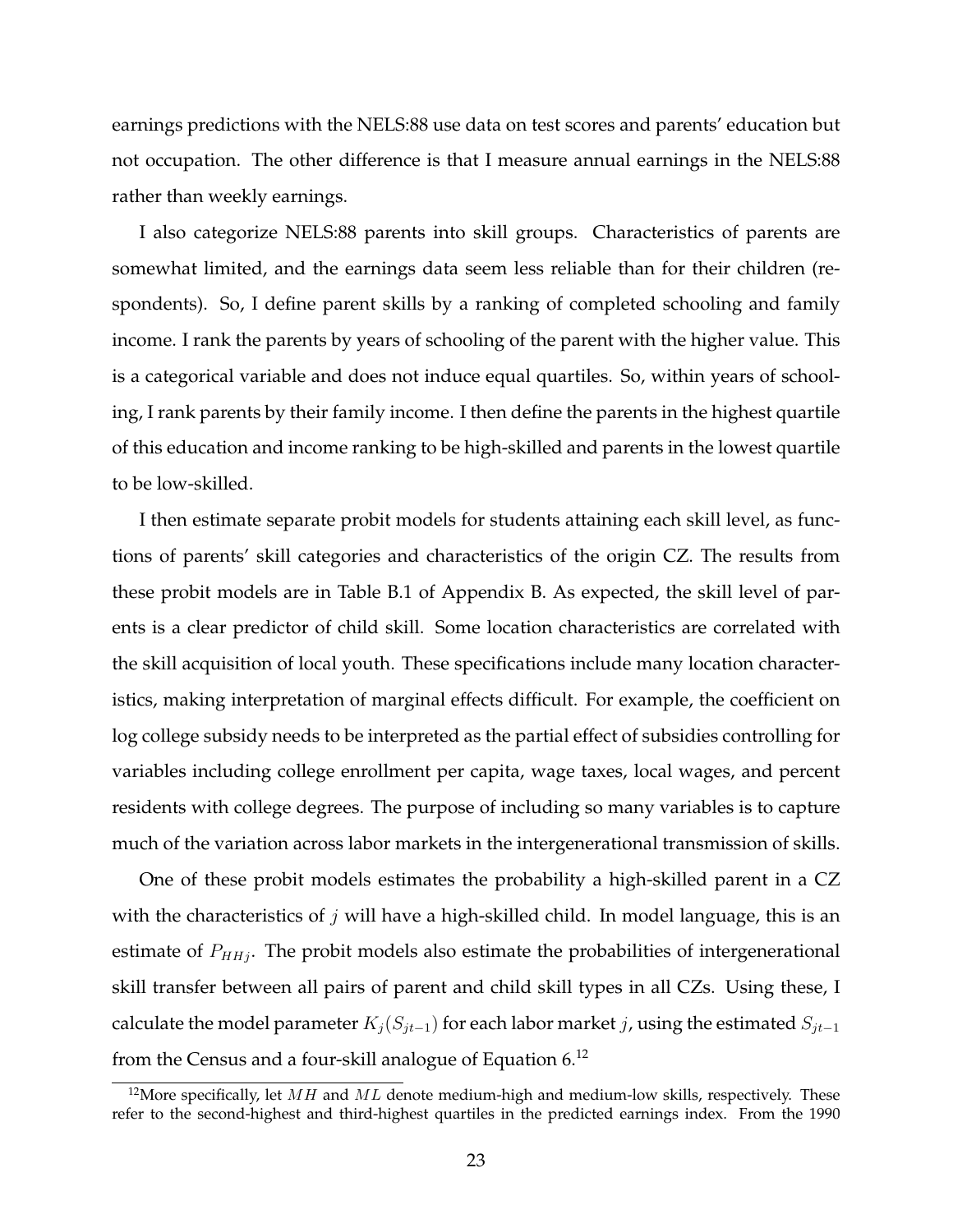Next, I estimate migration probabilities using a separate logit model for each skill category, where the choice is among CZs of residence. The form of the logits that I estimate uses the following specification for the utility to individual *i* living in  $CZ$  k:

$$
V_{ik} = \gamma_{s(i)} \ln \bar{W}_{s(i)k} + \beta_{s(i)1} \text{Home}_{ik} + \beta_{s(i)2} \text{Distance}_{ik} + \beta_{s(i)3} \text{Distance}_{ik}^2
$$

$$
+ \beta_{s(i)4} z_k + \beta_{s(i)5} \text{Home}_{ik} z_k + \beta_{s(i)6} \text{Runal}_{b(i)} z_k + \beta_{s(i)7} z_k z_{b(i)} + \epsilon_{ik},
$$

where Home<sub>ik</sub> is an indicator for k being i's origin CZ, Distance<sub>ik</sub> is the distance in kilometers between  $k$  and  $i'$ s origin CZ, Rural $_{b(i)}$  is an indicator for  $i'$ s origin CZ being rural,  $z_k$  is a vector of destination characteristics, and  $z_{b(i)}$  is a vector of origin characteristics. I estimate  $\bar{W}_{s(i)k}$  for each destination as the average wage of local workers in skill category s. I do not constrain  $\gamma_{s(i)}$  to be the same across skill levels as the model assumes.

Tables B.2 through B.5 display parameters from four logit models that estimate location choices of NELS:88 respondents. The coefficient on local average wages is negative for three of the skill groups. In reality, destination choices depend on both supply and demand factors, so the coefficient on average wages can be positive or negative. One would not expect this estimate necessarily to be consistent for the slope of the relative supply curve. In addition, the average wage measure I use is surely different from the offer wages that workers receive. Other local characteristics appear to affect utility more than this average wage measure.

The coefficients on  $\text{Home}_{ik}$  show that people of all skill levels are much more likely to stay in their labor market of origin than move to another. There is also a significant utility reduction associated with distance from origin, and this is quite consistent across skill levels.

$$
C_{Hjt} = A_{Hjt-1}P_{HHj} + A_{MHjt-1}P_{HMHj} + A_{MLjt-1}P_{HMLj} + A_{Ljt-1}P_{HLj}
$$
  
\n
$$
C_{Ljt} = A_{Hjt-1}P_{LHj} + A_{MHjt-1}P_{LMHj} + A_{MLjt-1}P_{LMLj} + A_{Ljt-1}P_{LLj}
$$

and  $K_i(S_{jt-1}) = C_{Hjt}/C_{Ljt}$ .

Census, I estimate local adult populations  $A_{Hjt-1}$ ,  $A_{MHjt-1}$ ,  $A_{MLjt-1}$ , and  $A_{Ljt-1}$ . Then, estimates of the next generation's child skill populations are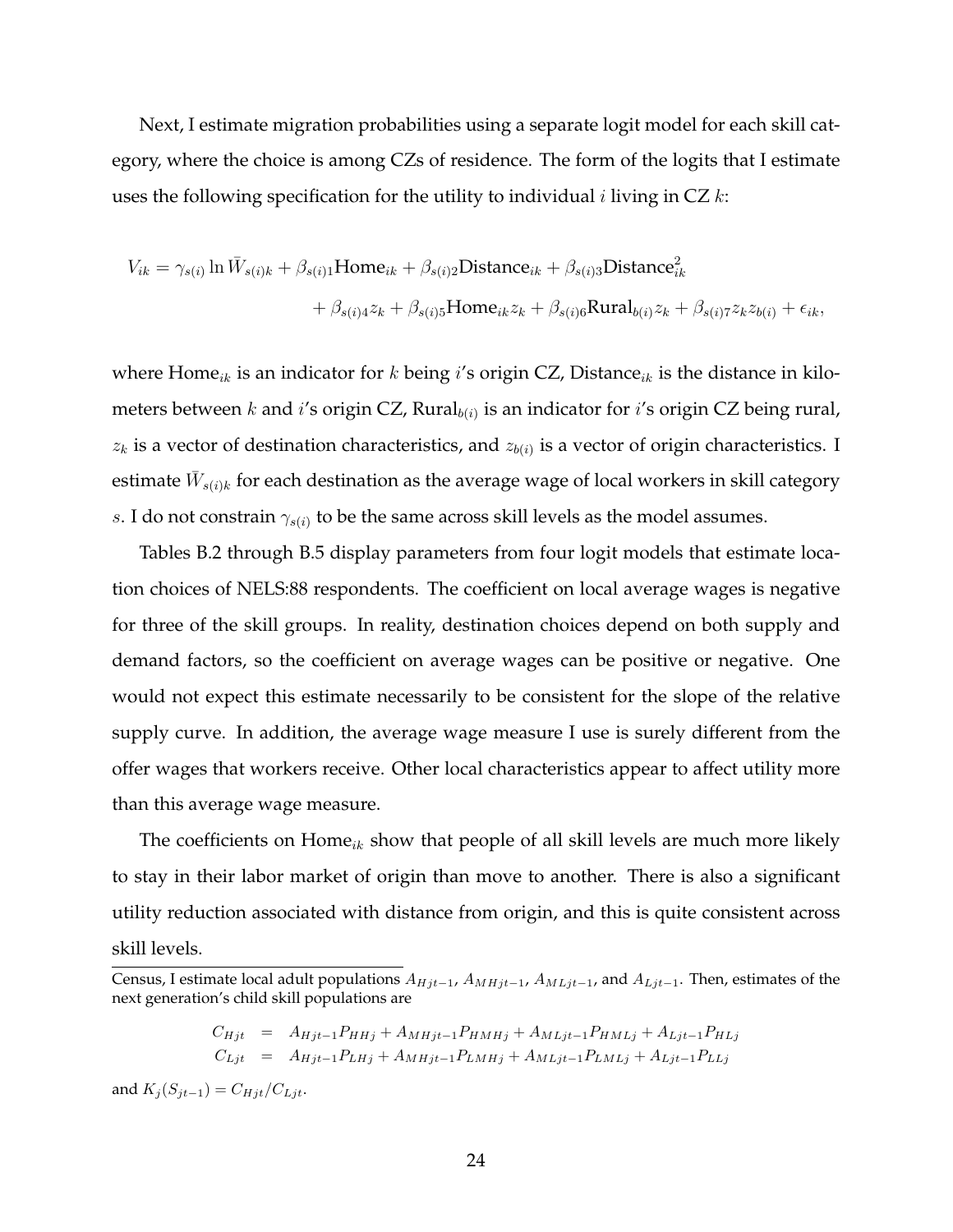Conditional on other location characteristics, the Northeast is the least attractive destination for all skill levels, and the West is the most attractive destination for all except low-skilled individuals. The percent college at origin tends to encourage people to leave, although the percent college of non-home destinations tends to be a positive amenity (or it is correlated with some other positive amenity in the residual). This is most clearly the case with higher-skilled individuals.

In model language, the logit models yield estimates of  $P_{Hjkt}$  and  $P_{Ljkt}$  for all combinations of labor markets j and k, including  $j = k$ . With these, I calculate  $\Lambda_{jt} = P_{Hjjt}/P_{Ljjt}$ and  $M_{jt} = \left(\frac{\sum_{k} C_{Hkt} P_{Hkjt}}{C_{Hjt} P_{Hkjt}}\right)$  $\left(\frac{C_{Hkt}P_{Hkjt}}{C_{Hjt}P_{Hjjt}}\right)$   $\left(\frac{\sum_{i=1}^{T}P_{Hjjt}}{C_{Hjt}P_{Hjjt}}\right)$  $\left(\frac{C_{Lkt}P_{Lkjt}}{C_{Ljt}P_{Ljjt}}\right)$  for each  $j$ , where  $C_{Hjt}$  and  $C_{Ljt}$  come from the procedure used to calculate  $K_i(S_{jt-1})$  (see Footnote 12). The final parameter to estimate is  $S_{jt} = K_j (S_{jt-1}) \Lambda_{jt} M_{jt}$  for each  $j.$ 

As a robustness check, I estimate the model with the NELS:88 using states instead of CZs as locations. If the model estimation procedure is reliable, then this exercise will replicate findings from the accounting exercise that uses Census data alone. For the most part, this is the case. I describe the results in Appendix C. Overall, model estimation with the NELS:88 has enough precision to replicate findings in the Census, and this adds credibility to the procedure for understanding the geographic distribution of human capital.

## **6.2 Model estimation results about the geographic distribution of human capital**

Figures 7 through 10 illustrate the persistence of skills in CZs from generation to generation. Tables 7 through 13 describe how migration and intergenerational transmission interact with skills of labor markets. The results indicate that intergenerational transmission causes some regression to the mean of skills across CZs, as it does across states. Migration works against this tendency across CZs, unlike across states. That is, migration transfers more skills to CZs that had higher parent skills. Intergenerational transmission transfers skills toward smaller and more rural labor markets, while migration transfers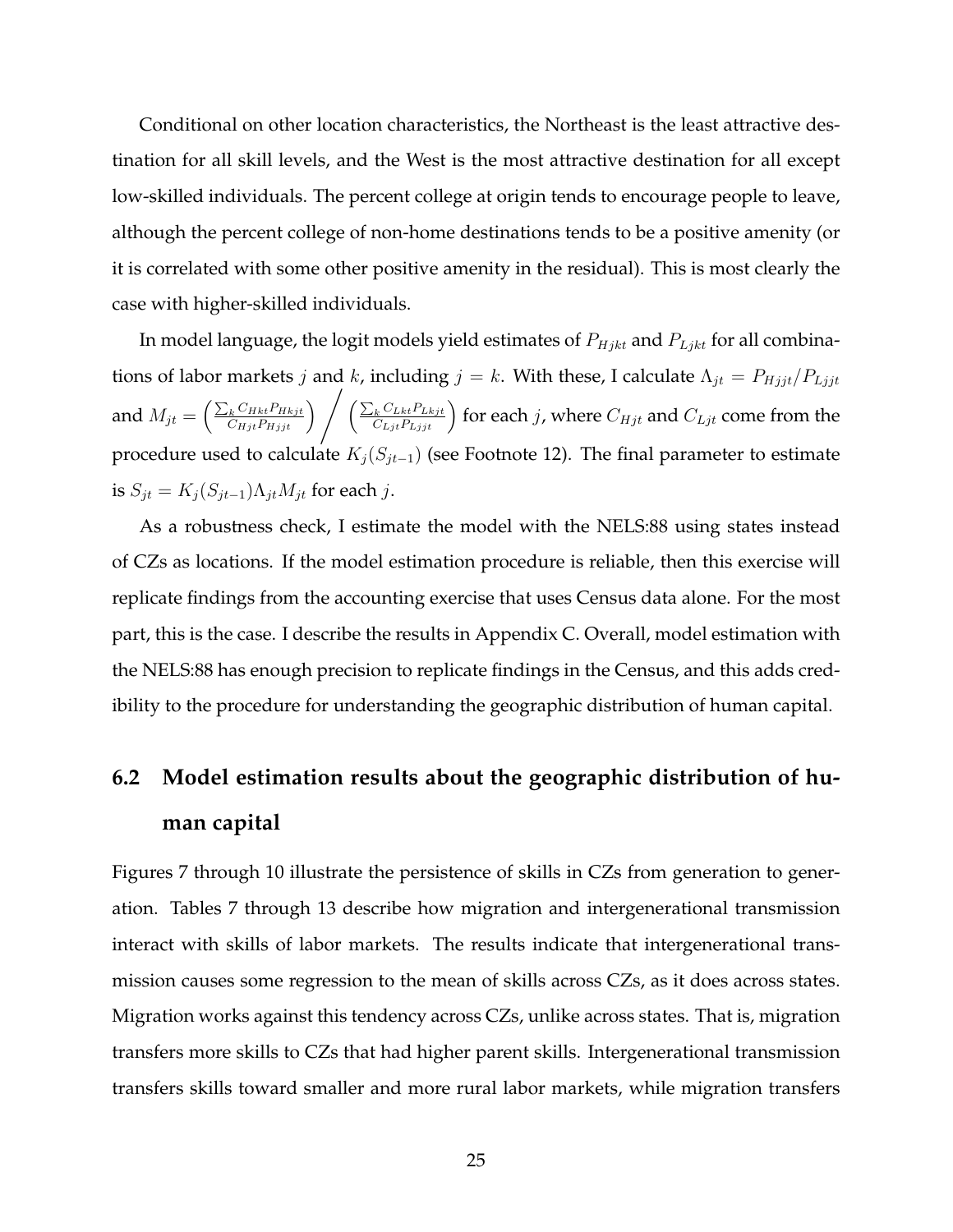skills toward larger and more urban labor markets. Overall, CZs that gain more skills tend to be larger and to have lower temperatures in January, higher supplies of higher education services, and more taxation of wages relative to than capital.

Table 7 displays descriptive statistics of model estimates for CZs with the NELS:88. The variation in skills across CZs is dramatic. Take, for example, the parent generation skill ratios estimated with the 1990 Census. They range from 0.28 to 1.87. Also, the skewness of the distribution of skills across CZs at adult residence (3.8) is higher than the skewness of the child skill distribution (1.12). Migration contributes to skewness in the skill ratio distribution, as a few CZs accumulate high rates of skill.

The mean of adult skill ratios across labor markets ( $\overline{S_{jt}} = 0.92$ ) is smaller than the mean of skill ratios for children ( $\overline{K_j(S_{jt-1})}$  = 1.11). The national sample has an equal number of high- and low-skilled individuals, by definition. The mean of skill ratios across labor markets need not equal one, however, because CZs get equal weight in these averages, although their populations differ dramatically. When larger CZs tend to have higher skill ratios, the average of skill ratios is below one. So, migration tends to move skills toward larger CZs. Also, the mean of parent skill ratios ( $\overline{S_{jt-1}} = 0.77$ ) is smaller than the mean of child skill ratios  $(\overline{K_j(S_{jt-1})} = 1.11)$ . This implies that intergenerational transmission tends to move skills toward smaller CZs.

Table 8 lists correlations between parameters from the model. The correlation between intergenerational transmission's effect on the skill ratio ( $K_j(S_{jt-1})/S_{jt-1}$ ) and pre-existing skill  $(S_{jt-1})$  is -0.448. This reflects mean reversion in skills through intergenerational transmission. The correlation between the total migration effect on the skill ratio ( $\Lambda_{jt}M_{jt}$ ) and the parent generation skills ( $S_{jt-1}$ ), on the other hand, is positive (0.241). So, migration across CZs tends to work against the mean reversion due to intergenerational transmission.

In addition, skills of the previous generation's adults predict skills of the next generation's adults: the correlation between skill ratios  $S_{jt-1}$  and  $S_{jt}$  is 0.453. The intergenerational transmission effect on skills is negatively correlated with the total migration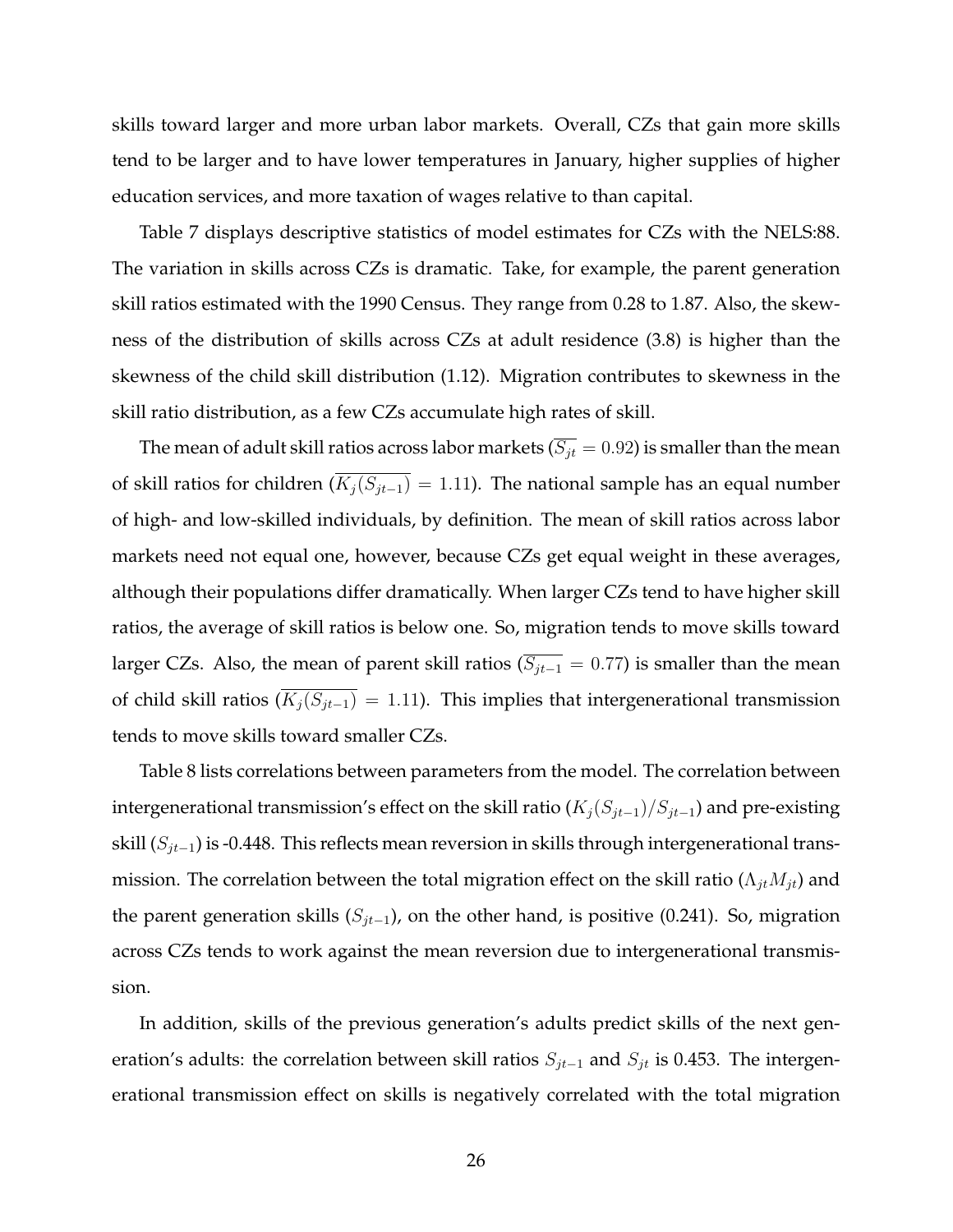effect on skills. That is, the correlation between  $K_j(S_{jt-1})/S_{jt-1}$  and  $\Lambda_{jt}M_{jt}$  is -0.273. This is consistent with intergenerational transmission moving skills to smaller labor markets and migration moving skills to larger labor markets. Native retention of skills  $(\Lambda_{it})$  is negatively correlated with in-migration of skills  $(M_{it})$ ; this correlation is -0.35.

It is likely that model estimation with the NELS:88 adds extra sampling variation that is not present in estimates relying only on Census data. Comparisons between the standard deviation and skewness of  $S_{jt-1}$  and other parameters such as  $K_i(S_{jt-1})$  and  $S_{jt}$  may be misleading, since  $S_{jt-1}$  is estimated with 1990 Census data only. In particular, the standard deviation of  $S_{jt-1}$  being lower than the standard deviations of  $K_i(S_{jt-1})$  and  $S_{jt}$  may be the result of sampling variation rather than an increase in the inequality of skills across CZs over time. In addition, extra variation of a variable that is bounded below by zero, like these ratios, likely induces right skewness. So, I do not make much out of the increase in skewness from  $S_{jt-1}$  to  $K_j(S_{jt-1})$ . However, comparisons between  $K_j(S_{jt-1})$  and  $S_{jt}$ , which both use the NELS:88 to estimate distributions of CZs, seem more reliable.

I turn next to quantifying the effects of intergenerational transmission and migration on the generation-to-generation persistence of CZ skills.<sup>13</sup> Column 1 of Table 9 displays results from a regression of the log skill ratio for adults in a CZ on the log skill ratio in that CZ of the previous generation. The slope coefficient is clearly less than one, so there appears to be some mean reversion. The  $R^2$  of 0.22 indicates that factors other than the previous generation's skills play a significant role in determining the current generation's local skills. Figure 7 illustrates this relationship with a scatter plot.

Column 2 of Table 9 has results from a regression where the dependent variable is a prediction of what the CZ's adult log skill ratio would be if there were no migration. This is the same as the log skill ratio among children in the CZ. The independent variable in the regression is the previous generation's log skill ratio. The coefficient estimate is lower than the coefficient from Column 1, indicating that intergenerational transmission

<sup>&</sup>lt;sup>13</sup>At present, the results on persistence assume the model parameters are estimated without error. To the extent that they have sampling error, the persistence results are biased, with the effects of the bias increasing with the variability of the estimates. I am working on estimating the extent of sampling error to correct for this potential bias.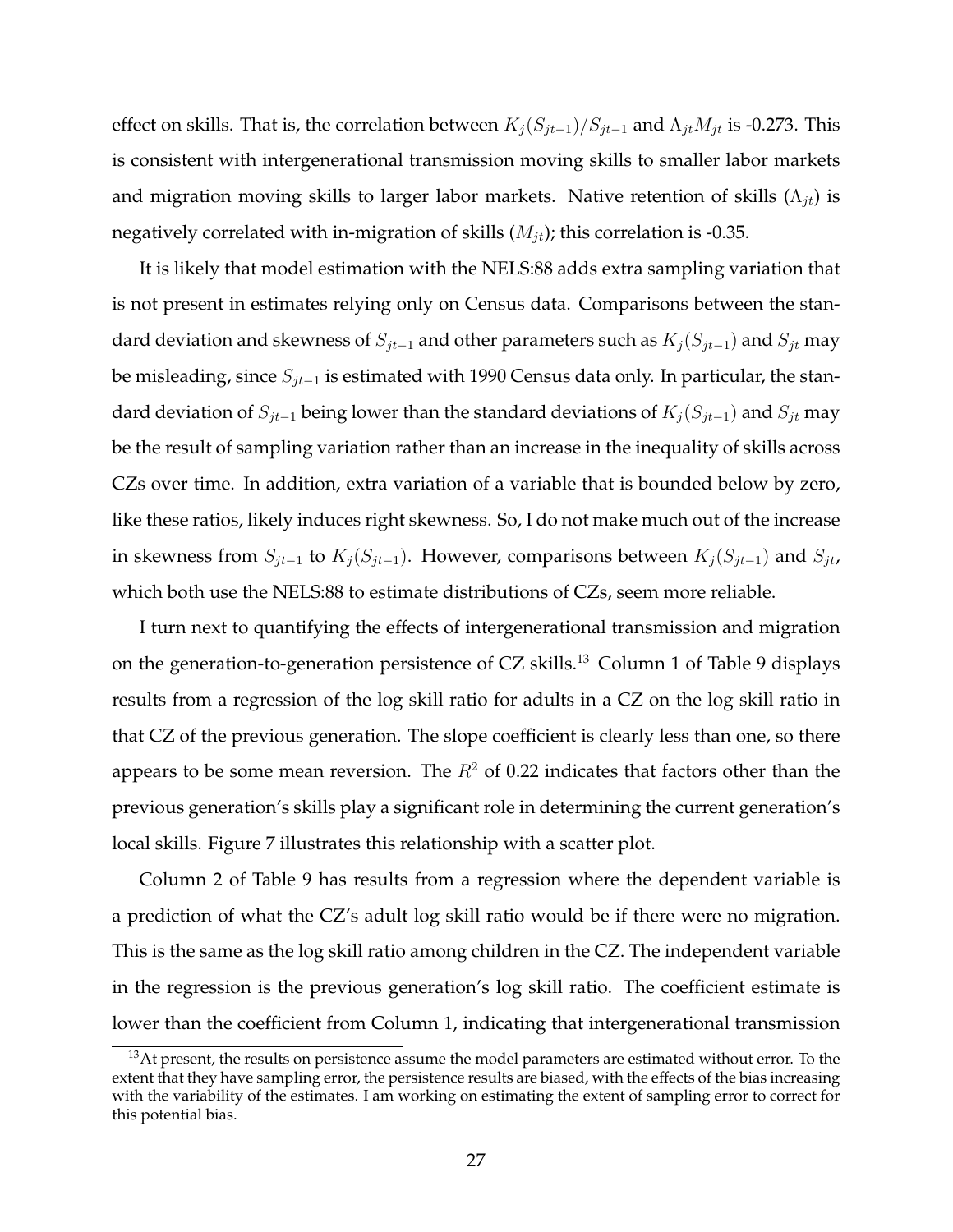is driving the overall mean reversion. Figure 8 illustrates this relationship with a scatter plot.

Migration works against mean reversion by moving more skills to CZs with higher parents' skills. The regression in Column 3 of Table 9 has as its dependent variable the predicted CZ log skill ratio if there were no intergenerational transmission effect on skills. This equals the sum of the log parent skill ratio and the log migration effect:  $ln(S_{it-1})$  +  $ln(\Lambda_{it}M_{it})$ . The coefficient estimate is greater than one, indicating that CZs with higher parent skill ratios gain more skills through migration than others. Figure 9 illustrates this relationship. The points are distributed more tightly around the regression line than the plots involving intergenerational transmission. Selective migration is relatively tightly linked with the previous generation's skills.

The regression in Column 4 of Table 9 describes the relationship between skills of children in a CZ and the skills of adults from the same cohort in the CZ after migration choices are made. The coefficient estimate is 0.858 with a standard error of 0.034. There is substantial persistence between child and adult local skills, but the slope is less than one. So, adult skills increase less than one-for-one in child skills. Figure 10 illustrates this relationship.

Comparison between Columns 3 and 4 of Table 9 reveals that the previous generation's adult skills in the CZ has a stronger effect on skilled migration to the CZ than the skills of the same generation as children. The slope coefficient and  $R^2$  are both higher in the regression on parent skills. This implies that different location characteristics predict the skills of local children and adults. In particular, it is consistent with previous findings that high-skilled adults tend to move to larger CZs, while intergenerational transmission tends to move high-skilled children toward smaller CZs.

Tables 10 through 15 display results from regressions of model parameters on location characteristics. Overall, the results show that small labor markets lose skilled workers at high rates through migration. Other local characteristics, such as higher education policy, weather, and taxes, also affect the local skill mix. The intergenerational transmission of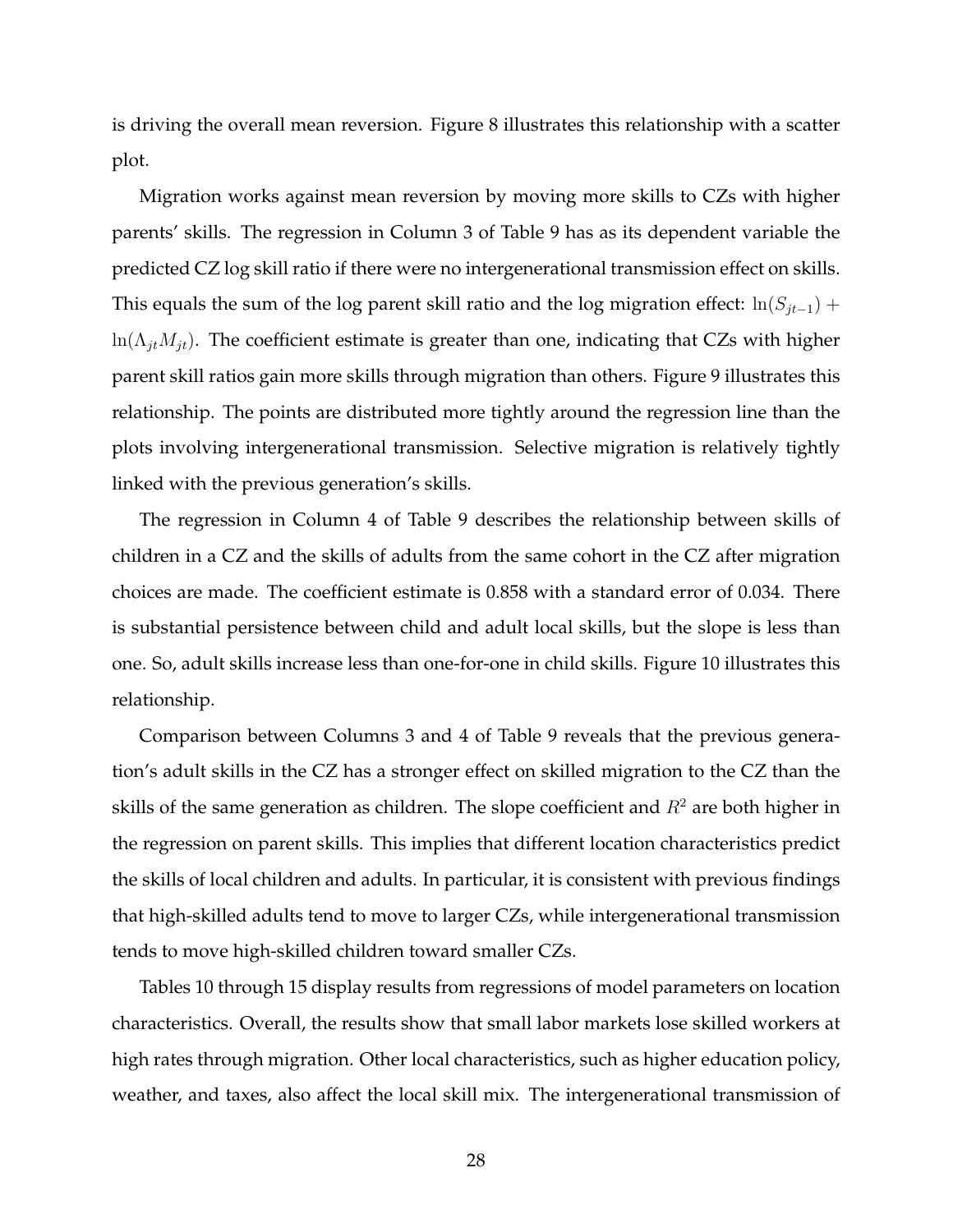skills contributes to mean reversion of local skills, as small CZs gain more than larger CZs through migration. Skilled migration, on the other hand, contributes to persistence of inter-location inequality in skills, as large and urban CZs with the highest skill levels among the previous generation gain the most skills through migration.

Table 10 displays a series of regressions that describe characteristics of CZs that affect the degree to which migration behavior shifts the local skill distribution (ln( $\Lambda_{jt} \times M_{jt}$ )). This specification follows Equation 11 from the model. Column 1 reiterates the negative correlation between native skill and the skill content of migration. This is not a particularly large offsetting force to a change in local native skills, however. For example, if  $K_j(S_{jt-1})$  increases by 10 percent, then on average the off-setting decrease in  $\Lambda_{jt}M_{jt}$ means that  $S_{jt} = K_j (S_{jt-1}) \Lambda_{jt} M_{jt}$  still increases by about 8.5 percent.

Western labor markets gain the most skill through migration. Small and rural labor markets acquire significantly less skill through migration than large cities. The specification in Column 2 implies that an average major metropolitan area in the West gains 5 high-skilled migrants for every 4 low-skilled migrants, whereas an average small town in the West gains only 3 high-skilled migrants for every 4 low-skilled migrants.<sup>14</sup> The differences in skilled migration across population categories remain large after controlling for a battery of other CZ characteristics.

CZs with colder winters (measured with average January temperature) gain more skill through migration than warmer labor markets. College enrollment per capita and state college subsidies are both positively correlated with skill gains through migration. The college subsidy variable is state higher education appropriations per public college student divided by average public college tuition. The tax structures of places gaining skills through migration tend to be tilted toward wage taxes and away from capital taxes. Column 7 demonstrates that the previous findings hold when not controlling for initial skill mix of native children.

<sup>&</sup>lt;sup>14</sup>This statement uses figures for non-coastal CZs in the West. Due to the log specification, which estimates a proportional effect, these level differences are smaller for other regions, where the average level of skilled migration is smaller.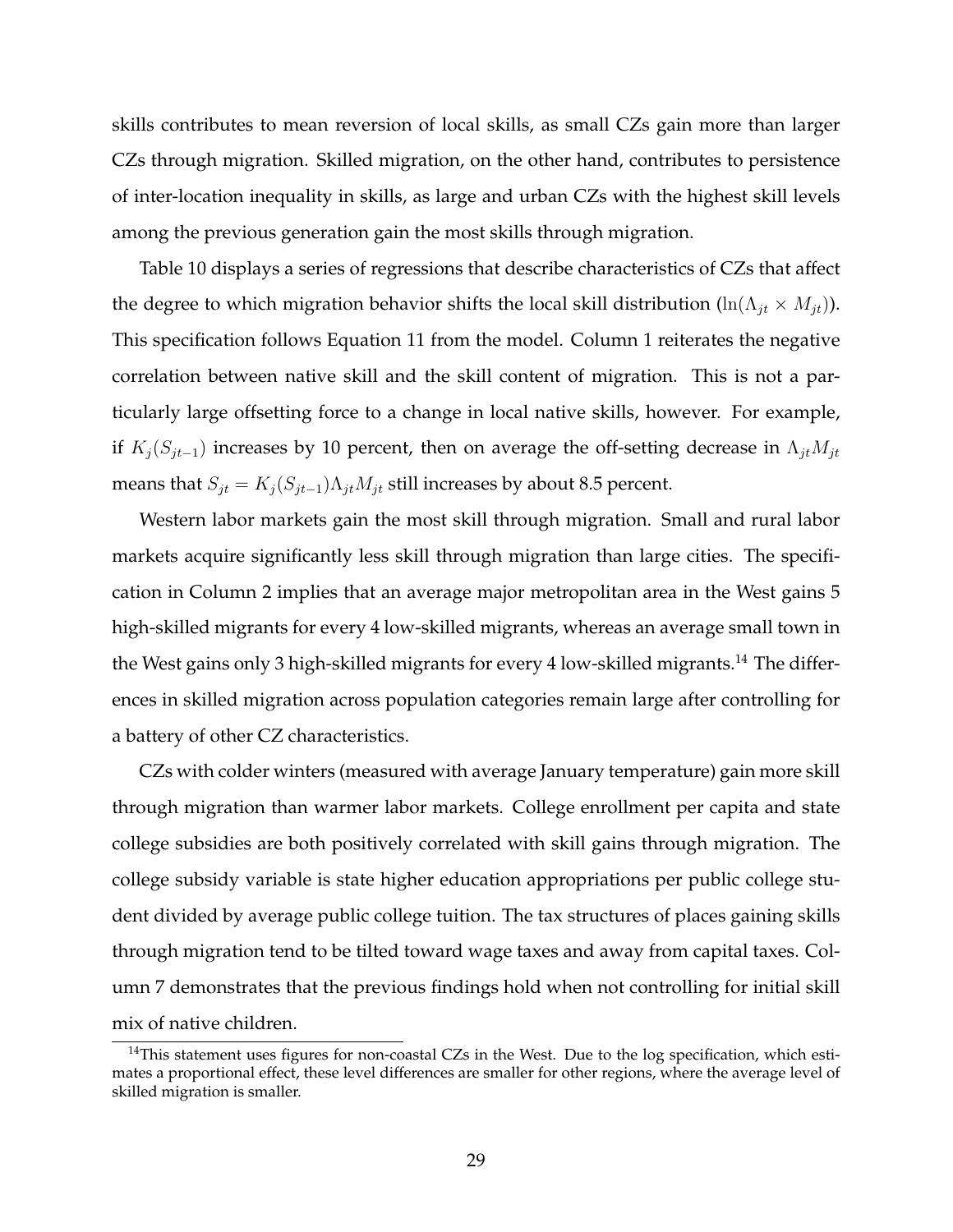Table 11 shows local characteristics that are correlated with the local intergenerational transmission of skill, here defined as  $\ln(K_j(S_{jt-1})) - \ln(S_{jt-1})$ . The first row repeats the negative correlation between parents' skill ratio and gains from intergenerational transmission. This negative correlation remains after controlling for a battery of local characteristics. Smaller CZs gain more skill through intergenerational transmission than larger CZs, and small towns gain the most. This confirms results above that imply intergenerational transmission tends to move skills toward smaller CZs, in contrast to migration, which moves skills toward larger CZs (see Table 10).

Local college enrollment and state college subsidies are positively correlated with skill gains through intergenerational transmission. The college subsidy effect becomes larger after controlling for state taxes. College subsidies conditional on state tax levels proxy for the emphasis placed on higher education in the state budget. Conditional on state taxes and other controls, an increase in this subsidy of 10 percent is correlated with an increase in the rate of skill gain through intergenerational transmission of about 1 percent. CZs with colder Januaries tend to gain more skill through intergenerational transmission, as do CZs in states with lower capital taxes. Manufacturing is positively correlated with the intergenerational transmission of skill.

The next two tables identify correlates with the effects on local skills of natives leaving and of others migrating into the area. The dependent variable in Table 12 is the relative native retention rate  $ln(\Lambda_{it})$ . Locations with higher skills among their children tend to keep a higher rate as some natives decide to leave. Major metropolitan areas retain skills at the highest rates, and larger rural labor markets lose the most skills through outmigration. College supply factors are negatively correlated with the retention of skills. It is possible that local college supply is a reaction to the loss of skilled natives or that local colleges are correlated with factors that increase the mobility of skilled native children.

Table 13 shows that a higher skill mix of native stayers is correlated with a lower skill mix of in-migrants. Small rural CZs experience much less skilled in-migration than major metropolitan areas. Specifications that do not control for the skill ratio of native stayers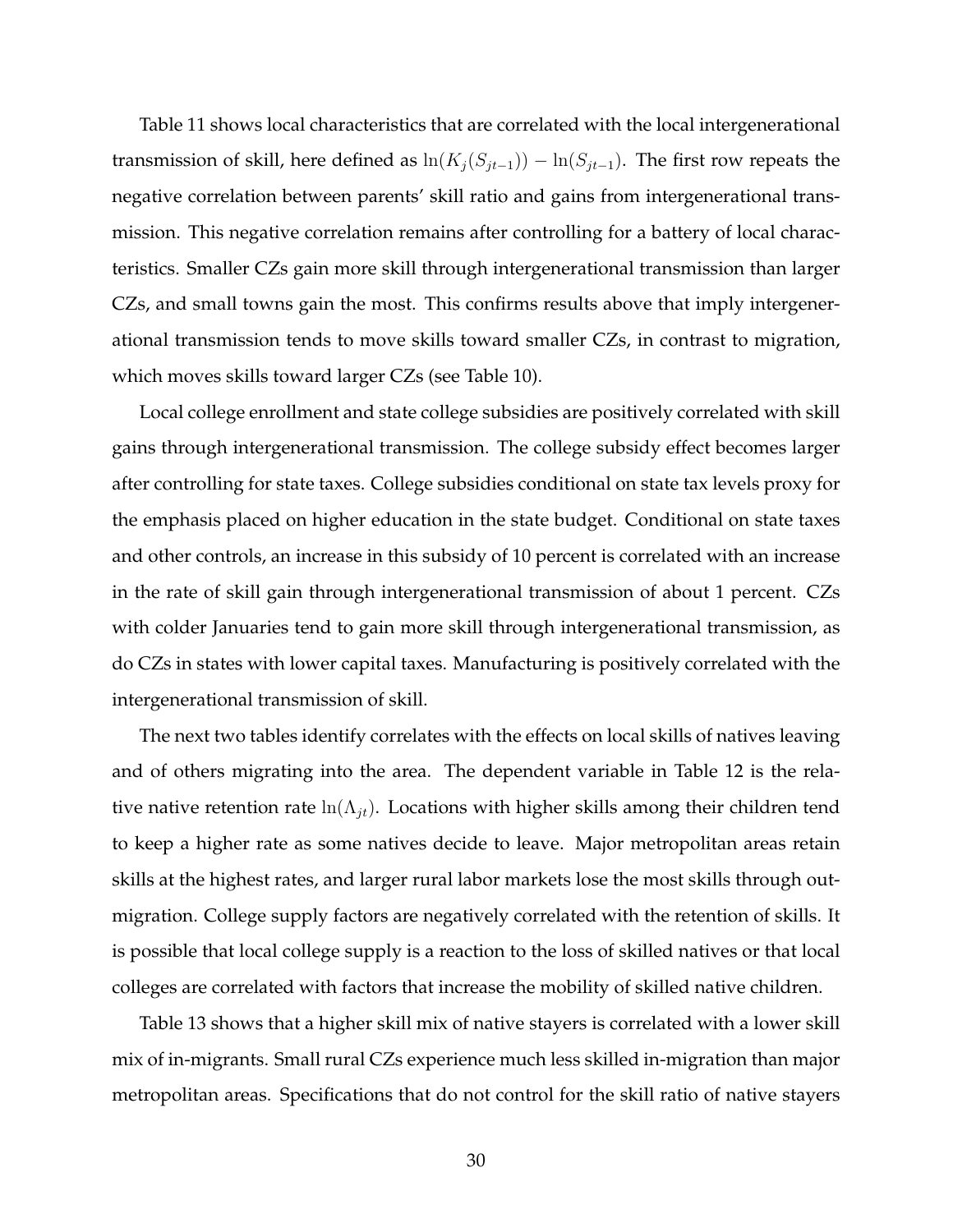imply a relatively high rate of skill gain through migration for larger rural CZs. This is the category of CZs that experiences the greatest loss of skills through out-migration, so controlling for stayers' skills makes a large difference.

Skilled migrants appear to be drawn to colder CZs. More-skilled migrants appear to value college supply factors more than less-skilled migrants. The taxes of places gaining skill through migration are tilted toward wage taxes and away from capital taxes. CZs with a higher manufacturing share of industry tend to gain less skill through migration.

The next two tables display correlates with skill ratios, rather than mechanisms that change skill ratios. The dependent variable of specifications in Table 14 is the natural logarithm of the skill ratio of native children,  $\ln(K_j(S_{jt-1}))$ . The first row shows that parents transferring skills to their children contribute to the persistence of inequality across locations, although there is substantial regression to the mean, repeating the specification in Column 1 of Table 9. This persistence in skills remains after controlling for labor market size, region, weather, college supply, tax rates, and local manufacturing. These parameters indicate that initial skill inequality across CZs would become quite small after a few generations, absent any migration.

Warmer Januaries are negatively correlated with native skills. An increase in average January temperature of 10 degrees (F.) is correlated with a decrease of the native children skill ratio of about 12 percent. The native children skill ratio is increasing in college enrollment and the subsidy rate for college.

Conditional on the local parent generation's skill ratio, smaller CZs tend to have higher levels of native skill. The specification in column 8 that does not condition on parent generation skills reveals a much less clear relationship between CZ size and native skill ratio, where small towns and major metropolitan areas have the most-skilled children. The highest proportions of skilled children are in the Northeast and Midwest.

Table 15 displays results from regressing the natural logarithm of adult (post-migration) skill ratios ( $ln(S_{it})$ ) on local characteristics. The first row shows the persistence of local skills across generations, which is significant but not complete, repeating the Column 1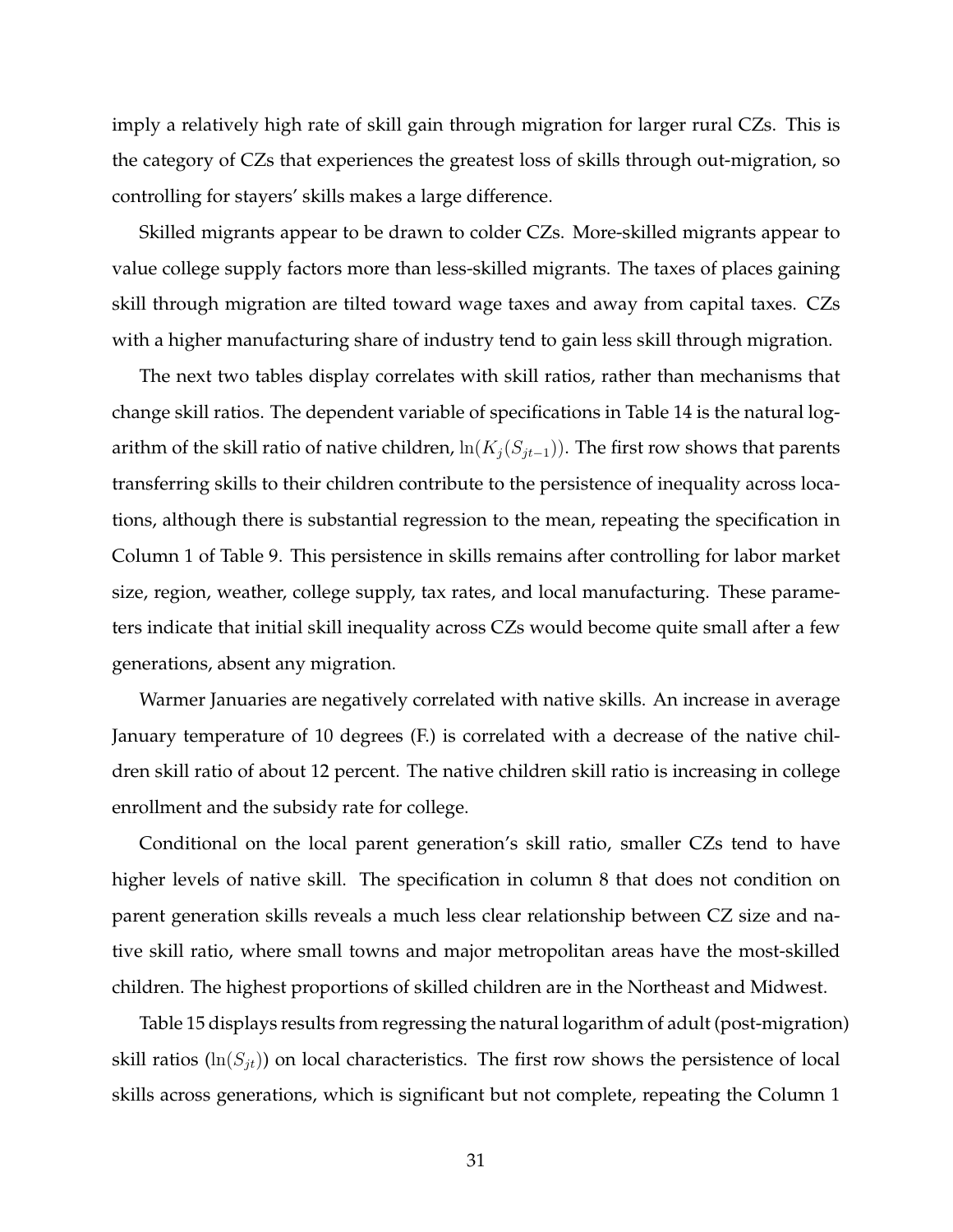specification of Table 9. Column 2 of Table 15 shows a specification that does not control for the previous generation's skill ratio. Skill ratios increase in CZ size. Controlling for the previous generation's skill ratio flattens this gradient somewhat, but doing so shows that even small towns at similar starting points end up after a generation with significantly lower skills than larger CZs. Subsequent specifications show that colder CZs and those with more higher education supply tend to have higher skill ratios. Taxes tend to tilt toward wage taxes and away from capital taxes in CZs with high skills. Higher manufacturing shares predict higher skills but only when conditioning on previous skills.

## **7 Conclusion**

This paper examines the determinants of labor market skill distributions. The framework decomposes labor market supplies of skills into the previous generation's skills, the intergenerational transfer of skill from local parents to their children, and the migration of people with different skill levels. I estimate parameters that describe these factors with a combination of Census and NELS:88 data sets. The model estimates replicate the main findings from an accounting exercise for state skills that uses the Census and fewer model assumptions.

I find that intergenerational transmission of skills contributes to mean reversion of local skills. This is true across states and labor markets defined as commuting zones (CZs). More specifically, smaller CZs tend to gain the most skill through intergenerational transmission. Migration across CZs works against this mechanism. CZs with higher skills in the previous generation gain more skill through migration. This manifests in high rates of skilled migration toward larger and more urban CZs at the expense of smaller and more rural CZs. In this way, migration adds to persistence over time in skill inequality across CZs.

I also estimate correlations between other labor market characteristics and skilled migration. Skilled migrants are drawn to the West and to colder climates. Skill growth is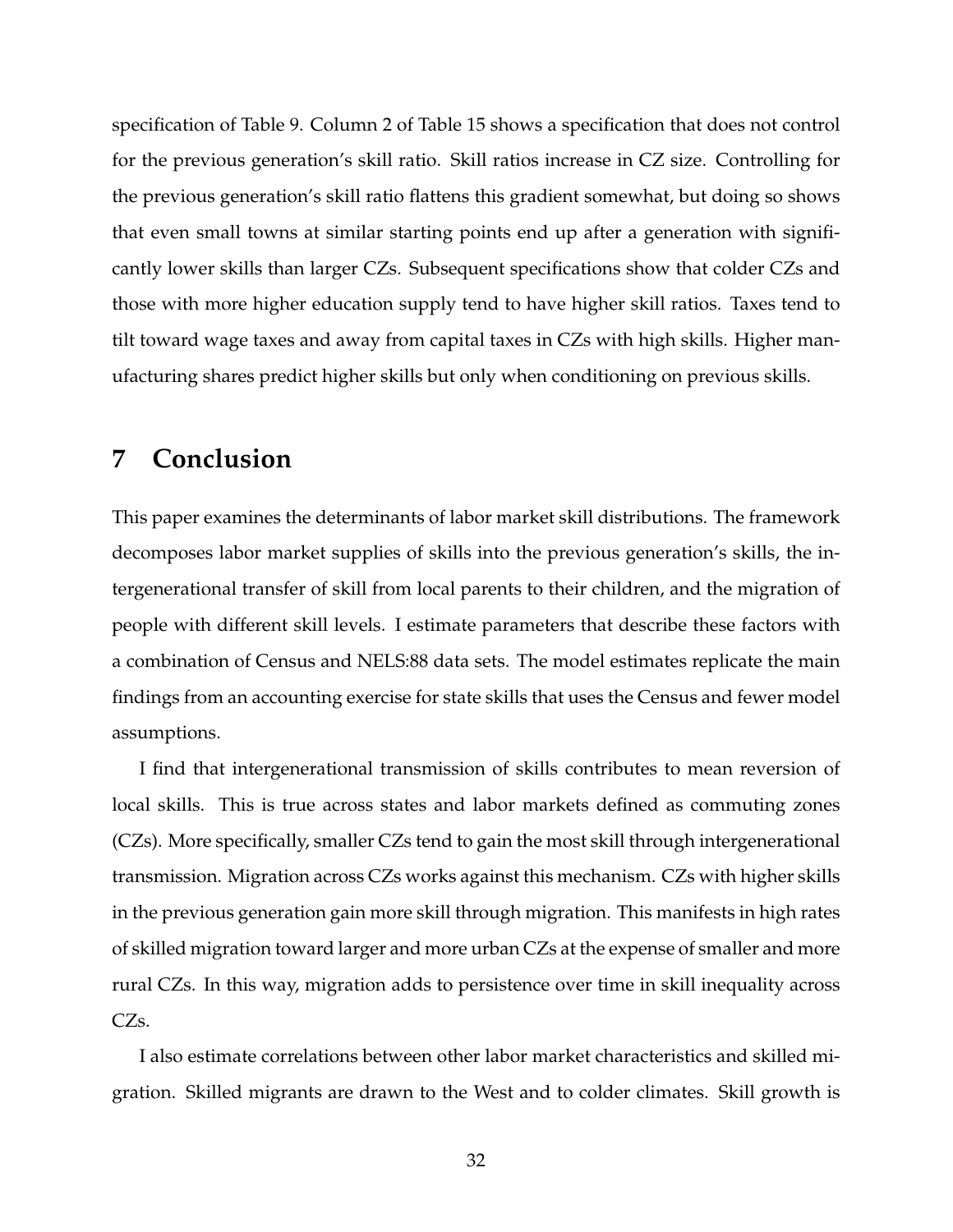higher in states with tax structures tilted toward wage taxes and away from capital taxes.

I find that the relationship between local college supply factors and skilled migration is positive and substantial. The estimates here assume that college supply factors are exogenous. It is likely, however, that other factors influencing skilled migration are correlated with local college supply. An example is a local industry that both supports local university research and also hires many college graduates from outside the area. It would be useful from a policy perspective to estimate the effect of local college supply on skilled migration. The challenge would be to find some variation in local college supply that is orthogonal to other causes of skilled migration. Since colleges typically open and close infrequently and expand slowly, it is difficult to find such variation at the institutional level. Tuition policies may display more useful variation.

The results presented here, in particular about the persistence of skill inequality, are potentially sensitive to bias due to sampling error of model estimates. This is an errorsin-variables issue similar to that raised in Deaton (1985) and studied recently in Devereux (2007). So far, I assume that model parameters are estimated without error. This is clearly not true. I am working on estimating the sampling error in the model estimates in order to correct for potential bias in regressions of model parameter estimates on other model parameter estimates. Regressions of model parameters exclusively on CZ characteristics, such as Column 2 of Table 10, should not be susceptible to this bias.

A weakness of this analysis is that the NELS:88 only follows individuals to age 26. As Figure 6 makes clear, many migration decisions occur after this age, so it is not clear that NELS:88 respondents have settled down in the labor market where I last observe them to reside. I plan to estimate the parameters of the model using data from the National Longitudinal Survey of Youth, 1979 (NLSY79). This panel data set has many of the attractive features of the NELS:88, and the NLSY79 respondents are interviewed much later in their life cycles.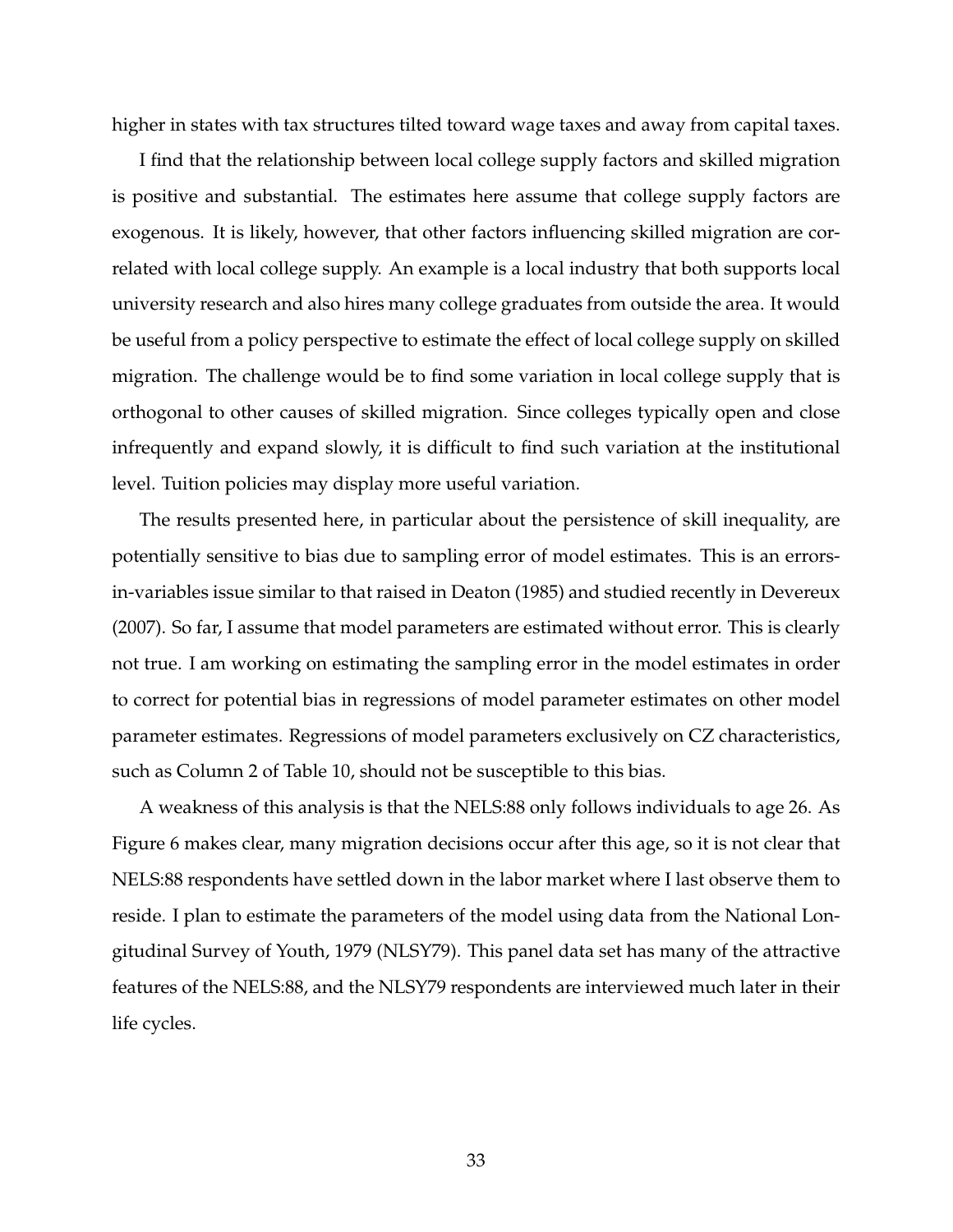## **References**

- [1] Acemoglu, Daron and Joshua Angrist (2000) "How Large are the Social Returns to Education? Evidence from Compulsory Schooling Laws" *NBER Macroannual* 9-59.
- [2] Autor, David and David Dorn (2007) "Inequality and Specialization: The Growth of Low-Skill Service Jobs in the United States" working paper.
- [3] Basker, Emek (2003) "Education, Job Search and Migration" working paper.
- [4] Behrman, Jere R. and Mark R. Rosenzweig (2002) "Does Increasing Women's Schooling Raise the Schooling of the Next Generation?" *American Economic Review* 92(1) 323-334.
- [5] Berry, Christopher R. and Edward L. Glaeser (2005) "The Divergence of Human Capital Levels across Cities" *Papers in Regional Science* 84(3) 407-444.
- [6] Black, Sandra E., Paul J. Devereux, and Kjell G. Salvanes (2005) "Why the Apple Doesnt Fall Far: Understanding Intergenerational Transmission of Human Capital" *American Economic Review* 95(1) 437-449.
- [7] Borjas, George J., Stephen G. Bronars, and Stephen J. Trejo (1992) "Self-Selection and Internal Migration in the United States" *Journal of Urban Economics* 32, 159-185.
- [8] Bound, John, J. Groen, G. Kezdi, and Sarah E. Turner (2004) "Trade in University Training: Cross-State Variation in the Production and Stock of College-Educated Labor" *Journal of Econometrics* 121 (1-2): 143-173.
- [9] Bound, John and Harry J. Holzer (2000) "Demand Shifts, Population Adjustments, and Labor Market Outcomes during the 1980s" *Journal of Labor Economics* 18(1) 20-54.
- [10] Bowles, Samuel (1970) "Migration as Investment: Empirical Tests of the Human Investment Approach to Geographical Mobility" *The Review of Economics and Statistics* 52(4) 356-362.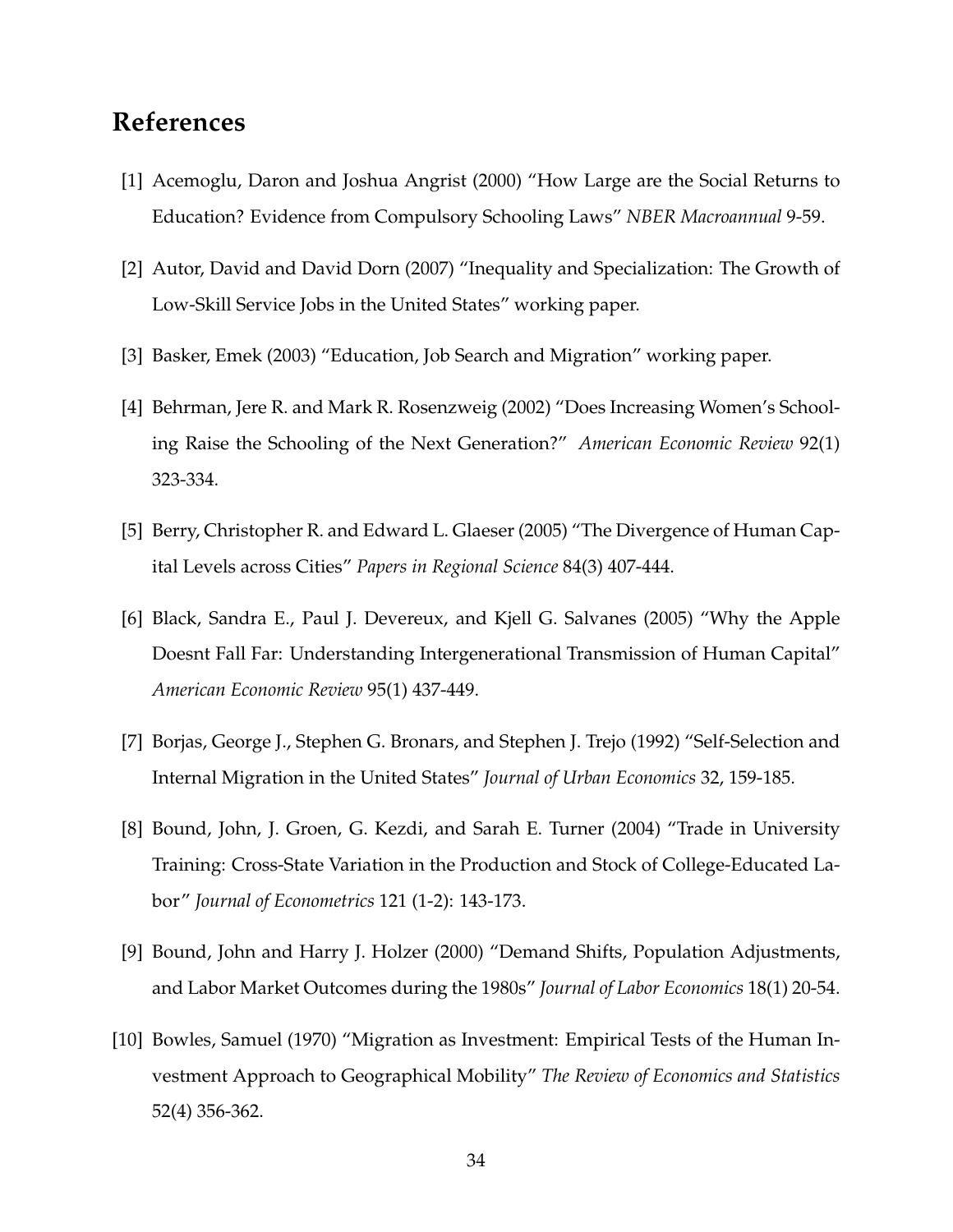- [11] Ciccone, Antonio and Giovanni Peri (2006) "Identifying Human-Capital Externalities: Theory with Applications" *Review of Economic Studies* 73(2) 381-412.
- [12] Courchene, Thomas J. (1970) "Interprovincial Migration and Economic Adjustment" *The Canadian Journal of Economics* 3(4) 550-576.
- [13] Deaton, Angus (1985) "Panel Data from a Time Series of Cross-Sections" *Journal of Econometrics* 30, 109-126.
- [14] Devereux, Paul J. (2007) "Improved Errors-in-Variables Estimators for Grouped Data" *Journal of Business and Economic Statistics* 25(3) 278-287.
- [15] Feenberg, Daniel. "Maximum State Income Tax Rates, 1977-2005." Data accessed at URL: <http://www.nber.org/ taxsim/state-rates/ >.
- [16] Feenberg, Daniel Richard, and Elizabeth Coutts (1993) "An Introduction to the TAXSIM Model" *Journal of Policy Analysis and Management* 12(1) 189-194.
- [17] Fortin, Nicole M. (2006) "Higher-Education Policies and the College Wage Premium: Cross-State Evidence from the 1990s" *The American Economic Review* 96(4) 959-987. Data accessed at URL:  $\langle$ http://www.e-aer.org/ $>$ .
- [18] Glaeser, Edward L. and Albert Saiz (2003) "The Rise of the Skilled City" NBER Working Paper 10191.
- [19] Greenwood, Michael J. (1997) "Internal Migration in Developed Countries" Chapter 12 in M.R. Rosenzweig and O. Stark, eds. *Handbook of Population and Family Economics* (Elsevier Science) 648-720.
- [20] Ham, John C., Xianghong Li, and Patricia B. Reagan (2006) "Propensity Score Matching, a Distance-Based Measure of Migration, and the Wages of Young Men" working paper.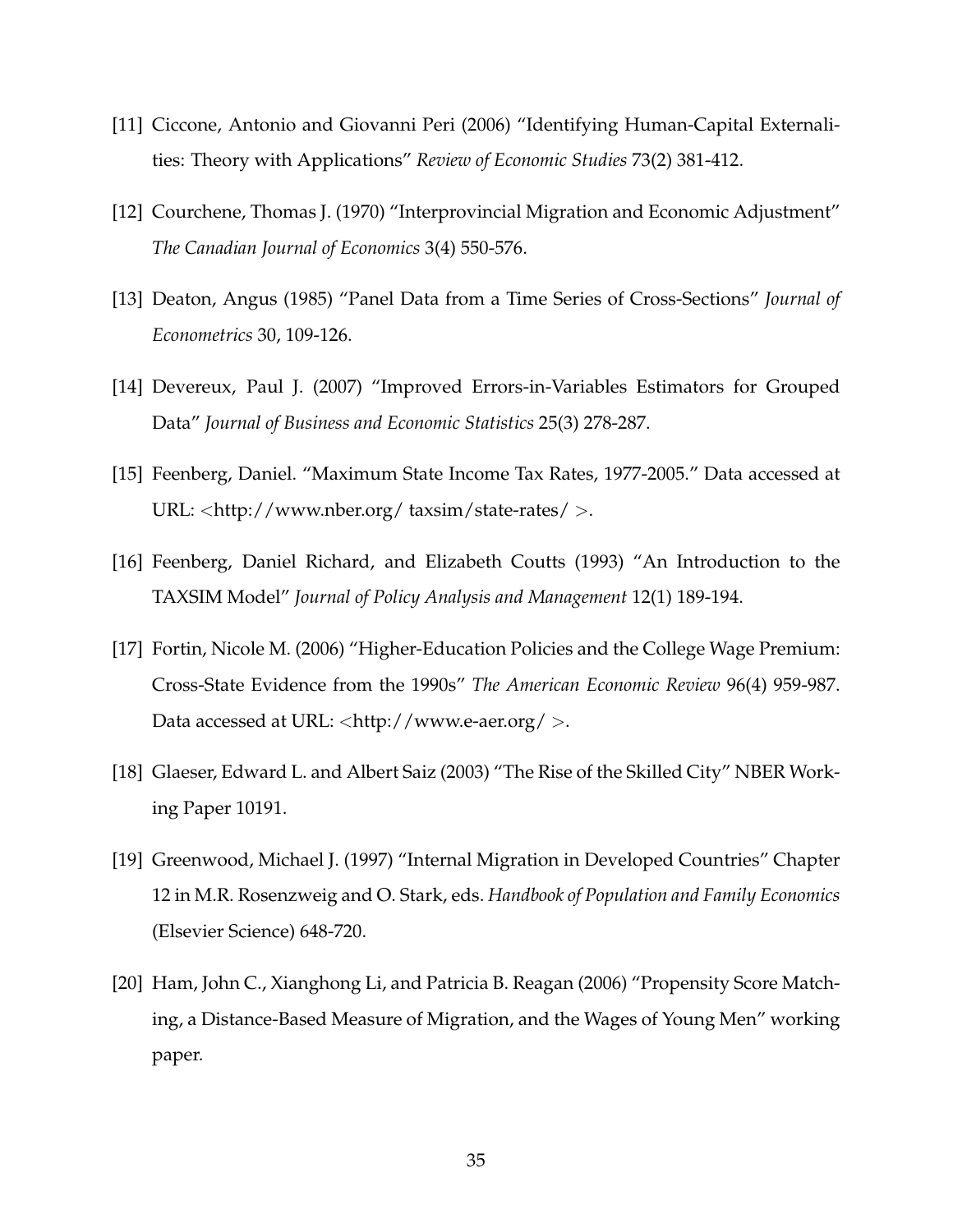- [21] Kodrzycki, Yolanda K. (2000) "New Englands Educational Advantage: Past Successes and Future Prospects" *New England Economic Review* , January/February, 25- 40.
- [22] Kodrzycki, Yolanda K. (2001) "Migration of Recent College Graduates: Evidence from the National Longitudinal Survey of Youth" *New England Economic Review* , January/February, 13-34.
- [23] Lange, Fabian and Robert Topel (2006) "The Social Value of Education and Human Capital" in Eric Hanushek and Finis Welch, eds. *Handbook of Education Economics* Volume 1.
- [24] Malamud, Ofer and Abigail Wozniak (2008) "The Impact of College Graduation on Geographic Mobility: Identifying Education Using Multiple Components of Vietnam Draft Risk" working paper.
- [25] McFadden, Daniel (1974) "Conditional Logit Analysis of Qualitative Choice Behavior" in P. Zarembka, ed. *Frontiers in Econometrics* New York: Academic Press, 105-142.
- [26] Moretti, Enrico (2004a) "Estimating the Social Return to Higher Education: Evidence from Longitudinal and Repeated Cross-sectional Data" *Journal of Econometrics* 121 175-212.
- [27] Moretti, Enrico (2004b) "Human Capital Externalities in Cities" Chapter 51 in J. Vernon Henderson and Jacques-Franqois Thissel, Eds. *Handbook of Regional and Urban Economics* Volume 4. North Holland-Elsevier, 2243-2291.
- [28] Rauch, James (1993) "Productivity Gains from Geographic Concentration in Cities" *Journal of Urban Economics* 34 380-400.
- [29] Roy, A.D. (1951) "Some Thoughts on the Distribution of Earnings" *Oxford Economic Papers* 3(2) 135-146.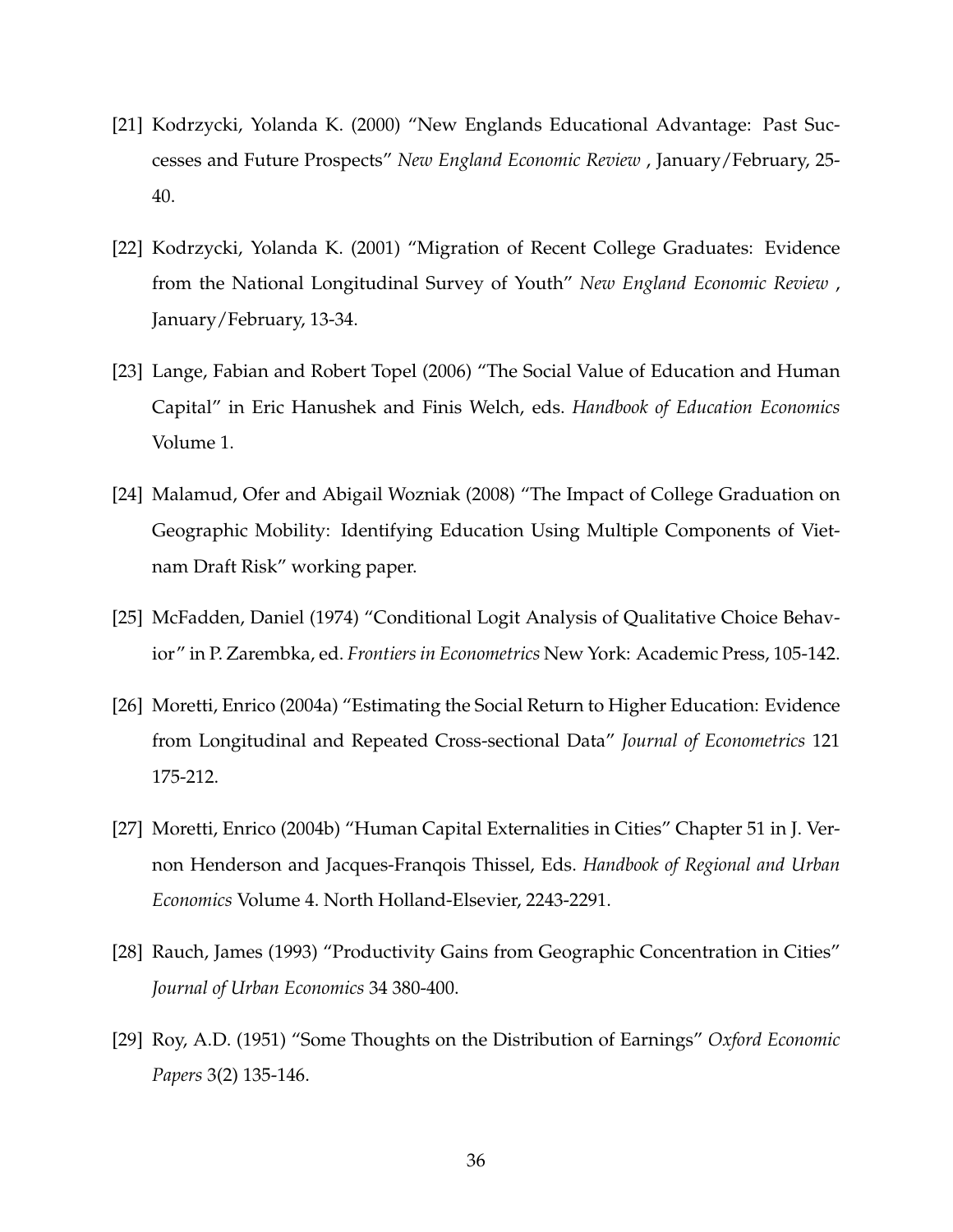- [30] Ruggles, Steven, Matthew Sobek, Trent Alexander, Catherine A. Fitch, Ronald Goeken, Patricia Kelly Hall, Miriam King, and Chad Ronnander (2004) *Integrated Public Use Microdata Series: Version 3.0* [Machine-readable database]. Minneapolis, MN: Minnesota Population Center [producer and distributor].
- [31] Schultz, T. Paul (1971) "Rural-Urban Migration in Colombia" *The Review of Economics and Statistics* 53(2) 157-163.
- [32] Solon, Gary (1999) "Intergenerational Mobility in the Labor Market" Chapter 29 in O. Ashenfelter and D. Card, eds. *Handbook of Labor Economics* Volume 3. (Elsevier Science) 1761-1800.
- [33] Tolbert, Charles M. and Molly Sizer (1996) "U.S. Commuting Zones and Labor Market Areas. A 1990 Update." Economic Research Service Staff Paper No. 9614.
- [34] U.S. Census Bureau. "ZCTAs (ZIP Code Tabulation Areas)". Data file accessed at URL: <http://www.census.gov/geo/www/gazetteer/places2k.html >.
- [35] U.S. Census Bureau (2005) Table No. 212. "Educational Attainment by Race and Hispanic Origin: 1960 to 2003" *Statistical Abstract of the United States: 2004-2005.* Available at: <http://www.census.gov/prod/www/statistical-abstract-2001 2005.html  $>$ .
- [36] U.S. Department of Commerce. National Climatic Data Center. Data accessed at URL: <http://cdo.ncdc.noaa.gov/pls/plclimprod/somdmain.somdwrapper? datasetabbv=DS3220&countryabbv=&georegionabbv= .>.
- [37] U.S. Department of Education. National Center for Education Statistics. Integrated Postsecondary Education Data System. Data accessed at URL: <http://www.nces.ed.gov/ipedspas/dct/index.asp >.
- [38] Wozniak, Abigail (2006) "Why Are College Graduates More Responsive to Distant Labor Market Opportunities?" working paper.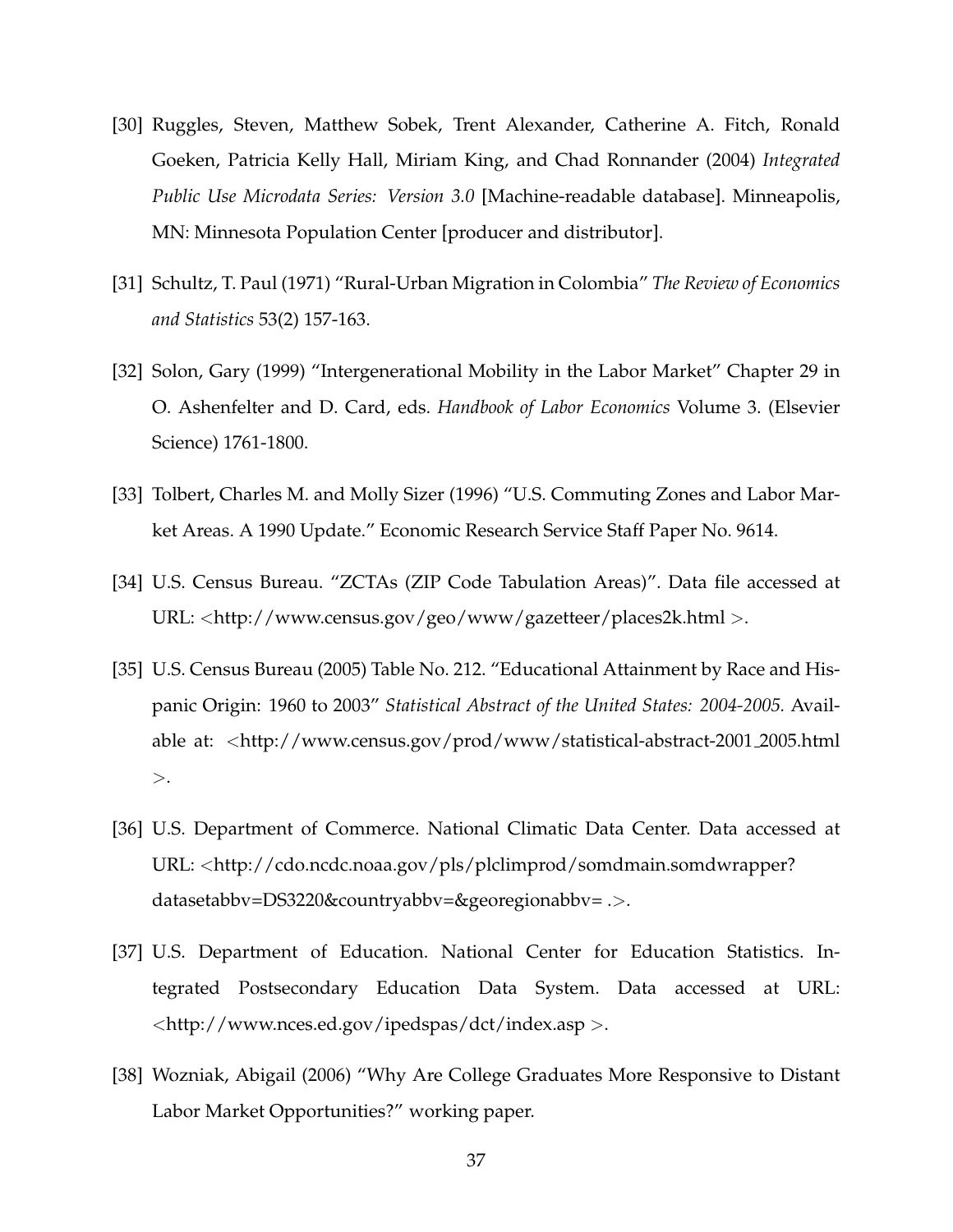[39] ZipInfo.com. <http://www.zipinfo.com/products/products.htm >.

## **8 Figures and Tables**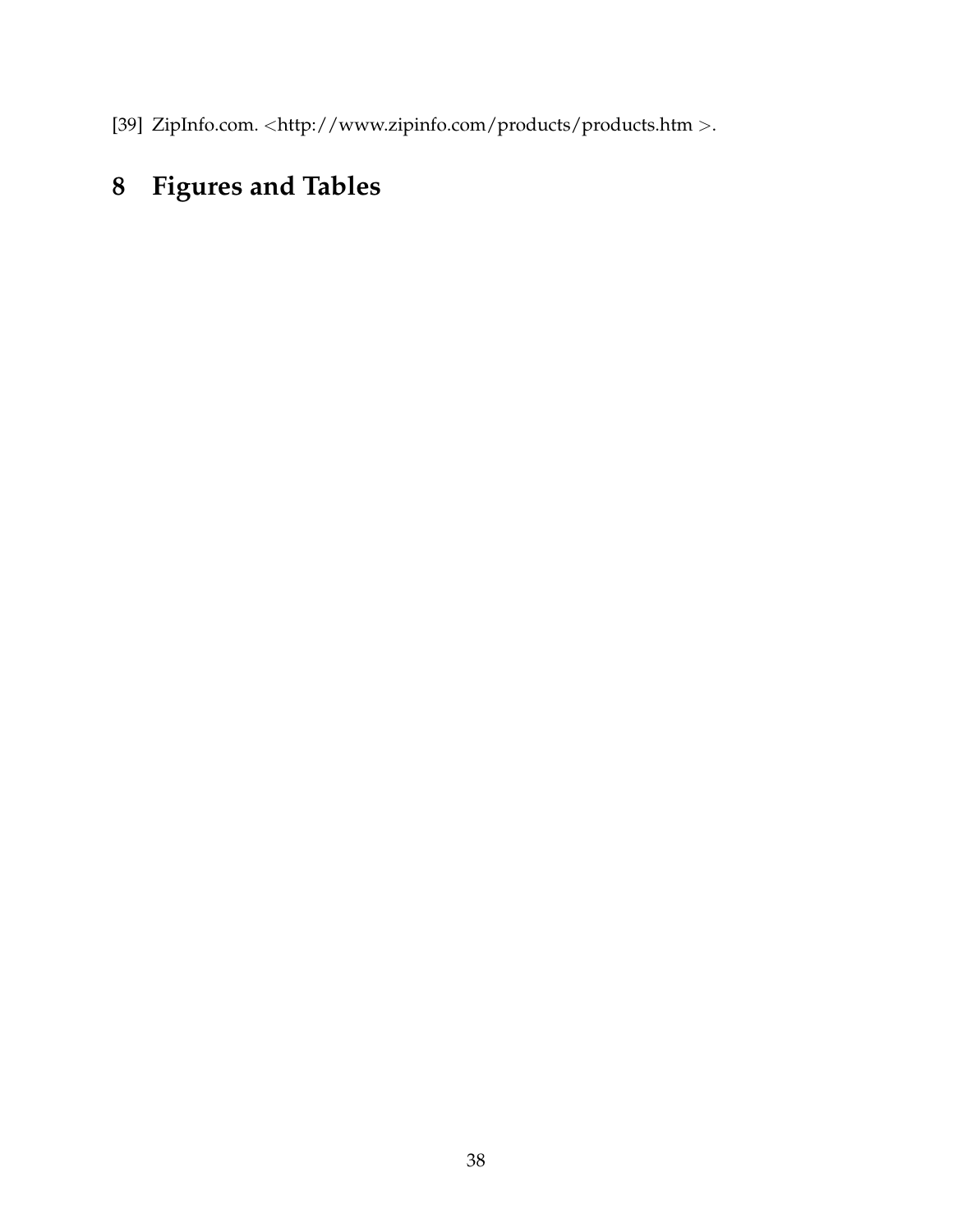

Figure 2: The Intergenerational Transmission Effect on Persistence in Adult Skills of States AL  $\overline{1}$  $\overline{1}$ t-1 The intergenciational manifestion enter on Fe

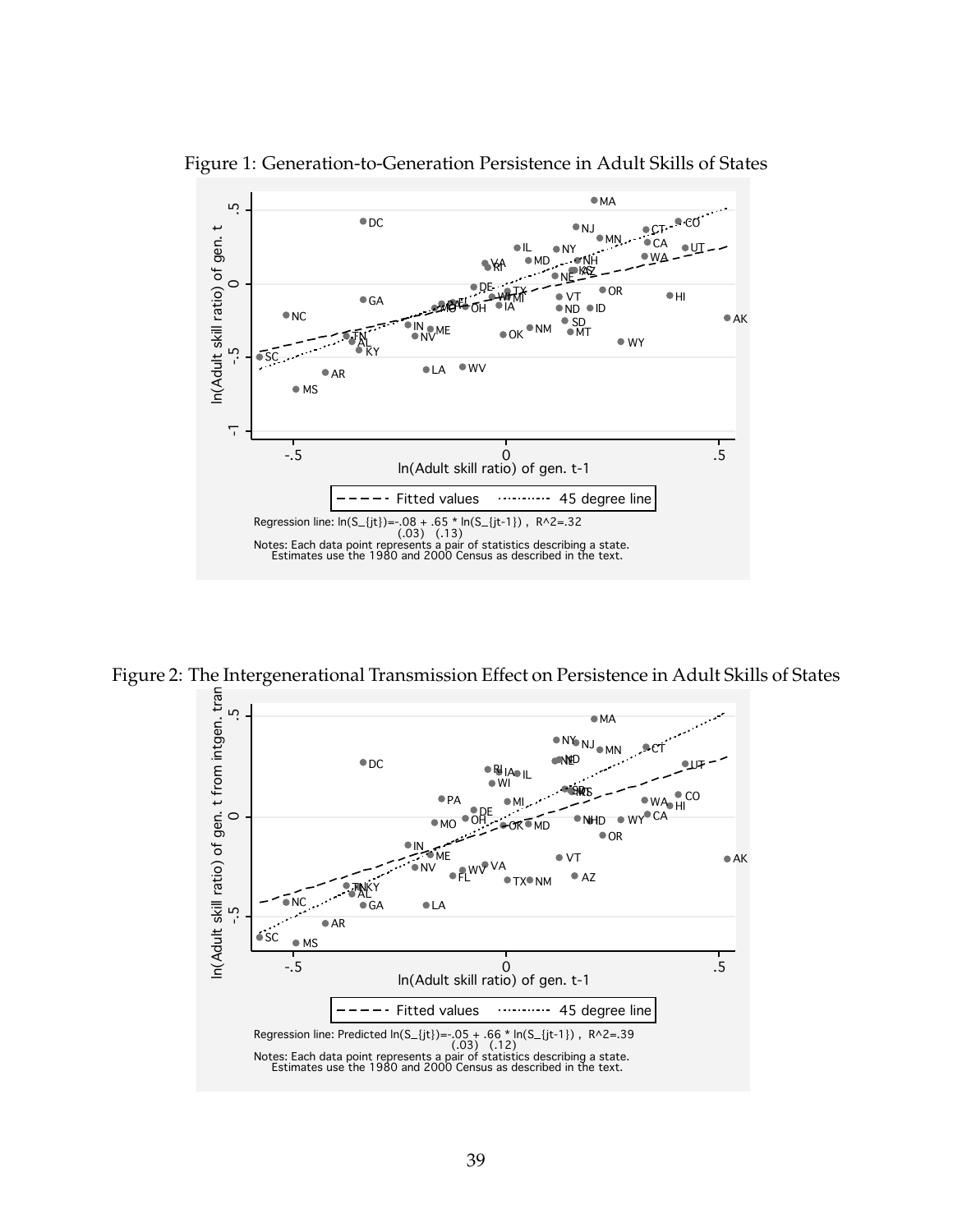

Figure 3: The Migration Effect on Persistence in Adult Skills of States

Figure 4: Childhood and Adult State Location Skills of a Cohort

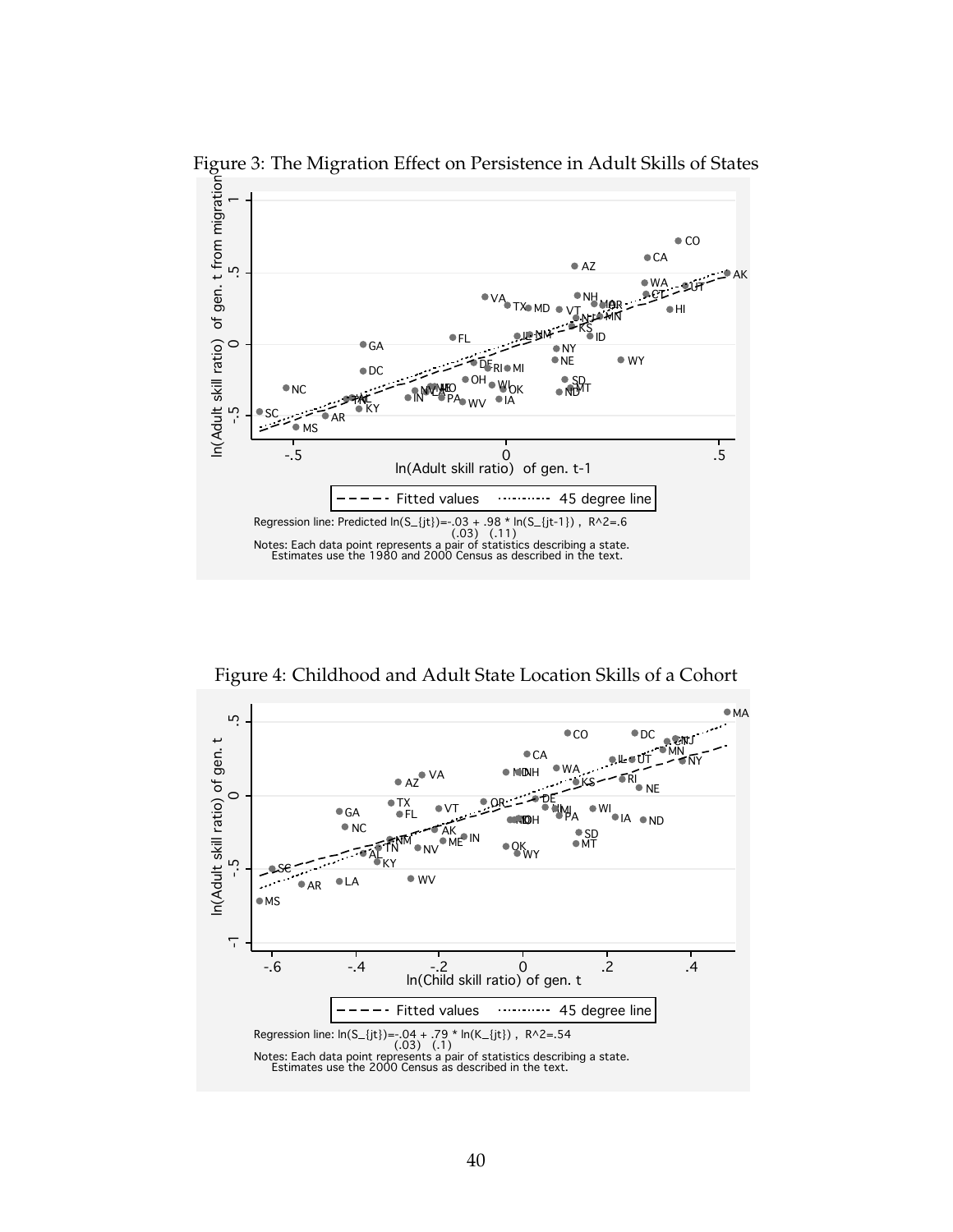





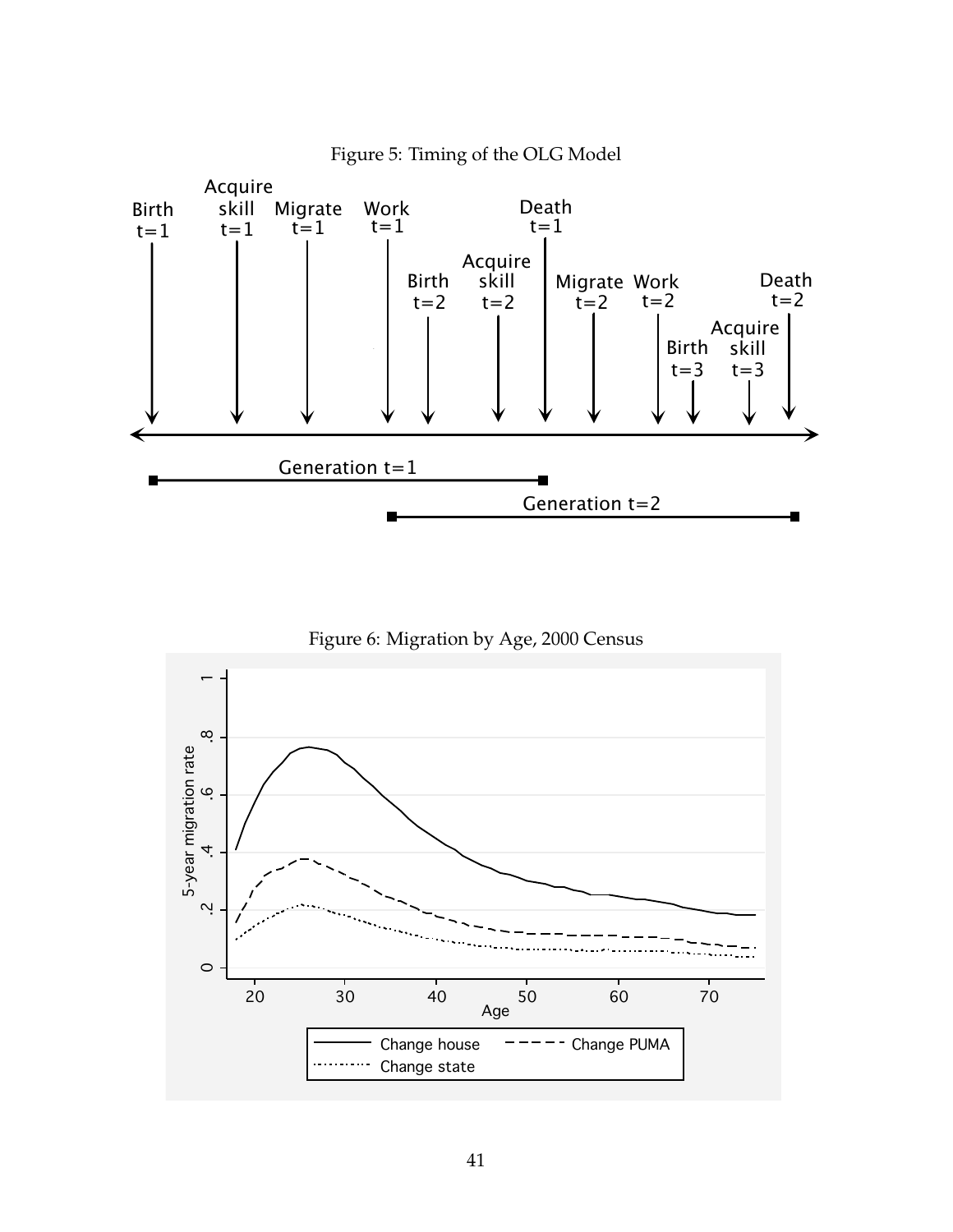

Figure 7: Generation-to-Generation Persistence in Adult Skills of CZs

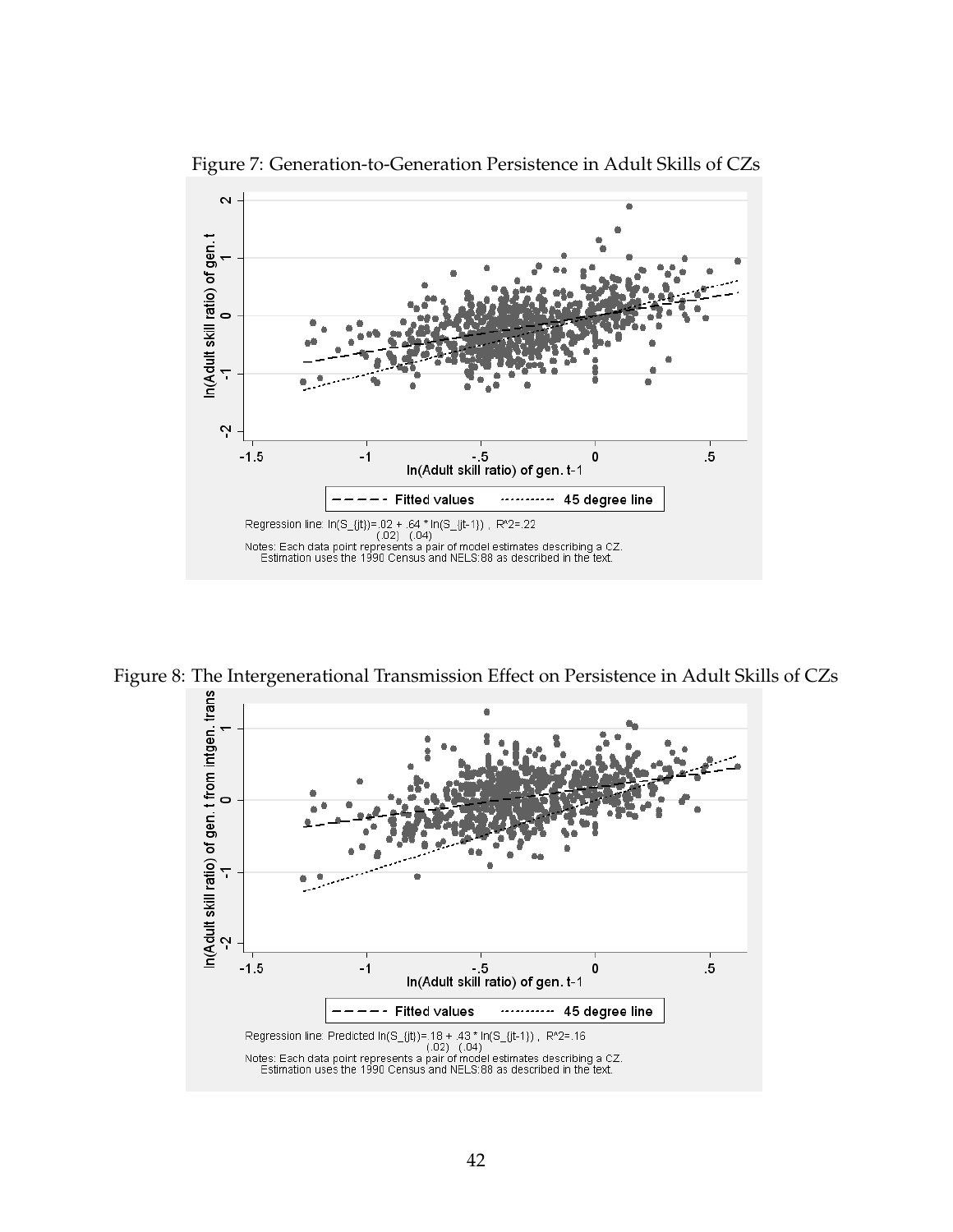

Figure 9: The Migration Effect on Persistence in Adult Skills of CZs

Figure 10: Childhood and Adult CZ Location Skills of a Cohort

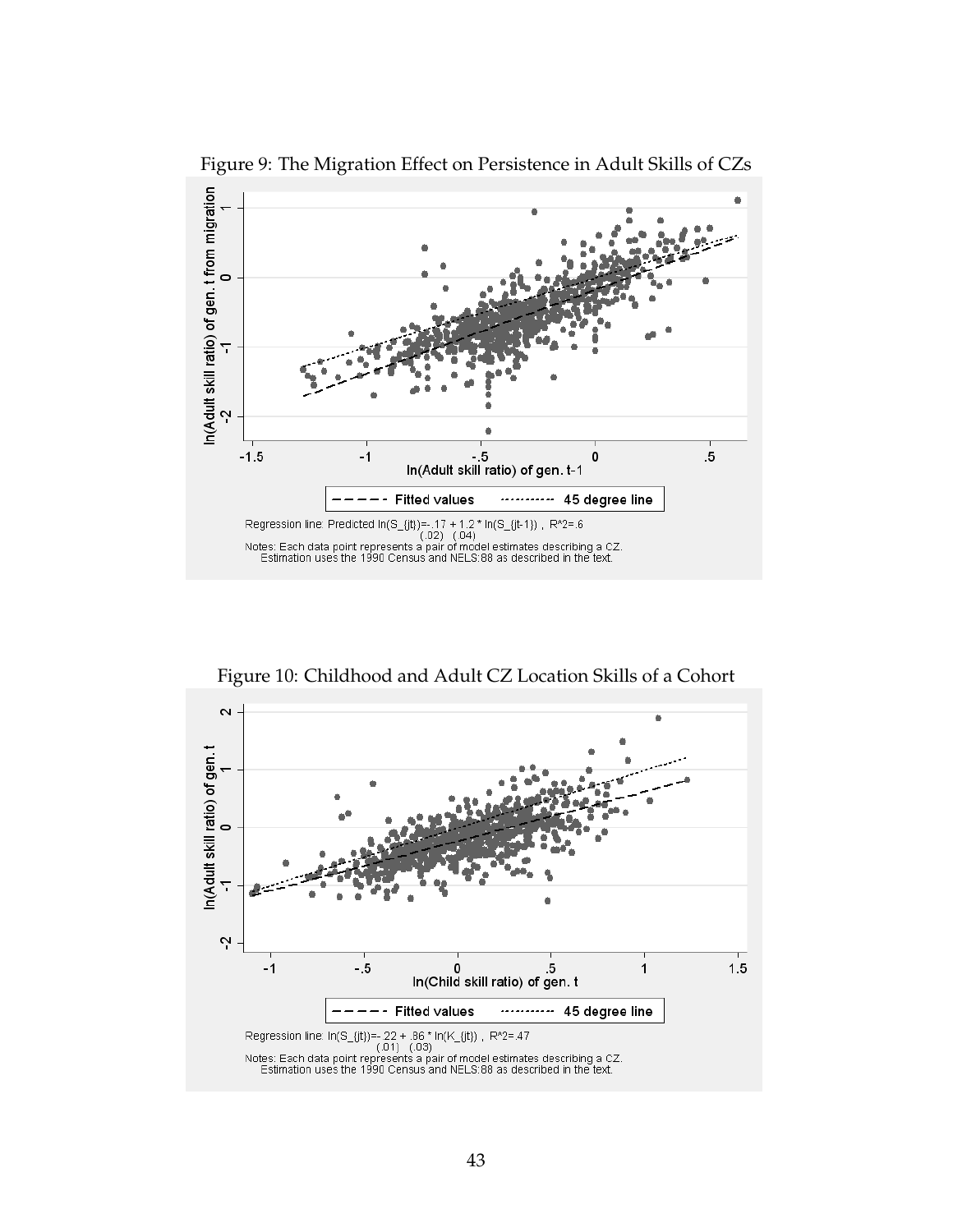|                | O                      | $\sigma$                    |      | $\sigma$ <sup>-</sup> |         |
|----------------|------------------------|-----------------------------|------|-----------------------|---------|
| (1)            | (2)                    | (3)                         | (4)  | (5)                   | (6)     |
| Rank           | Name                   | Percent                     | Rank | Name                  | Percent |
| 1              | Washington, D.C.       | 44.3                        | 732  | Corbin, KY            | 10.4    |
| $\overline{2}$ | Kremmling, CO          | 42.7                        | 733  | Henderson, KY         | 10.4    |
| 3              | Gunnison, CO           | 42.7                        | 734  | Pikeville, KY         | 10.4    |
| $\overline{4}$ | Boston, MA             | 40.1                        | 735  | Jonesville, LA        | 10.4    |
| 5              | San Francisco, CA      | 39.3                        | 736  | Waycross, GA          | 10.2    |
| 6              | Glenwood Springs, CO   | 38.5                        | 737  | Campbellsville, KY    | 10      |
| 7              | San Jose, CA           | 37.6                        | 738  | Somerset, KY          | 9.7     |
| 8              | Vineyard Haven CDP, MA | 37.6                        | 739  | Hazard, KY            | 9.6     |
| 9              | Nantucket CDP, MA      | 37.6                        | 740  | Middlesborough, KY    | 9.1     |
| 10             | Denver, CO             | 37.4                        | 741  | Glasgow, KY           | 8.8     |
|                |                        | Among CZs containing an MSA |      |                       |         |
| $\mathbf{1}$   | Washington, D.C.       | 44.3                        | 249  | Bakersfield, CA       | 14.2    |
| $\overline{2}$ | Boston, MA             | 40.1                        | 250  | Morganton, NC         | 14.1    |
| 3              | San Francisco, CA      | 39.3                        | 251  | Goldsboro, NC         | 14.1    |
| $\overline{4}$ | San Jose, CA           | 37.6                        | 252  | Parkersburg, WV       | 13.9    |
| 5              | Denver, CO             | 37.4                        | 253  | Brownsville, TX       | 13.3    |
| 6              | Austin, TX             | 37                          | 254  | Mansfield, OH         | 12.7    |
| 7              | Raleigh, NC            | 36.9                        | 255  | Gadsden, AL           | 12.4    |
| 8              | Madison, WI            | 36.8                        | 256  | Yuma, AZ              | 12      |
| 9              | Newark, NJ             | 36.3                        | 257  | Houma, LA             | 11.6    |
| 10             | Minneapolis, MN        | 35.9                        | 258  | Henderson, KY         | 10.4    |

Table 1: Commuting Zones with Highest and Lowest Percent College, 2000

Notes: Commuting zones are county groups with strong commuting ties. They approximate labor markets and are defined in Tolbert and Sizer (1996). Percent college variable comes from the 2000 Census. See Appendix A for the variable definition.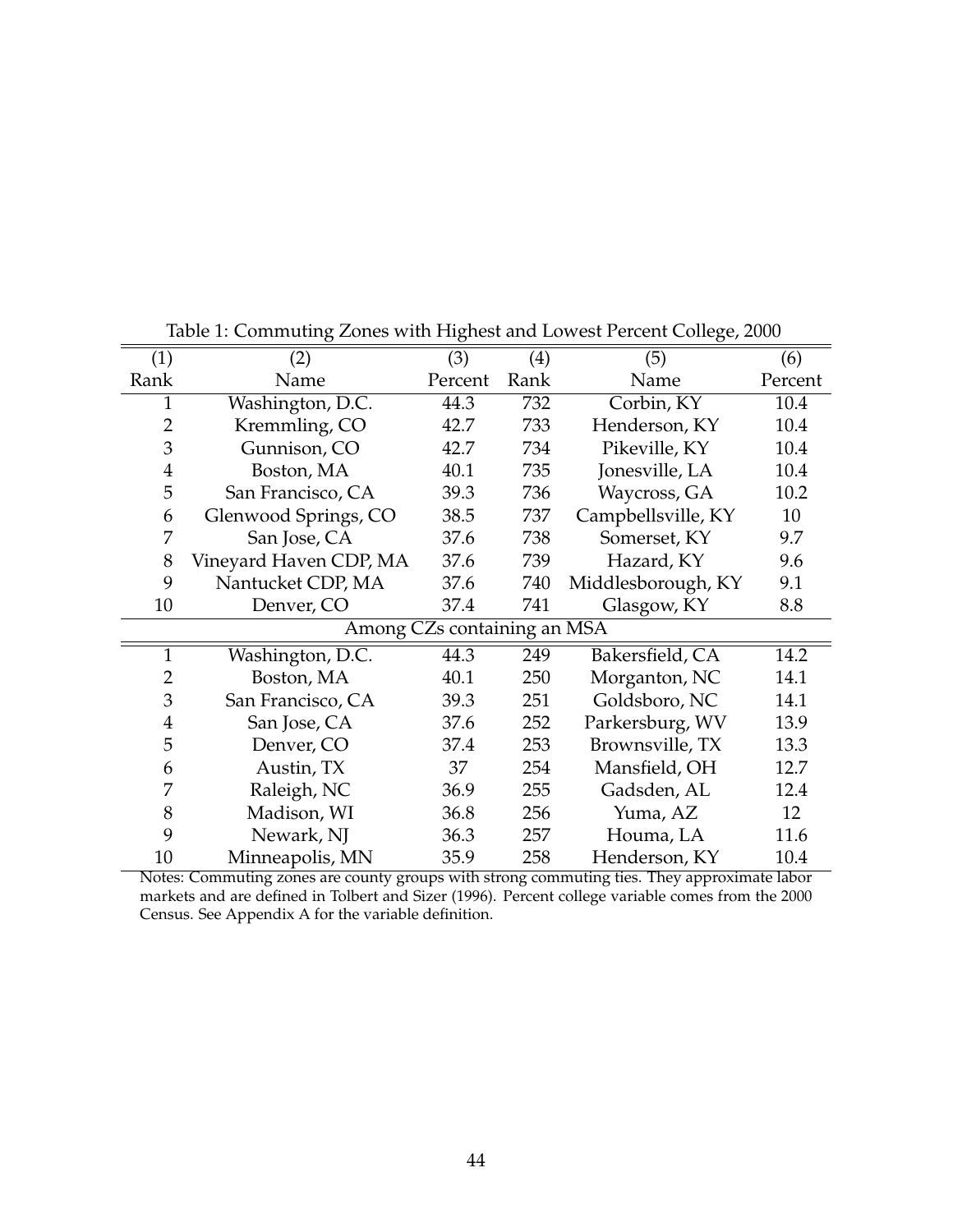|                          |                      | (1)  | (2)          | (3)         | $\left( 4\right)$ | (5)  |
|--------------------------|----------------------|------|--------------|-------------|-------------------|------|
| Description              | Variable             | Mean | <b>StDev</b> | <b>Skew</b> | Min               | Max  |
| Parent gen. skill ratio  | $S_{it-1}$           | 1.03 | .26          | .25         | .56               | 1.68 |
| Child skill ratio        | $K_{it}$             | .99  | .27          | .27         | .53               | 1.63 |
| Stayers skill ratio      | $K_{it}\Lambda_{jt}$ | .71  | .24          | .71         | .38               | 1.37 |
| Adult skill ratio        | $S_{it}$             | .96  | .29          | .67         | .49               | 1.76 |
| Intergenerational factor | $K_{it}/S_{it-1}$    | .98  | .23          | .82         | .48               | 1.83 |
| Native retention factor  | $\Lambda_{it}$       | .71  | .11          | $-.89$      | .3                | .98  |
| In-migration factor      | $M_{it}$             | 1.42 | .45          | 3.75        | 1.05              | 3.95 |
| Total migration factor   | $\Lambda_{it}M_{it}$ | .99  | .21          | .52         | .64               | 1.47 |

Table 2: Accounting for Skills across States, Census

Notes: Estimates from accounting exercise described in Section 3. Data come from the 1980 and 2000 Census.

|                         | (1)          | (2)         | (3)     | $\left( 4\right)$ | (5)                                                            | (6)          | (7)      | (8)                  |
|-------------------------|--------------|-------------|---------|-------------------|----------------------------------------------------------------|--------------|----------|----------------------|
|                         | $S_{jt-1}$   | $K_{it}$    |         |                   | $K_{it}\Lambda_{jt}$ $S_{jt}$ $K_{it}/S_{it-1}$ $\Lambda_{it}$ |              | $M_{it}$ | $\Lambda_{it}M_{it}$ |
| $S_{jt-1}$              | $\mathbf{1}$ |             |         |                   |                                                                |              |          |                      |
| $K_{it}$                | .53          | $\mathbf 1$ |         |                   |                                                                |              |          |                      |
| $K_{jt}\Lambda_{jt}$    | .545         | .851        | 1       |                   |                                                                |              |          |                      |
| $S_{it}$                | .516         | .738        | .746    | 1                 |                                                                |              |          |                      |
| $K_{it}/S_{it-1}$ -.376 |              | .557        | .313    | .316              | 1                                                              |              |          |                      |
| $\Lambda_{it}$          | .143         | .03         | .539    | .263              | $-.227$                                                        | $\mathbf{1}$ |          |                      |
| $M_{it}$                | $-.115$      | $-.109$     | $-.383$ | .303              | .154                                                           | $-.509$      | 1        |                      |
| $\Lambda_{jt}M_{jt}$    | .032         | $-26$       | $-.059$ | .443              | $-.281$                                                        | .336         | .566     |                      |

Table 3: Correlations between Accounting Exercise Characteristics of States, Census

Notes: Estimates from accounting exercise described in Section 3. Data come from the 1980 and 2000 Census.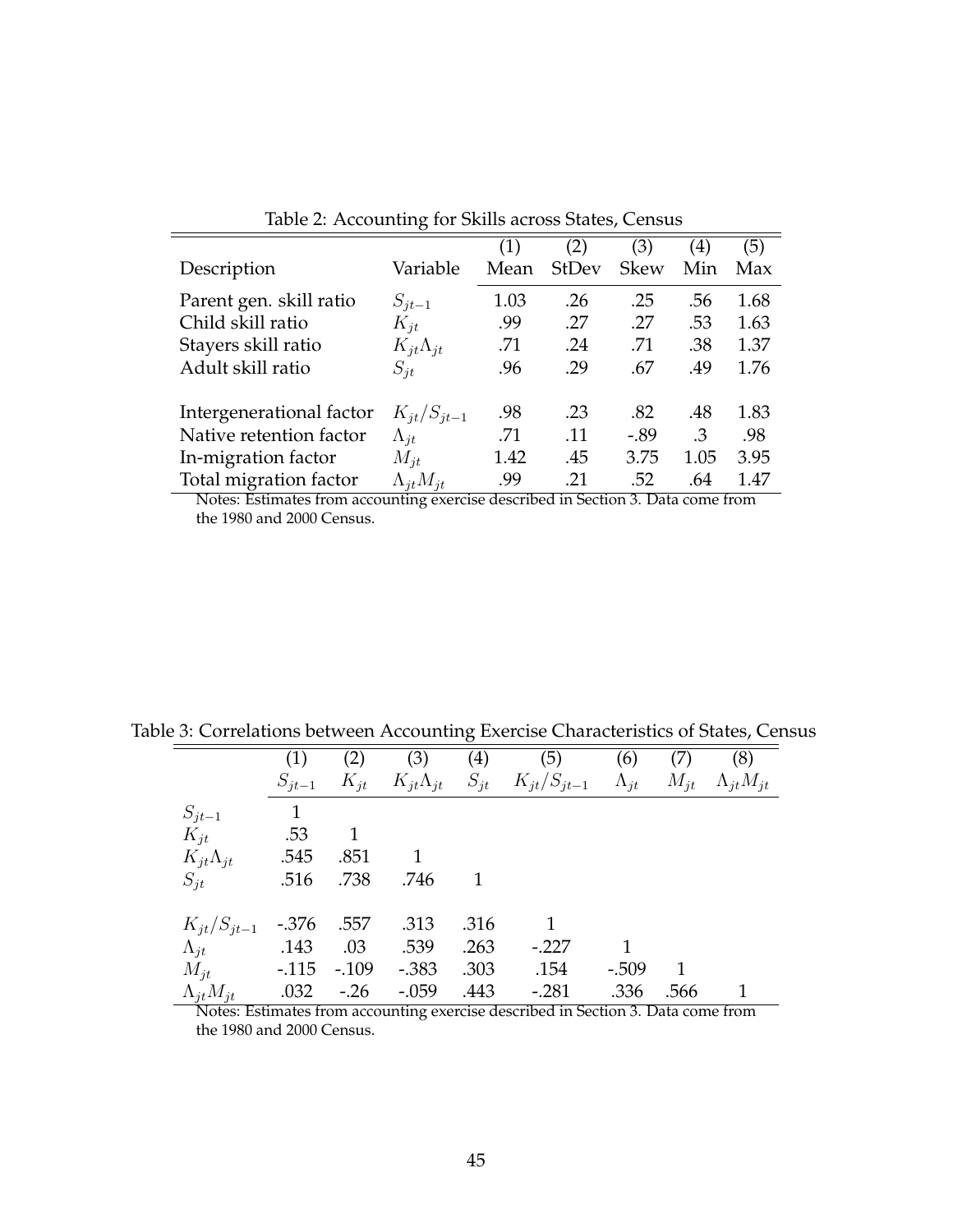| tuble 1. Ochemilon to Ochemilon I cholotence of orthological ottico, Centous |                   |                                                                   |                                           |              |  |  |  |  |
|------------------------------------------------------------------------------|-------------------|-------------------------------------------------------------------|-------------------------------------------|--------------|--|--|--|--|
|                                                                              | $\left( 1\right)$ | (2)                                                               | (3)                                       | (4)          |  |  |  |  |
|                                                                              | Adult skill       | Intergenerational                                                 | Migration                                 | Adult skill  |  |  |  |  |
|                                                                              | ratio             | transmission effect                                               | effect                                    | ratio        |  |  |  |  |
| <b>VARIABLES</b>                                                             | $ln(S_{it})$      | $\left(\frac{K_{jt}}{S_{jt-1}}\right)$<br>$\ln(S_{jt-1}) + \ln ($ | $\ln(S_{it-1}) + \ln(\Lambda_{it}M_{it})$ | $ln(S_{it})$ |  |  |  |  |
| $ln(S_{jt-1})$                                                               | $.647***$         | $.663***$                                                         | .985***                                   |              |  |  |  |  |
|                                                                              | (.135)            | (.119)                                                            | (.115)                                    |              |  |  |  |  |
| $ln(K_{it})$                                                                 |                   |                                                                   |                                           | .793***      |  |  |  |  |
|                                                                              |                   |                                                                   |                                           | (.104)       |  |  |  |  |
| Constant                                                                     | $-.0823**$        | $-.0475$                                                          | $-.0349$                                  | $-.0449$     |  |  |  |  |
|                                                                              | (.035)            | (.0309)                                                           | (.0298)                                   | (.0291)      |  |  |  |  |
| Observations                                                                 | 51                | 51                                                                | 51                                        | 51           |  |  |  |  |
| R-squared                                                                    | 0.321             | 0.388                                                             | 0.601                                     | 0.545        |  |  |  |  |

| Table 4: Generation-to-Generation Persistence of Skills across States, Census |  |
|-------------------------------------------------------------------------------|--|
|-------------------------------------------------------------------------------|--|

Notes: \*\*\*p<0.01 \*\*p<0.05 \*p<0.1. Dependent variable is the column heading. Each column has results from a separate regression. Variables are estimates from accounting exercise described in Section 3. Data come from the 1980 and 2000 Census.

|                         |        |              | Ō              |              |
|-------------------------|--------|--------------|----------------|--------------|
|                         | (1)    | (2)          | (3)            | (4)          |
| Variable                | Mean   | <b>StDev</b> | Min            | Max          |
| South                   | .394   | .489         | 0              | $\mathbf{1}$ |
| Midwest                 | .34    | .474         | 0              | $\mathbf{1}$ |
| West                    | .209   | .407         | 0              | 1            |
| Northeast               | .057   | .231         | 0              | $\mathbf{1}$ |
| Coastal                 | .124   | .33          | 0              | 1            |
| Annual snow (in.)       | 22.3   | 24.7         | 0              | 157.3        |
| Avg January temp (degF) | 31.8   | 12.3         | $-23$          | 70.4         |
| Avg July temp (degF)    | 74.5   | 6.4          | 42.3           | 91.6         |
| Percent college degree  | 20     | 6            | 8.8            | 44.3         |
| Percent unemployed      | 5.6    | 2.1          | 2.5            | 16           |
| Avg weekly wage         | 661    | 94           | 504            | 1160         |
| Percent manufacturing   | 15.9   | 8.2          | 2.4            | 44.4         |
| Wage tax                | 43.6   | 1.8          | 40.8           | 46.7         |
| Capital tax             | 23.9   | 1.8          | 21.2           | 27.1         |
| Higher ed subsidy       | 2.7    | 1.1          | $\cdot$        | 5.8          |
| College enrollment      | 14648  | 38924        | $\overline{0}$ | 657298       |
| Population              | 379787 | 1047226      | 1193           | 16393360     |

Table 5: Characteristics of the 741 Commuting Zones, 2000

Notes: Commuting zones are county groups with strong commuting ties. They approximate labor markets and are defined in Tolbert and Sizer (1996). See Section 5 for a description of data sources. Appendix A has additional information.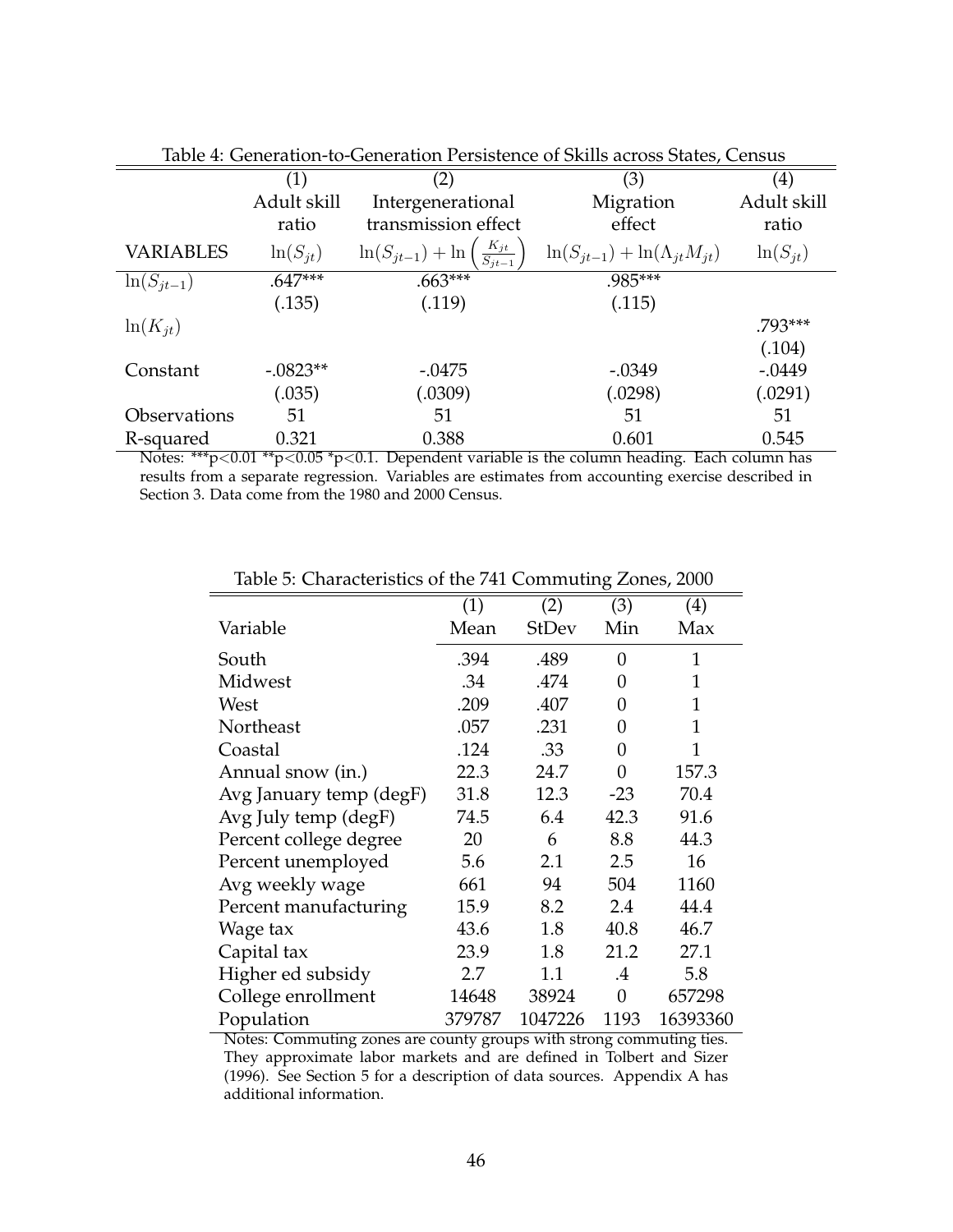| havie of Characteristics of Hespotiachief by the re-status, Principe |               |      |                 |      |                 |      |
|----------------------------------------------------------------------|---------------|------|-----------------|------|-----------------|------|
|                                                                      | (1)           | (2)  | (3)             | (4)  | (5)             | (6)  |
|                                                                      | All           |      | <b>Movers</b>   |      | <b>Stayers</b>  |      |
|                                                                      | $[N = 11079]$ |      | $[N = 3833]$    |      | $[N = 7246]$    |      |
|                                                                      |               |      | $[Rate = .346]$ |      | $[Rate = .654]$ |      |
| Variable                                                             | Mean          | SЕ   | Mean            | SE   | Mean            | SЕ   |
| <b>HS</b> Dropout                                                    | .068          | .007 | .057            | .013 | .074            | .008 |
| College Grad                                                         | .293          | .008 | .444            | .014 | .217            | .009 |
| Test Index                                                           | 10.026        | .001 | 10.039          | .001 | 10.019          | .001 |
| Parents Ed                                                           | 13.847        | .04  | 14.504          | .06  | 13.514          | .052 |
| Parents Income                                                       | 41627         | 596  | 49358           | 1034 | 37715           | 701  |
| <b>Predict Log Earnings</b>                                          | 10.187        | .006 | 10.269          | .008 | 10.146          | .007 |
| Female                                                               | .504          | .011 | .491            | .015 | .51             | .014 |
| Asian                                                                | .035          | .003 | .034            | .005 | .035            | .004 |
| Hispanic                                                             | .105          | .006 | .068            | .008 | .123            | .009 |
| <b>Black</b>                                                         | .132          | .011 | .075            | .009 | .16             | .016 |
| White                                                                | .714          | .011 | .814            | .012 | .664            | .015 |
| Married                                                              | .47           | .011 | .48             | .015 | .466            | .014 |
| Any Kids                                                             | .407          | .011 | .278            | .014 | .472            | .014 |

Table 6: Characteristics of Respondents, by Move Status, NELS:88

Notes: The test index is a log earnings prediction using respondent 8th grade math and verbal test scores as predictors. This is described in Section 5. Parents Ed is the higher of parents' years of schooling. Predict Log Earnings is a prediction of log annual earnings for a person with the respondent's characteristics from a regression with full-time workers in the NELS:88. Moving is defined as living in a CZ at age 26 other than the CZ of a respondent's 8th grade school.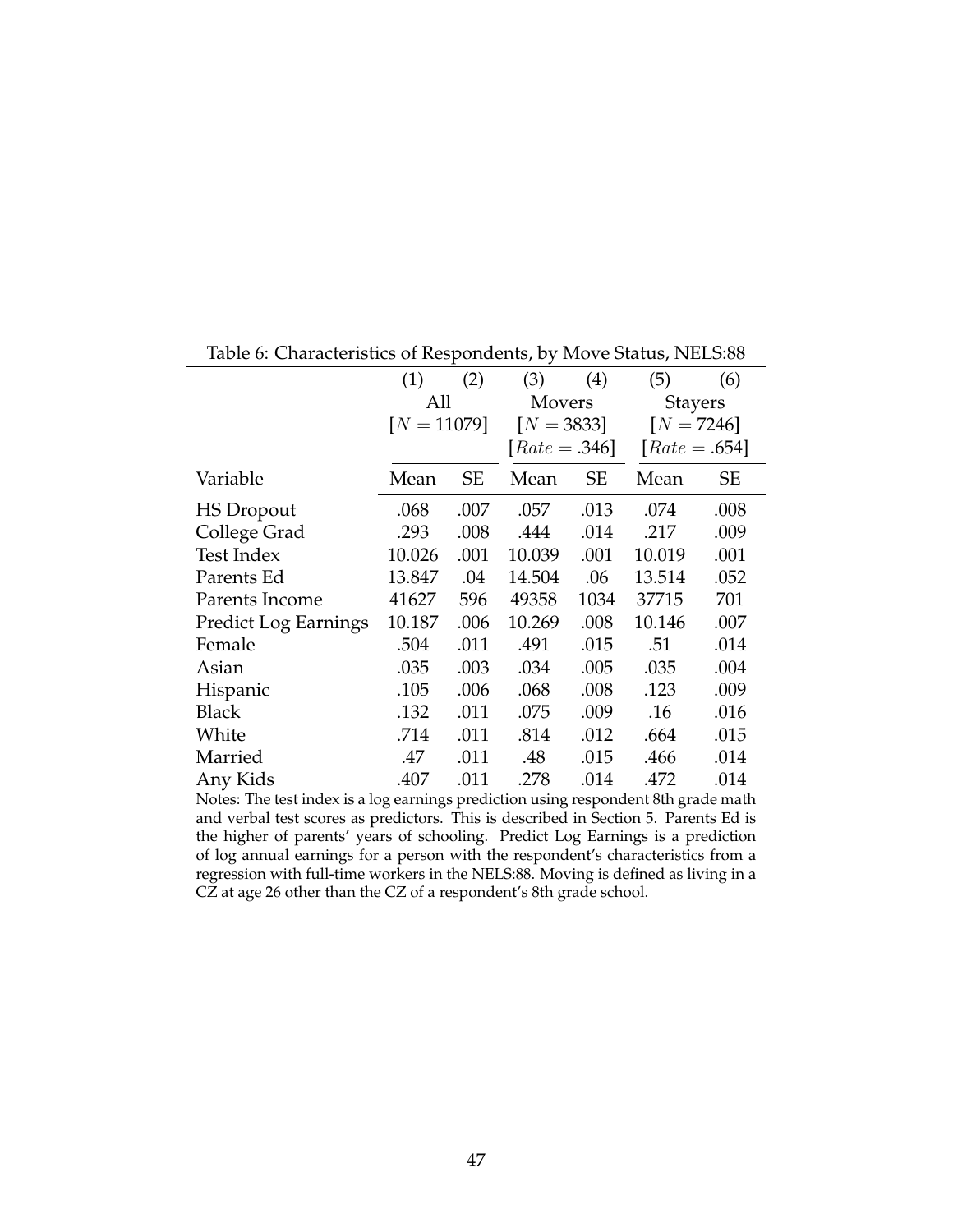|                          |                      | (1)  | (2)          | (3)         | $\left( 4\right)$ | (5)   |
|--------------------------|----------------------|------|--------------|-------------|-------------------|-------|
| Description              | Variable             | Mean | <b>StDev</b> | <b>Skew</b> | Min               | Max   |
| Parent gen. skill ratio  | $S_{jt-1}$           | .77  | .25          | .92         | .28               | 1.87  |
| Child skill ratio        | $K_{it}$             | 1.11 | .39          | 1.12        | .33               | 3.41  |
| Stayers skill ratio      | $K_{it}\Lambda_{jt}$ | .84  | .68          | 3.13        | .06               | 6.28  |
| Adult skill ratio        | $S_{it}$             | .92  | .49          | 3.8         | .28               | 6.64  |
| Intergenerational factor | $K_{it}/S_{it-1}$    | 1.54 | .6           | 1.6         | .56               | 5.47  |
| Native retention factor  | $\Lambda_{it}$       | .74  | .49          | 3.45        | .12               | 5.41  |
| In-migration factor      | $M_{it}$             | 1.43 | 1.34         | 12.82       | .07               | 27.34 |
| Total migration factor   | $\Lambda_{it}M_{it}$ | .84  | .29          | 2.59        | .17               | 3.36  |

Table 7: Summary Statistics of Model Parameters, CZs

Notes: Variables from model estimation described in Section 6.1. Data used are 1990 Census and NELS:88.

|                            | Table 8: Correlations between Model Parameters, CZs |         |         |                |                                                                                |         |          |                      |  |  |  |
|----------------------------|-----------------------------------------------------|---------|---------|----------------|--------------------------------------------------------------------------------|---------|----------|----------------------|--|--|--|
|                            | (1)                                                 | (2)     | (3)     | (4)            | (5)                                                                            | (6)     | (7)      | (8)                  |  |  |  |
|                            | $S_{jt-1}$                                          |         |         |                | $K_{it}$ $K_{it}\Lambda_{it}$ $S_{it}$ $K_{it}/S_{it-1}$ $\Lambda_{it}$        |         | $M_{it}$ | $\Lambda_{it}M_{it}$ |  |  |  |
| $S_{jt-1}$                 | 1                                                   |         |         |                |                                                                                |         |          |                      |  |  |  |
| $K_{it}$                   | .342                                                | -1      |         |                |                                                                                |         |          |                      |  |  |  |
| $K_{jt}\Lambda_{jt}$ .051  |                                                     | .507    |         |                |                                                                                |         |          |                      |  |  |  |
| $S_{it}$                   | .453                                                | .649    | .365    | $\overline{1}$ |                                                                                |         |          |                      |  |  |  |
| $K_{it}/S_{it-1}$ -.448    |                                                     | .635    | .416    | .208           | $\mathbf{1}$                                                                   |         |          |                      |  |  |  |
| $\Lambda_{it}$ -.109       |                                                     | .077    | .864    | .073           | .155                                                                           |         |          |                      |  |  |  |
| $M_{it}$ .06 -.13          |                                                     |         | $-.314$ | .18            | $-178$                                                                         | $-.35$  |          |                      |  |  |  |
| $\Lambda_{jt} M_{jt}$ .241 |                                                     | $-.083$ | $-.01$  | .624           | $-.273$                                                                        | $-.006$ | .564     |                      |  |  |  |
|                            |                                                     |         |         |                | Notes: Variables from model estimation described in Section 6.1. Data used are |         |          |                      |  |  |  |

Notes: Variables from model estimation described in Section 6.1. Data used are 1990 Census and NELS:88.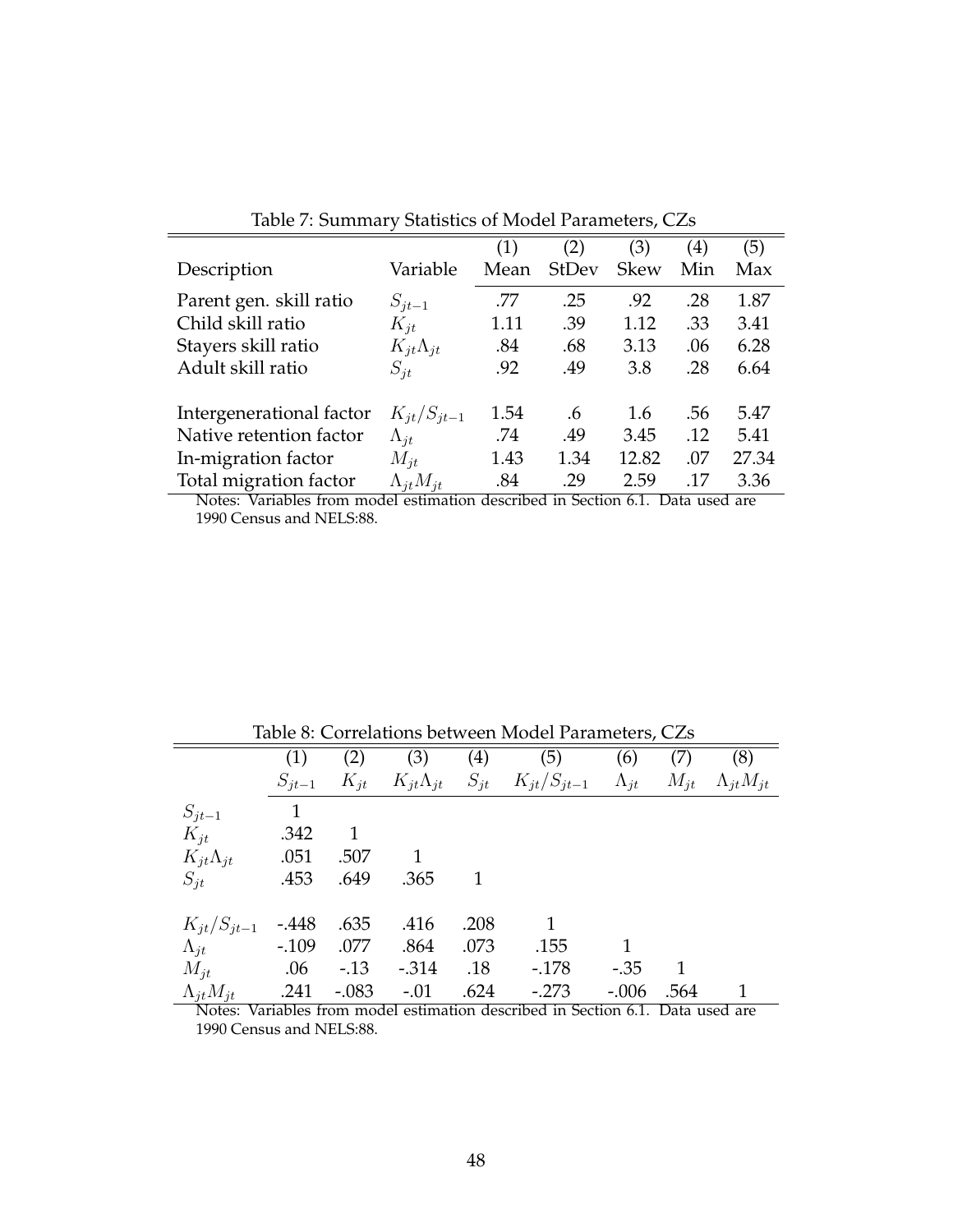|                  | Table 9: Generation-to-Generation Persistence of Skills across CZs, NELS:88 |                                                           |                                           |                   |  |  |  |  |  |
|------------------|-----------------------------------------------------------------------------|-----------------------------------------------------------|-------------------------------------------|-------------------|--|--|--|--|--|
|                  | (1)                                                                         | (2)                                                       | (3)                                       | $\left( 4\right)$ |  |  |  |  |  |
|                  | Adult skill                                                                 | Intergenerational                                         | Migration                                 | Adult skill       |  |  |  |  |  |
|                  | ratio                                                                       | transmission effect                                       | effect                                    | ratio             |  |  |  |  |  |
| <b>VARIABLES</b> | $ln(S_{it})$                                                                | $\ln(S_{jt-1}) + \ln\left(\frac{K_{jt}}{S_{jt-1}}\right)$ | $\ln(S_{it-1}) + \ln(\Lambda_{it}M_{it})$ | $ln(S_{it})$      |  |  |  |  |  |
| $ln(S_{it-1})$   | $.635***$                                                                   | $.432***$                                                 | $1.2***$                                  |                   |  |  |  |  |  |
|                  | (.0445)                                                                     | (.0369)                                                   | (.0363)                                   |                   |  |  |  |  |  |
| $ln(K_{it})$     |                                                                             |                                                           |                                           | $.858***$         |  |  |  |  |  |
|                  |                                                                             |                                                           |                                           | (.0335)           |  |  |  |  |  |
| Constant         | .016                                                                        | $.184***$                                                 | $-168***$                                 | $-.225***$        |  |  |  |  |  |
|                  | (.0198)                                                                     | (.0164)                                                   | (.0161)                                   | (.0116)           |  |  |  |  |  |
| Observations     | 741                                                                         | 741                                                       | 741                                       | 741               |  |  |  |  |  |
| R-squared        | 0.216                                                                       | 0.156                                                     | 0.598                                     | 0.470             |  |  |  |  |  |

Table 9: Generation-to-Generation Persistence of Skills across CZs, NELS:88

Notes: \*\*\*p<0.01 \*\*p<0.05 \*p<0.1. Dependent variable is the column heading. Each column has results from a separate regression. Variables are from model estimation described in Section 6.1. Data used are 1990 Census and NELS:88.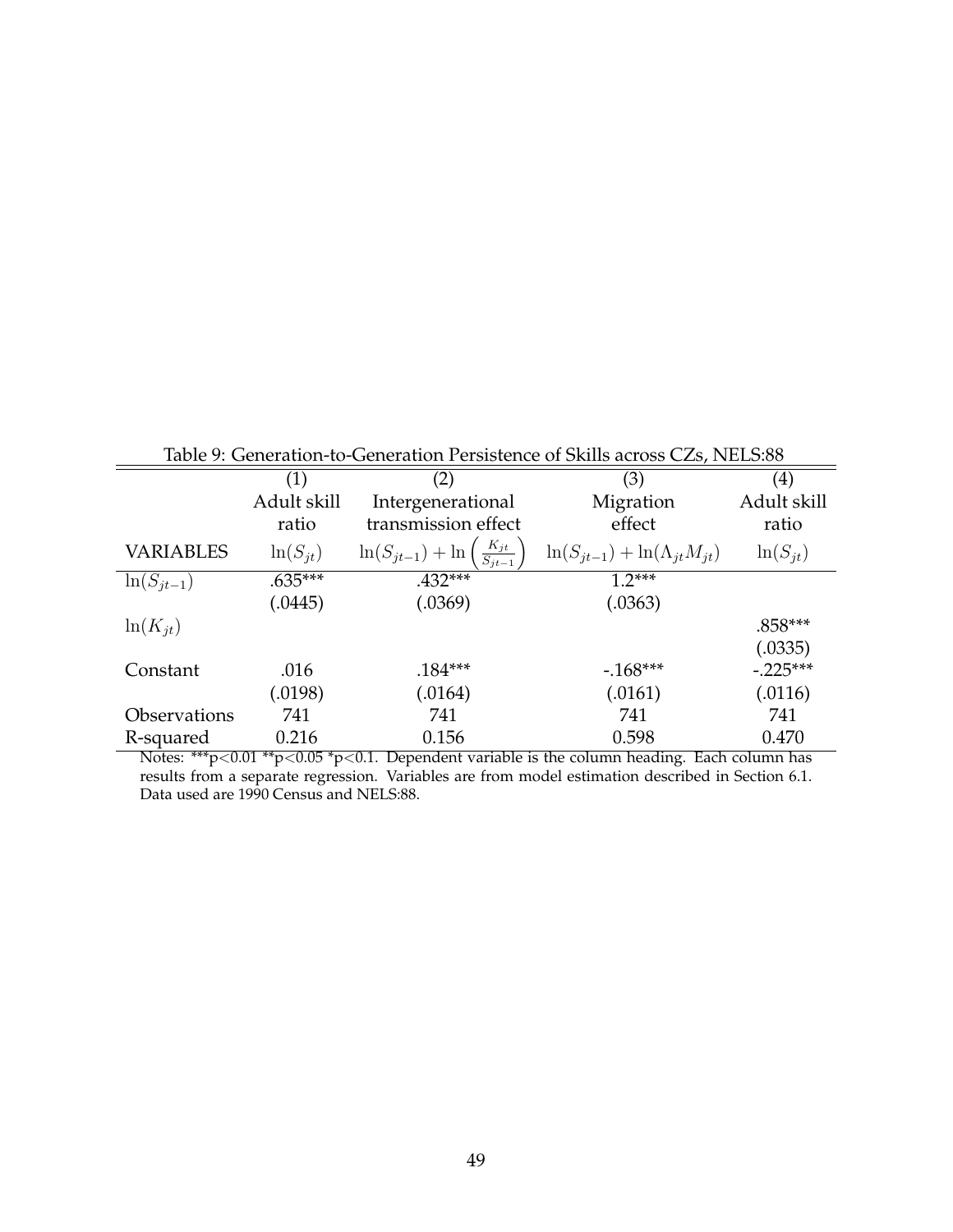| <b>VARIABLES</b>    | $\overline{(1)}$ | $\overline{(2)}$ | $\overline{(3)}$ | $\overline{(4)}$ | $\overline{(5)}$ | $\overline{(6)}$ | $\overline{(7)}$ | $\overline{(8)}$ |
|---------------------|------------------|------------------|------------------|------------------|------------------|------------------|------------------|------------------|
| $ln(K_jt)$          | $-142***$        |                  | .00127           | $.0753*$         | $-00216$         | .0219            | .0204            |                  |
|                     | (.0335)          |                  | (.0351)          | (.0389)          | (.0363)          | (.0375)          | (.0375)          |                  |
| South               |                  | $-167***$        | $-.167***$       | $-.293***$       | $-.303***$       | $-.286***$       | $-.302***$       | $-.302***$       |
|                     |                  | (.0273)          | (.0282)          | (.038)           | (.0334)          | (.0334)          | (.0368)          | (.0368)          |
| Midwest             |                  | $-.288***$       | $-.288***$       | $-.373***$       | $-.359***$       | $-.354***$       | $-.368***$       | $-.365***$       |
|                     |                  | (.0282)          | (.0291)          | (.0371)          | (.0326)          | (.0328)          | (.0358)          | (.0353)          |
| Northeast           |                  | $-.274***$       | $-.275***$       | $-.285***$       | $-0.155***$      | $-0.152***$      | $-167***$        | $-164***$        |
|                     |                  | (.0475)          | (.0483)          | (.0512)          | (.0459)          | (.0467)          | (.0488)          | (.0485)          |
| Coastal             |                  | $-.042$          | $-.0418$         | $-.000512$       | .00611           | .0182            | .0252            | .0245            |
|                     |                  | (.0324)          | (.0328)          | (.0361)          | (.0317)          | (.0316)          | (.0324)          | (.0323)          |
| Small town          |                  | $-.551***$       | $-.551***$       | $-.51***$        | $-.48***$        | $-.471***$       | $-0.463***$      | $-463***$        |
|                     |                  | (.0466)          | (.0467)          | (.047)           | (.0418)          | (.0416)          | (.0424)          | (.0423)          |
| Small urban         |                  | $-.305***$       | $-.305***$       | $-0.262***$      | $-.297***$       | $-.289***$       | $-.289***$       | $-.291***$       |
|                     |                  | (.0441)          | (.0442)          | (.0441)          | (.0388)          | (.0385)          | (.0385)          | (.0382)          |
| Larger urban        |                  | $-.201***$       | $-.201***$       | $-168***$        | $-.237***$       | $-.23***$        | $-.231***$       | $-.234***$       |
|                     |                  | (.0481)          | (.0482)          | (.0475)          | (.0421)          | (.0418)          | (.0419)          | (.0417)          |
| Small metro         |                  | $-.271***$       | $-.271***$       | $-.241***$       | $-.276***$       | $-.271***$       | $-.273***$       | $-.274***$       |
|                     |                  | (.0467)          | (.0467)          | (.046)           | (.0405)          | (.0402)          | (.0403)          | (.0402)          |
| Medium metro        |                  | $-.121**$        | $-.121**$        | $-.103**$        | $-0.141***$      | $-0.135***$      | $-0.135***$      | $-136***$        |
|                     |                  | (.0485)          | (.0485)          | (.0476)          | (.0419)          | (.0416)          | (.0416)          | (.0415)          |
| Jan Temp (degF)     |                  |                  |                  | $-.00197$        | $-.0072***$      | $-.00649***$     | $-.00661***$     | $-.0069***$      |
|                     |                  |                  |                  | (.00182)         | (.00164)         | (.00164)         | (.00164)         | (.00155)         |
| July Temp (degF)    |                  |                  |                  | .00905**         | .00932***        | $.0103***$       | $.011***$        | $.011***$        |
|                     |                  |                  |                  | (.00367)         | (.00323)         | (.00322)         | (.0033)          | (.00329)         |
| Ann. Snow (in)      |                  |                  |                  | $-.00207***$     | $-.00108*$       | $-.000807$       | $-.0007$         | $-.00068$        |
|                     |                  |                  |                  | (.000645)        | (.000571)        | (.000572)        | (.000582)        | (.00058)         |
| College enroll/Pop  |                  |                  |                  |                  | $1.12***$        | $1.1***$         | $1.13***$        | $1.18***$        |
|                     |                  |                  |                  |                  | (.242)           | (.241)           | (.243)           | (.228)           |
| Ln(College subsidy) |                  |                  |                  |                  | $.35***$         | $.35***$         | .351***          | $.352***$        |
|                     |                  |                  |                  |                  | (.025)           | (.0271)          | (.0272)          | (.0269)          |
| Wage tax            |                  |                  |                  |                  |                  | $.0336***$       | $.0331***$       | $.0333***$       |
|                     |                  |                  |                  |                  |                  | (.0126)          | (.0126)          | (.0126)          |
| Capital tax         |                  |                  |                  |                  |                  | $-.0181$         | $-.0187$         | $-.0197$         |
|                     |                  |                  |                  |                  |                  | (.0127)          | (.0127)          | (.0126)          |
| % Manufacturing     |                  |                  |                  |                  |                  |                  | .00134           | .00137           |
|                     |                  |                  |                  |                  |                  |                  | (.00132)         | (.00132)         |
| Constant            | $-.225***$       | .239***          | .239***          | $-0.29$          | $-0.499**$       | $-1.65***$       | $-1.68***$       | $-1.65***$       |
|                     | (.0116)          | (.0463)          | (.0464)          | (.248)           | (.218)           | (.393)           | (.394)           | (.392)           |
| Observations        | 741              | 741              | 741              | 741              | 741              | 741              | 741              | 741              |
| R-squared           | 0.024            | 0.305            | 0.305            | 0.338            | 0.491            | 0.501            | 0.502            | 0.501            |

Table 10: Correlates with the Skill Content of Migration,  $\ln(\Lambda_{jt}M_{jt})$ 

Notes:  $\mathrm{^{***}}\mathrm{p}<0.01\,\mathrm{^{**}}\mathrm{p}<0.05\,\mathrm{^{*}}\mathrm{p}<0.1.$  Each column has results from a separate OLS model with CZs as observations. Dependent variable is the model estimate of a CZ's skill migration parameter ( $\ln(\Lambda_{jt}M_{jt})$ ). Major metro area is the omitted CZ size category. West is the omitted CZ region.  $\ln(K_{jt})$  is a model estimate of the CZ's log child skill ratio. See text for definitions of other variables.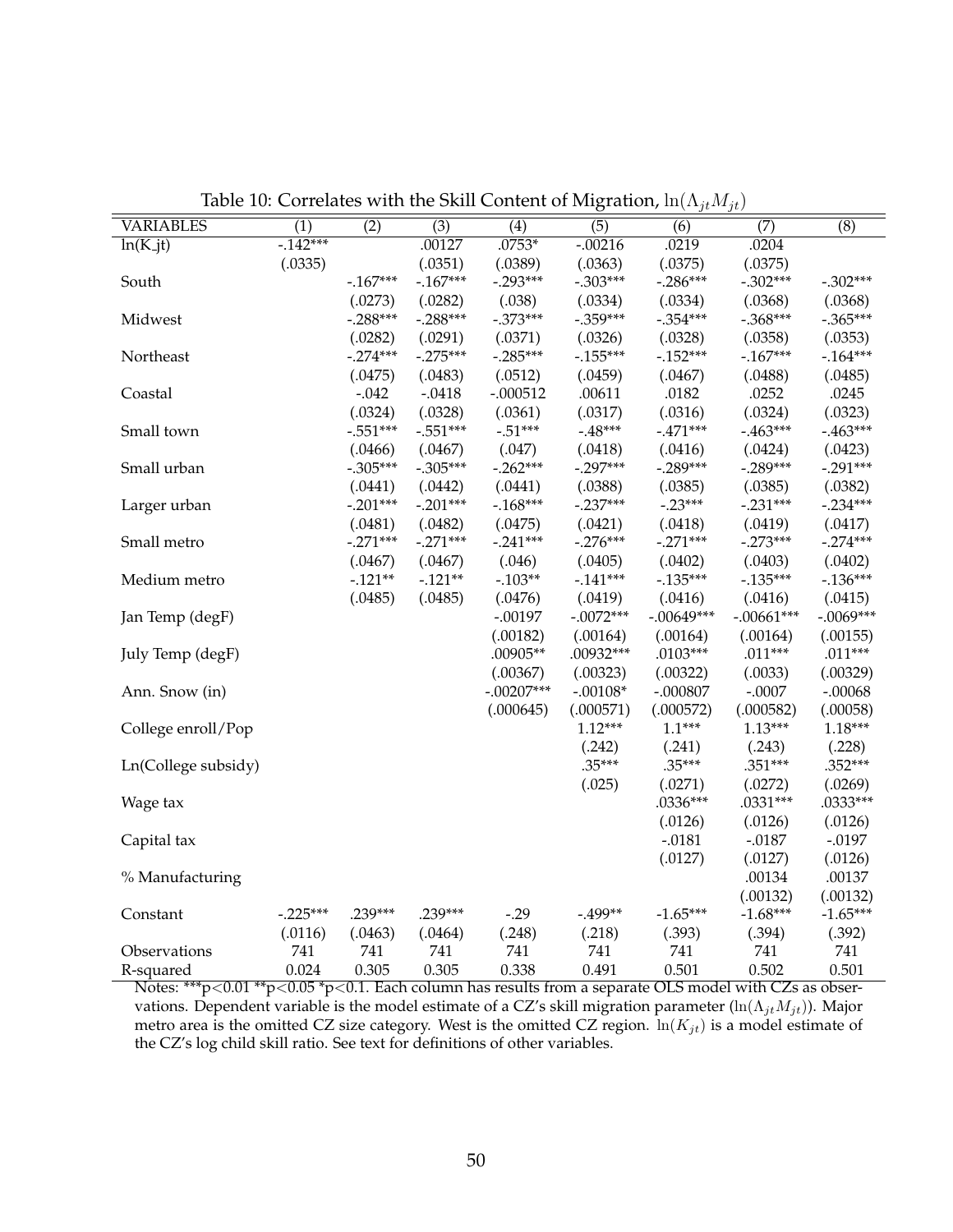| $ \int$ $\sqrt{ }$ $\int$ $\ell$ $ \int$ $\ell$ | $J^{\nu}$<br>-1, |            |                  |                  |                  |             |                  |                  |
|-------------------------------------------------|------------------|------------|------------------|------------------|------------------|-------------|------------------|------------------|
| <b>VARIABLES</b>                                | $\overline{(1)}$ | (2)        | $\overline{(3)}$ | $\overline{(4)}$ | $\overline{(5)}$ | (6)         | $\overline{(7)}$ | $\overline{(8)}$ |
| $ln(S_{jt-1})$                                  | $-0.568***$      |            | $-423***$        | $-0.552***$      | $-0.606***$      | $-0.607***$ | $-0.56***$       |                  |
|                                                 | (.0369)          |            | (.0394)          | (.0382)          | (.0372)          | (.0358)     | (.0368)          |                  |
| South                                           |                  | $.162***$  | .0108            | $.137***$        | $.119***$        | .0941***    | .0396            | $.108***$        |
|                                                 |                  | (.0273)    | (.029)           | (.0342)          | (.0329)          | (.0318)     | (.0337)          | (.0383)          |
| Midwest                                         |                  | .394***    | $.315***$        | $.247***$        | $.229***$        | $.247***$   | .195***          | $.251***$        |
|                                                 |                  | (.0281)    | (.0271)          | (.0328)          | (.0315)          | (.0305)     | (.0322)          | (.0368)          |
| Northeast                                       |                  | $.347***$  | $.301***$        | $.186***$        | $.181***$        | $.239***$   | $.186***$        | $.233***$        |
|                                                 |                  | (.0474)    | (.0443)          | (.0451)          | (.044)           | (.0431)     | (.0441)          | (.0505)          |
| Coastal                                         |                  | $-.233***$ | $-0.191***$      | $-.109***$       | $-.0837***$      | $-.0931***$ | $-.0697**$       | $-114***$        |
|                                                 |                  | (.0323)    | (.0303)          | (.0319)          | (.0307)          | (.0294)     | (.0295)          | (.0337)          |
| Small town                                      |                  | $.523***$  | $.337***$        | $.172***$        | $.201***$        | .191***     | $.249***$        | $.553***$        |
|                                                 |                  | (.0465)    | (.0466)          | (.0455)          | (.0437)          | (.042)      | (.0433)          | (.0441)          |
| Small urban                                     |                  | $.469***$  | $.249***$        | $.119***$        | .0984**          | .0996**     | $.127***$        | $.445***$        |
|                                                 |                  | (.044)     | (.0458)          | (.044)           | (.0422)          | (.0406)     | (.0405)          | (.0398)          |
| Larger urban                                    |                  | $.4***$    | $.226***$        | $.126***$        | .0694            | $.0792*$    | $.0942**$        | .352***          |
|                                                 |                  | (.048)     | (.0475)          | (.0448)          | (.0435)          | (.0418)     | (.0414)          | (.0434)          |
| Small metro                                     |                  | $.338***$  | $.213***$        | $.121***$        | .0829**          | .0799**     | .0896**          | $.278***$        |
|                                                 |                  | (.0465)    | (.0448)          | (.0422)          | (.0407)          | (.0389)     | (.0385)          | (.0418)          |
| Medium metro                                    |                  | $.142***$  | $.0792*$         | .053             | .024             | .0238       | .0324            | $.131***$        |
|                                                 |                  | (.0484)    | (.0454)          | (.042)           | (.0404)          | (.0387)     | (.0382)          | (.0433)          |
| Jan Temp (degF)                                 |                  |            |                  | $-.0108***$      | $-.0116***$      | $-.012***$  | $-.0121***$      | $-.0095***$      |
|                                                 |                  |            |                  | (.00154)         | (.0015)          | (.00144)    | (.00142)         | (.00162)         |
| July Temp (degF)                                |                  |            |                  | $-.00165$        | $-.000255$       | $-.00141$   | .00181           | $.0062*$         |
|                                                 |                  |            |                  | (.00321)         | (.00308)         | (.00295)    | (.003)           | (.00343)         |
| Ann. Snow (in)                                  |                  |            |                  | .000772          | .000935*         | .000319     | .000696          | .000315          |
|                                                 |                  |            |                  | (.000565)        | (.000544)        | (.000527)   | (.000527)        | (.000604)        |
| College enroll/Pop                              |                  |            |                  |                  | $1.8***$         | $1.78***$   | $1.85***$        | $1.4***$         |
|                                                 |                  |            |                  |                  | (.221)           | (.211)      | (.209)           | (.238)           |
| Ln(College subsidy)                             |                  |            |                  |                  | .0245            | .0937***    | .0969***         | $.103***$        |
|                                                 |                  |            |                  |                  | (.0238)          | (.0247)     | (.0244)          | (.028)           |
| Wage tax                                        |                  |            |                  |                  |                  | $.0223*$    | $.0216*$         | .0391***         |
|                                                 |                  |            |                  |                  |                  | (.0116)     | (.0115)          | (.0131)          |
| Capital tax                                     |                  |            |                  |                  |                  | $-.0574***$ | $-.0611***$      | $-.0794***$      |
|                                                 |                  |            |                  |                  |                  | (.0116)     | (.0115)          | (.0131)          |
| % Manufacturing                                 |                  |            |                  |                  |                  |             | .00562***        | $.011***$        |
|                                                 |                  |            |                  |                  |                  |             | (.00124)         | (.00137)         |
| Constant                                        | $.184***$        | $-.204***$ | $-.0945**$       | .387*            | .233             | $.683*$     | .491             | $-417$           |
|                                                 | (.0164)          | (.0462)    | (.0442)          | (.217)           | (.209)           | (.362)      | (.36)            | (.408)           |
| Observations                                    | 741              | 741        | 741              | 741              | 741              | 741         | 741              | 741              |
| R-squared                                       | 0.243            | 0.473      | 0.545            | 0.615            | 0.648            | 0.679       | 0.688            | 0.588            |

Table 11: Correlates with the Intergenerational Transmission Effect on Local Skill,  $\ln(K_i(S_{it-1})) - \ln(S_{it-1})$ 

Notes: \*\*\*p<0.01 \*\*p<0.05 \*p<0.1. Each column has results from a separate OLS model with CZs as observations. Dependent variable is the model estimate of a CZ's skill gains through intergenerational transmission  $(\ln(K_j(S_{jt-1})) - \ln(S_{jt-1}))$ . Major metro area is the omitted CZ size category. West is the omitted CZ region.  $ln(S_{jt-1})$  is a model estimate of the CZ's log skill ratio in the previous generation. See text for definitions of other variables.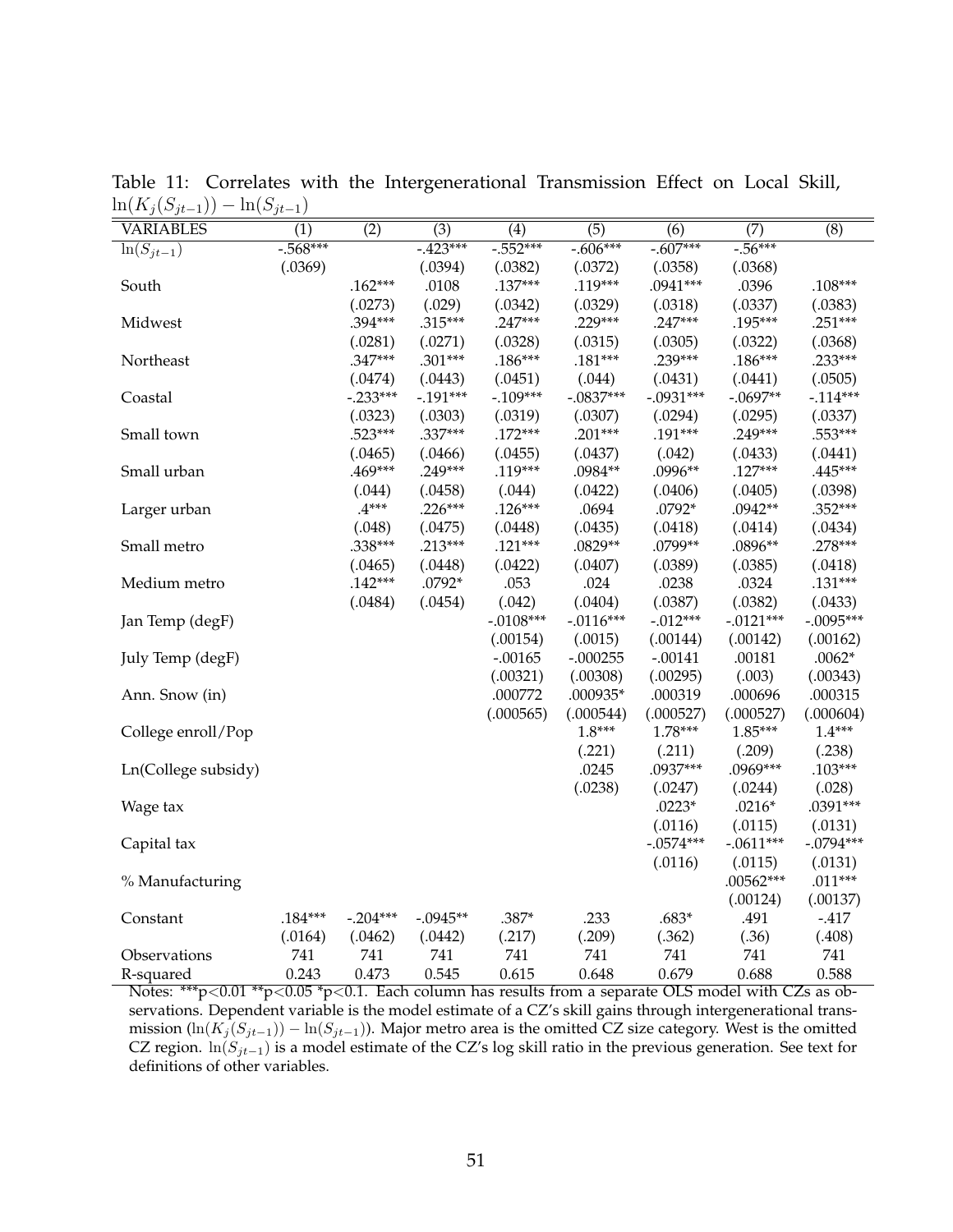| <b>VARIABLES</b>    | $\overline{(1)}$ | $\overline{(2)}$ | $\overline{(3)}$ | $\overline{(4)}$ | $\overline{(5)}$ | $\overline{(6)}$ | $\overline{(7)}$ | $\overline{(8)}$ |
|---------------------|------------------|------------------|------------------|------------------|------------------|------------------|------------------|------------------|
| $\ln(K_{jt})$       | $.132**$         |                  | .0819            | $.222***$        | $.332***$        | $.335***$        | $.32***$         |                  |
|                     | (.0514)          |                  | (.0589)          | (.0657)          | (.0687)          | (.0716)          | (.0704)          |                  |
| South               |                  | $-.0884*$        | $-.0724$         | $-.278***$       | $-.275***$       | $-.282***$       | $-.433***$       | $-438***$        |
|                     |                  | (.0459)          | (.0473)          | (.0641)          | (.0632)          | (.0639)          | (.069)           | (.07)            |
| Midwest             |                  | $-.0661$         | $-.0831*$        | $-171***$        | $-.178***$       | $-19***$         | $-.33***$        | $-.282***$       |
|                     |                  | (.0473)          | (.0488)          | (.0626)          | (.0618)          | (.0627)          | (.0671)          | (.0672)          |
| Northeast           |                  | $-.126$          | $-.146*$         | $-182**$         | $-0.193**$       | $-.212**$        | $-.352***$       | $-.305***$       |
|                     |                  | (.0799)          | (.081)           | (.0864)          | (.0869)          | (.0893)          | (.0916)          | (.0922)          |
| Coastal             |                  | $-.427***$       | $-.416***$       | $-.393***$       | $-.41***$        | $-.416***$       | $-.348***$       | $-.359***$       |
|                     |                  | (.0544)          | (.055)           | (.0609)          | (.0601)          | (.0605)          | (.0607)          | (.0615)          |
| Small town          |                  | $-0.145*$        | $-.152*$         | $-.0546$         | $-.117$          | $-.121$          | $-.0421$         | $-.0393$         |
|                     |                  | (.0783)          | (.0784)          | (.0793)          | (.0793)          | (.0794)          | (.0795)          | (.0805)          |
| Small urban         |                  | $-.0733$         | $-.0691$         | .00235           | .00348           | $-.00106$        | $-.0018$         | $-.0412$         |
|                     |                  | (.0742)          | (.0742)          | (.0743)          | (.0734)          | (.0736)          | (.0723)          | (.0727)          |
| Larger urban        |                  | $-473***$        | $-.472***$       | $-.422***$       | $-.377***$       | $-.383***$       | $-.401***$       | $-.436***$       |
|                     |                  | (.0809)          | (.0808)          | (.0801)          | (.0798)          | (.0799)          | (.0786)          | (.0792)          |
| Small metro         |                  | $-0.244***$      | $-.248***$       | $-.201**$        | $-175**$         | $-.176**$        | $-0.193**$       | $-.211***$       |
|                     |                  | (.0784)          | (.0784)          | (.0776)          | (.0768)          | (.0768)          | (.0755)          | (.0764)          |
| Medium metro        |                  | $-176**$         | $-175**$         | $-.161**$        | $-.135*$         | $-.139*$         | $-.139*$         | $-.153*$         |
|                     |                  | (.0815)          | (.0814)          | (.0802)          | (.0794)          | (.0794)          | (.078)           | (.079)           |
| Jan Temp (degF)     |                  |                  |                  | .00473           | $.00659**$       | $.00646**$       | $.00533*$        | .000784          |
|                     |                  |                  |                  | (.00306)         | (.0031)          | (.00313)         | (.00308)         | (.00295)         |
| July Temp (degF)    |                  |                  |                  | $.0181***$       | .0165***         | $.0161***$       | $.0232***$       | $.0227***$       |
|                     |                  |                  |                  | (.0062)          | (.00612)         | (.00614)         | (.00618)         | (.00626)         |
| Ann. Snow (in)      |                  |                  |                  | .000979          | .000767          | .000698          | .00174           | $.00206*$        |
|                     |                  |                  |                  | (.00109)         | (.00108)         | (.00109)         | (.00109)         | (.0011)          |
| College enroll/Pop  |                  |                  |                  |                  | $-2.19***$       | $-2.21***$       | $-1.9***$        | $-1.19***$       |
|                     |                  |                  |                  |                  | (.458)           | (.46)            | (.456)           | (.434)           |
| Ln(College subsidy) |                  |                  |                  |                  | $-.0121$         | $-.0311$         | $-.0231$         | .00649           |
|                     |                  |                  |                  |                  | (.0474)          | (.0518)          | (.0509)          | (.0512)          |
| Wage tax            |                  |                  |                  |                  |                  | $-.0319$         | $-.0371$         | $-.0346$         |
|                     |                  |                  |                  |                  |                  | (.024)           | (.0236)          | (.0239)          |
| Capital tax         |                  |                  |                  |                  |                  | .0297            | .0236            | .00865           |
|                     |                  |                  |                  |                  |                  | (.0242)          | (.0238)          | (.0239)          |
| % Manufacturing     |                  |                  |                  |                  |                  |                  | $.013***$        | $.0134***$       |
|                     |                  |                  |                  |                  |                  |                  | (.00247)         | (.0025)          |
| Constant            | $-.435***$       | $-.132*$         | $-.136*$         | $-1.61***$       | $-1.46***$       | $-.714$          | $-.985$          | $-.6$            |
|                     | (.0179)          | (.0778)          | (.0778)          | (.418)           | (.414)           | (.751)           | (.74)            | (.745)           |
| Observations        | 741              | 741              | 741              | 741              | 741              | 741              | 741              | 741              |
| R-squared           | 0.009            | 0.154            | 0.156            | 0.188            | 0.212            | 0.214            | 0.243            | 0.222            |

Table 12: Correlates with the Skill Content of Native Leaving and Staying,  $\ln(\Lambda_{jt})$ 

Notes:  $^{***}$ p<0.01  $^{**}$ p<0.05  $^{*}$ p<0.1. Each column has results from a separate OLS model with CZs as observations. Dependent variable is the model estimate of a CZ's native skill retention parameter (ln( $\Lambda_{jt}$ )). Major metro area is the omitted CZ size category. West is the omitted CZ region.  $\ln(K_{jt})$  is a model estimate of the CZ's log child skill ratio. See text for definitions of other variables.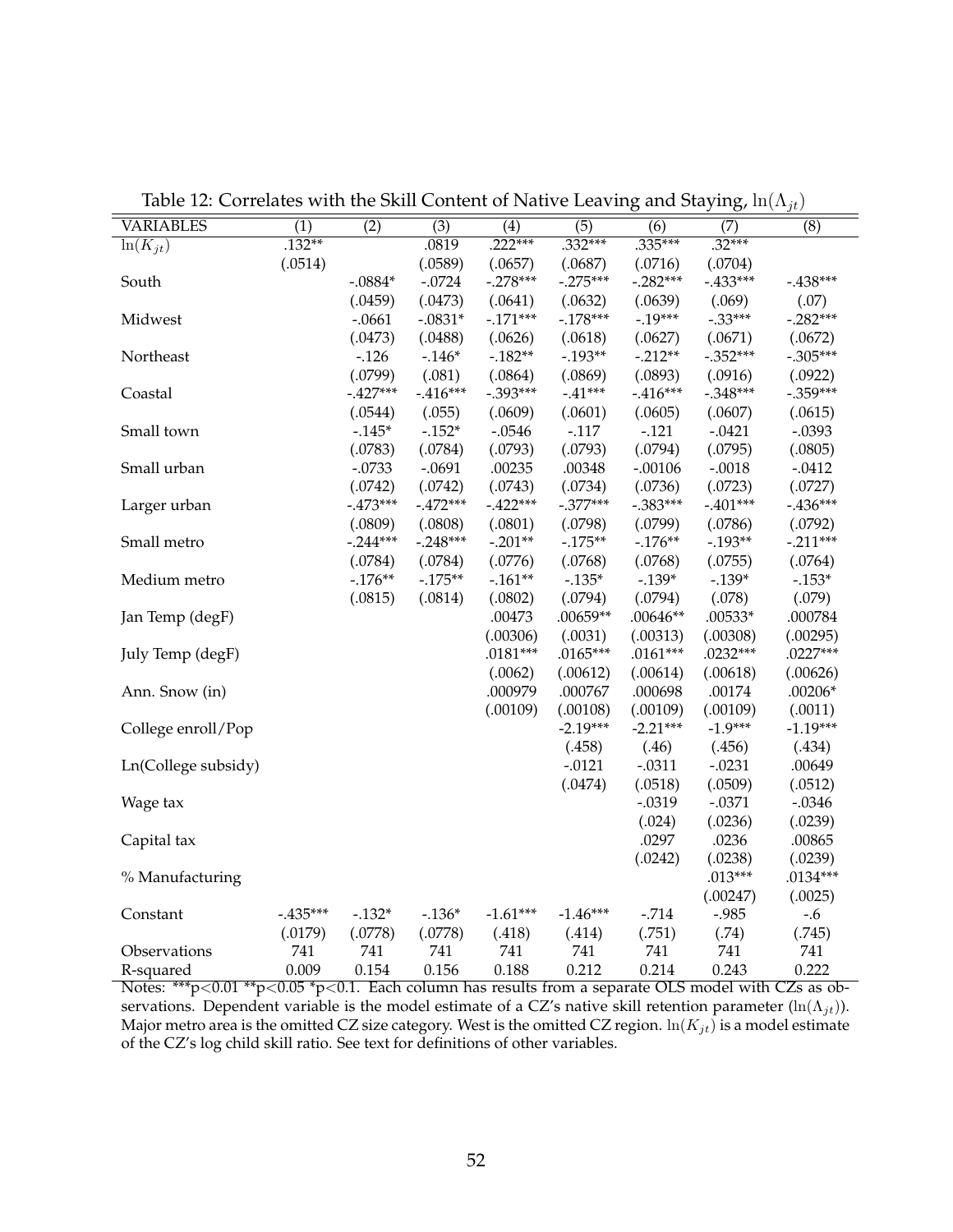|                                          |             |            |                  |             | 0           |             | $1 \nu$     |             |
|------------------------------------------|-------------|------------|------------------|-------------|-------------|-------------|-------------|-------------|
| <b>VARIABLES</b>                         | (1)         | (2)        | $\overline{(3)}$ | (4)         | (5)         | (6)         | (7)         | (8)         |
| $\ln(K_i(S_{jt-1}) \times \Lambda_{jt})$ | $-0.669***$ |            | $-0.655***$      | $-0.674***$ | $-0.69***$  | $-0.694***$ | $-0.69***$  |             |
|                                          | (.0225)     |            | (.0233)          | (.0229)     | (.0196)     | (.0197)     | (.0201)     |             |
| South                                    |             | $-.0787$   | $-.265***$       | $-.176***$  | $-.2***$    | $-0.199***$ | $-176***$   | $.135*$     |
|                                          |             | (.0504)    | (.0355)          | (.0484)     | (.0414)     | (.0416)     | (.0463)     | (.0736)     |
| Midwest                                  |             | $-.222***$ | $-.129***$       | $-.207***$  | $-.214***$  | $-0.193***$ | $-173***$   | $-.0837$    |
|                                          |             | (.0519)    | (.0361)          | (.0463)     | (.0396)     | (.0398)     | (.0436)     | (.0707)     |
| Northeast                                |             | $-.148*$   | $-.0753$         | $-152**$    | $-.0286$    | .0134       | .0335       | .141        |
|                                          |             | (.0876)    | (.0607)          | (.0646)     | (.0563)     | (.0571)     | (.0599)     | (.0971)     |
| Coastal                                  |             | .385***    | .0176            | .0919**     | $.116***$   | $.12***$    | $.112***$   | .384***     |
|                                          |             | (.0597)    | (.0433)          | (.0468)     | (.0401)     | (.0401)     | (.0407)     | (.0648)     |
| Small town                               |             | $-.405***$ | $-.446***$       | $-.531***$  | $-.437***$  | $-434***$   | $-445***$   | $-.424***$  |
|                                          |             | (.0858)    | (.0595)          | (.0596)     | (.0516)     | (.0514)     | (.0522)     | (.0848)     |
| Small urban                              |             | $-.231***$ | $-.313***$       | $-.354***$  | $-.37***$   | $-.364***$  | $-.363***$  | $-.25***$   |
|                                          |             | (.0813)    | (.0564)          | (.0555)     | (.0476)     | (.0473)     | (.0473)     | (.0766)     |
| Larger urban                             |             | $.272***$  | $-.0457$         | $-.081$     | $-187***$   | $-178***$   | $-173***$   | $.202**$    |
|                                          |             | (.0887)    | (.0624)          | (.0612)     | (.0527)     | (.0524)     | (.0526)     | (.0834)     |
| Small metro                              |             | $-.0261$   | $-158***$        | $-196***$   | $-.253***$  | $-.252***$  | $-.249***$  | $-.0628$    |
|                                          |             | (.0859)    | (.0597)          | (.0585)     | (.0502)     | (.0498)     | (.0499)     | (.0805)     |
| Medium metro                             |             | .0545      | $-.0647$         | $-.0633$    | $-124**$    | $-.12**$    | $-.119**$   | .0174       |
|                                          |             | (.0893)    | (.062)           | (.0604)     | (.0517)     | (.0514)     | (.0514)     | (.0832)     |
| Jan Temp (degF)                          |             |            |                  | $-.0123***$ | $-.0172***$ | $-.0171***$ | $-.0169***$ | $-.00768**$ |
|                                          |             |            |                  | (.00222)    | (.00194)    | (.00193)    | (.00193)    | (.00311)    |
| July Temp (degF)                         |             |            |                  | .00119      | .0036       | .00384      | .00278      | $-.0118*$   |
|                                          |             |            |                  | (.00466)    | (.00399)    | (.00397)    | (.00409)    | (.0066)     |
| Ann. Snow (in)                           |             |            |                  | $-.0014*$   | $-.000403$  | $-.000479$  | $-.000632$  | $-.00274**$ |
|                                          |             |            |                  | (.000817)   | (.000702)   | (.000705)   | (.000718)   | (.00116)    |
| College enroll/Pop                       |             |            |                  |             | $3.09***$   | $3.12***$   | $3.07***$   | $2.37***$   |
|                                          |             |            |                  |             | (.282)      | (.28)       | (.283)      | (.457)      |
| Ln(College subsidy)                      |             |            |                  |             | $.371***$   | .415***     | $.414***$   | .346***     |
|                                          |             |            |                  |             | (.0308)     | (.0333)     | (.0333)     | (.0539)     |
| Wage tax                                 |             |            |                  |             |             | $.0486***$  | .0494***    | $.0678***$  |
|                                          |             |            |                  |             |             | (.0155)     | (.0155)     | (.0252)     |
| Capital tax                              |             |            |                  |             |             | $-.0555***$ | $-.0546***$ | $-.0283$    |
|                                          |             |            |                  |             |             | (.0155)     | (.0155)     | (.0252)     |
| % Manufacturing                          |             |            |                  |             |             |             | $-.00183$   | $-.0121***$ |
|                                          |             |            |                  |             |             |             | (.00165)    | (.00263)    |
| Constant                                 | $-.0572***$ | .371***    | $.321***$        | $.673**$    | $\cdot$ .2  | $-.672$     | $-.635$     | $-1.05$     |
|                                          | (.0164)     | (.0853)    | (.0591)          | (.313)      | (.269)      | (.482)      | (.483)      | (.784)      |
| Observations                             | 741         | 741        | 741              | 741         | 741         | 741         | 741         | 741         |
| R-squared                                | 0.544       | 0.247      | 0.639            | 0.661       | 0.753       | 0.757       | 0.758       | 0.362       |
|                                          |             |            |                  |             |             |             |             |             |

Table 13: Correlates with the Skill Content of In-Migration,  $\ln(M_{it})$ 

Notes: \*\*\*p<0.01 \*\*p<0.05 \*p<0.1. Each column has results from a separate OLS model with CZs as observations. Dependent variable is the model estimate of a CZ's parameter measuring skill gains through in-migration ( $\ln(M_{jt})$ ). Major metro area is the omitted CZ size category. West is the omitted CZ region.  $\ln(K_j(S_{jt-1}) \times \Lambda_{jt})$  is a model estimate of the CZ's log skill ratio of native children who stayed. See text for definitions of other variables.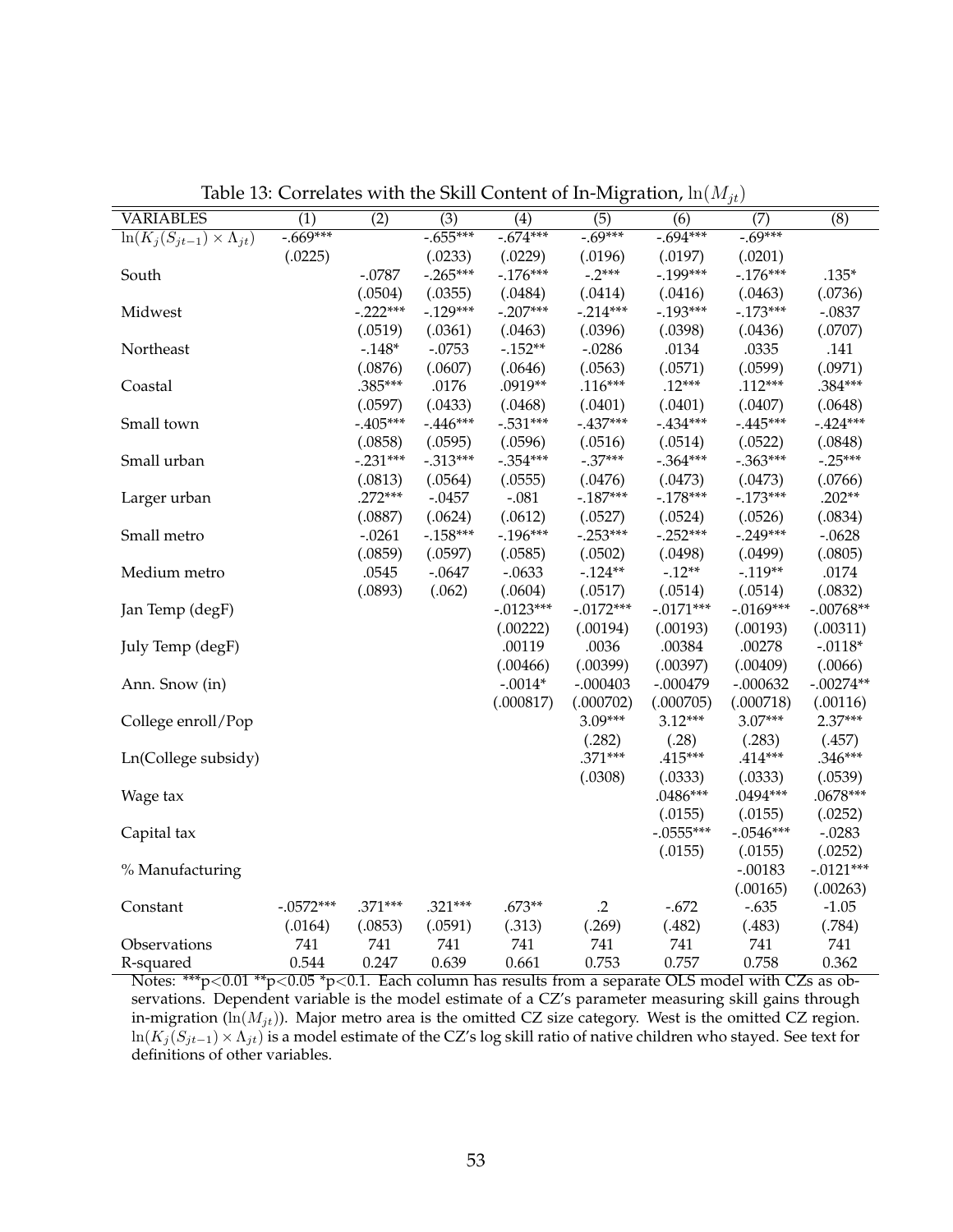|                     |                  |                  |                  |                  |                  |                  | $J \setminus$<br>$J^{\nu}$<br>$-1/2$ |                  |
|---------------------|------------------|------------------|------------------|------------------|------------------|------------------|--------------------------------------|------------------|
| <b>VARIABLES</b>    | $\overline{(1)}$ | $\overline{(2)}$ | $\overline{(3)}$ | $\overline{(4)}$ | $\overline{(5)}$ | $\overline{(6)}$ | $\overline{(7)}$                     | $\overline{(8)}$ |
| $ln(S_{jt-1})$      | $.432***$        |                  | $.577***$        | $.448***$        | $.394***$        | $.393***$        | $.44***$                             |                  |
|                     | (.0369)          |                  | (.0394)          | (.0382)          | (.0372)          | (.0358)          | (.0368)                              |                  |
| South               |                  | $-.195***$       | .0108            | $.137***$        | $.119***$        | .0941***         | .0396                                | $-.0141$         |
|                     |                  | (.0288)          | (.029)           | (.0342)          | (.0329)          | (.0318)          | (.0337)                              | (.0365)          |
| Midwest             |                  | .208***          | $.315***$        | $.247***$        | $.229***$        | $.247***$        | .195***                              | $.152***$        |
|                     |                  | (.0297)          | (.0271)          | (.0328)          | (.0315)          | (.0305)          | (.0322)                              | (.035)           |
| Northeast           |                  | $.237***$        | $.301***$        | $.186***$        | $.181***$        | $.239***$        | $.186***$                            | $.149***$        |
|                     |                  | (.0501)          | (.0443)          | (.0451)          | (.044)           | (.0431)          | (.0441)                              | (.0481)          |
| Coastal             |                  | $-0.134***$      | $-.191***$       | $-.109***$       | $-.0837***$      | $-.0931***$      | $-.0697**$                           | $-.0349$         |
|                     |                  | (.0341)          | (.0303)          | (.0319)          | (.0307)          | (.0294)          | (.0295)                              | (.0321)          |
| Small town          |                  | $.0838*$         | .337***          | $.172***$        | $.201***$        | .191***          | $.249***$                            | .0089            |
|                     |                  | (.0491)          | (.0466)          | (.0455)          | (.0437)          | (.042)           | (.0433)                              | (.042)           |
| Small urban         |                  | $-.0517$         | .249***          | .119***          | .0984**          | .0996**          | $.127***$                            | $-0.123***$      |
|                     |                  | (.0465)          | (.0458)          | (.044)           | (.0422)          | (.0406)          | (.0405)                              | (.0379)          |
| Larger urban        |                  | $-.0119$         | $.226***$        | $.126***$        | .0694            | .0792*           | .0942**                              | $-.108***$       |
|                     |                  | (.0507)          | (.0475)          | (.0448)          | (.0435)          | (.0418)          | (.0414)                              | (.0413)          |
| Small metro         |                  | .0433            | $.213***$        | $.121***$        | .0829**          | .0799**          | .0896**                              | $-.0587$         |
|                     |                  | (.0492)          | (.0448)          | (.0422)          | (.0407)          | (.0389)          | (.0385)                              | (.0399)          |
| Medium metro        |                  | $-.00638$        | $.0792*$         | .053             | .024             | .0238            | .0324                                | $-.0448$         |
|                     |                  | (.0511)          | (.0454)          | (.042)           | (.0404)          | (.0387)          | (.0382)                              | (.0412)          |
| Jan Temp (degF)     |                  |                  |                  | $-.0108***$      | $-.0116***$      | $-.012***$       | $-.0121***$                          | $-.0142***$      |
|                     |                  |                  |                  | (.00154)         | (.0015)          | (.00144)         | (.00142)                             | (.00154)         |
| July Temp (degF)    |                  |                  |                  | $-.00165$        | $-.000255$       | $-.00141$        | .00181                               | $-.00163$        |
|                     |                  |                  |                  | (.00321)         | (.00308)         | (.00295)         | (.003)                               | (.00327)         |
| Ann. Snow (in)      |                  |                  |                  | .000772          | .000935*         | .000319          | .000696                              | .000995*         |
|                     |                  |                  |                  | (.000565)        | (.000544)        | (.000527)        | (.000527)                            | (.000575)        |
| College enroll/Pop  |                  |                  |                  |                  | $1.8***$         | $1.78***$        | $1.85***$                            | $2.21***$        |
|                     |                  |                  |                  |                  | (.221)           | (.211)           | (.209)                               | (.227)           |
| Ln(College subsidy) |                  |                  |                  |                  | .0245            | .0937***         | .0969***                             | .0923***         |
|                     |                  |                  |                  |                  | (.0238)          | (.0247)          | (.0244)                              | (.0267)          |
| Wage tax            |                  |                  |                  |                  |                  | $.0223*$         | $.0216*$                             | .00792           |
|                     |                  |                  |                  |                  |                  | (.0116)          | (.0115)                              | (.0125)          |
| Capital tax         |                  |                  |                  |                  |                  | $-.0574***$      | $-.0611***$                          | $-.0467***$      |
|                     |                  |                  |                  |                  |                  | (.0116)          | (.0115)                              | (.0125)          |
| % Manufacturing     |                  |                  |                  |                  |                  |                  | $.00562***$                          | .0014            |
|                     |                  |                  |                  |                  |                  |                  | (.00124)                             | (.0013)          |
| Constant            | $.184***$        | .0553            | $-.0945**$       | $.387*$          | .233             | $.683*$          | .491                                 | $1.21***$        |
|                     | (.0164)          | (.0488)          | (.0442)          | (.217)           | (.209)           | (.362)           | (.36)                                | (.388)           |
| Observations        | 741              | 741              | 741              | 741              | 741              | 741              | 741                                  | 741              |
| R-squared           | 0.156            | 0.344            | 0.493            | 0.571            | 0.607            | 0.642            | 0.652                                | 0.583            |

Table 14: Correlates with the Local Native Children Skill Ratio,  $ln(K_i(S_{it-1}))$ 

Notes: \*\*\*p<0.01 \*\*p<0.05 \*p<0.1. Each column has results from a separate OLS model with CZs as observations. Dependent variable is the model estimate of a CZ's native children skill ratio parameter  $(\ln(K_j(S_{jt-1})))$ . Major metro area is the omitted CZ size category. West is the omitted CZ region.  $\ln(S_{jt-1})$ is a model estimate of the CZ's log skill ratio of the previous generation. See text for definitions of other variables.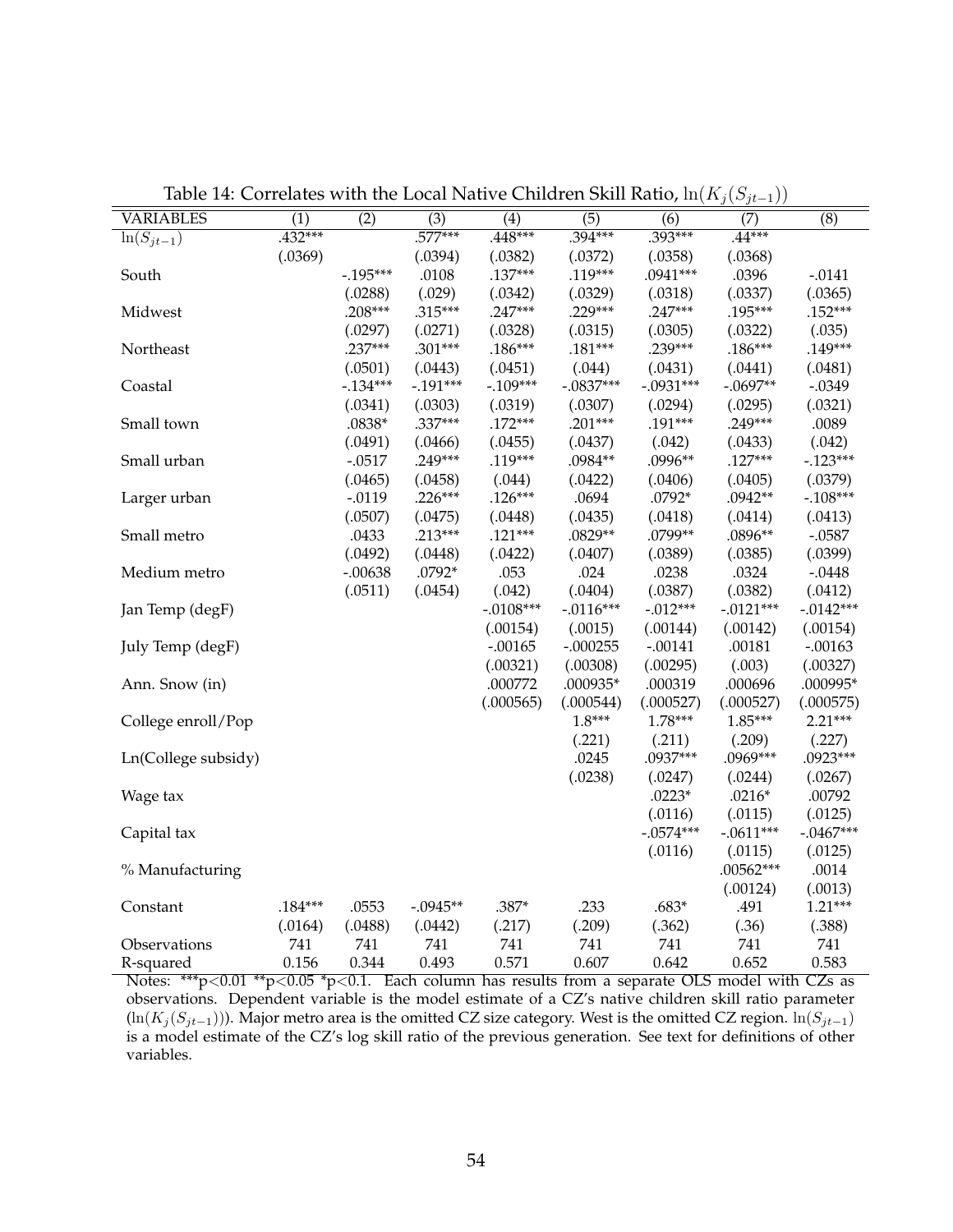| <b>VARIABLES</b>    | (1)       | (2)                   | (3)                  | (4)                   | (5)                   | (6)                   | (7)                 | (8)                   |
|---------------------|-----------|-----------------------|----------------------|-----------------------|-----------------------|-----------------------|---------------------|-----------------------|
| $\ln(S_{jt-1})$     | $.635***$ |                       | $.615***$            | $.552***$             | $.457***$             | $.471***$             | $.538***$           |                       |
|                     | (.0445)   |                       | (.0575)              | (.0592)               | (.0531)               | (.0526)               | (.0542)             |                       |
| South               |           | $-.363***$            | $-0.143***$          | $-.13**$              | $-171***$             | $-174***$             | $-.251***$          | $-.316***$            |
|                     |           | (.0398)               | (.0423)              | (.053)                | (.047)                | (.0468)               | (.0496)             | (.0523)               |
| Midwest             |           | $-.0803*$             | .0343                | $-.0937*$             | $-118***$             | $-.0869*$             | $-16***$            | $-.214***$            |
|                     |           | (.0409)               | (.0396)              | (.0507)               | (.045)                | (.0449)               | (.0475)             | (.0502)               |
| Northeast           |           | $-.037$               | .0303                | $-.0722$              | .0372                 | $.105*$               | .0303               | $-.0148$              |
|                     |           | (.0691)               | (.0646)              | (.0698)               | (.0629)               | (.0634)               | (.0649)             | (.069)                |
| Coastal             |           | $-176***$             | $-.237***$           | $-127**$              | $-.0863**$            | $-.086**$             | $-.053$             | $-.0104$              |
|                     |           |                       |                      |                       |                       |                       | (.0434)             |                       |
|                     |           | (.0471)<br>$-.467***$ | (.0442)<br>$-197***$ | (.0493)<br>$-.289***$ | (.0438)<br>$-.249***$ | (.0432)<br>$-.242***$ | $-.161**$           | (.046)<br>$-.454***$  |
| Small town          |           |                       |                      |                       |                       |                       |                     |                       |
|                     |           | (.0677)<br>$-.356***$ | (.0679)              | (.0704)<br>$-.0936$   | (.0624)<br>$-163***$  | (.0617)<br>$-0.147**$ | (.0638)<br>$-.109*$ | (.0602)<br>$-414***$  |
| Small urban         |           |                       | $-.0361$             |                       |                       |                       |                     |                       |
|                     |           | (.0642)<br>$-.213***$ | (.0668)              | (.0681)               | (.0603)               | (.0597)               | (.0596)<br>$-.0945$ | (.0544)<br>$-.342***$ |
| Larger urban        |           |                       | .0405                | $-.000996$            | $-.138**$             | $-.116*$              |                     |                       |
|                     |           | (.07)                 | (.0693)              | (.0694)               | (.0622)               | (.0615)               | (.061)              | (.0593)               |
| Small metro         |           | $-.227***$            | $-.0463$             | $-.0881$              | $-0.171***$           | $-165***$             | $-0.152***$         | $-.333***$            |
|                     |           | (.0678)               | (.0653)              | (.0653)               | (.0581)               | (.0573)               | (.0567)             | (.0572)               |
| Medium metro        |           | $-.127*$              | $-.0362$             | $-.0353$              | $-.106*$              | $-.0984*$             | $-.0862$            | $-.181***$            |
|                     |           | (.0705)               | (.0662)              | (.065)                | (.0577)               | (.0569)               | (.0563)             | (.0591)               |
| Jan Temp (degF)     |           |                       |                      | $-.0132***$           | $-.0184***$           | $-0.0184***$          | $-0.0186***$        | $-.0211***$           |
|                     |           |                       |                      | (.00238)              | (.00214)              | (.00211)              | (.00209)            | (.00221)              |
| July Temp (degF)    |           |                       |                      | .00749                | .00919**              | .00899**              | .0135***            | .00932**              |
|                     |           |                       |                      | (.00497)              | (.0044)               | (.00434)              | (.00442)            | (.00469)              |
| Ann. Snow (in)      |           |                       |                      | $-.00135$             | $-.000246$            | $-.000582$            | $-.0000502$         | .000316               |
|                     |           |                       |                      | (.000875)             | (.000778)             | (.000775)             | (.000776)           | (.000825)             |
| College enroll/Pop  |           |                       |                      |                       | $2.85***$             | $2.85***$             | 2.95***             | 3.39***               |
|                     |           |                       |                      |                       | (.316)                | (.311)                | (.308)              | (.325)                |
| Ln(College subsidy) |           |                       |                      |                       | $.374***$             | .446***               | $.45***$            | .445***               |
|                     |           |                       |                      |                       | (.0341)               | (.0364)               | (.036)              | (.0383)               |
| Wage tax            |           |                       |                      |                       |                       | .0589***              | .0579***            | $.0412**$             |
|                     |           |                       |                      |                       |                       | (.0171)               | (.0169)             | (.0179)               |
| Capital tax         |           |                       |                      |                       |                       | $-.0788***$           | $-.084***$          | $-.0664***$           |
|                     |           |                       |                      |                       |                       | (.0171)               | (.0169)             | (.0179)               |
| % Manufacturing     |           |                       |                      |                       |                       |                       | .00793***           | .00277                |
|                     |           |                       |                      |                       |                       |                       | (.00183)            | (.00187)              |
| Constant            | .016      | $.295***$             | $.135**$             | .0853                 | $-.298$               | $-1.05**$             | $-1.32**$           | $-447$                |
|                     | (.0198)   | (.0673)               | (.0644)              | (.336)                | (.298)                | (.533)                | (.53)               | (.557)                |
| Observations        | 741       | 741                   | 741                  | 741                   | 741                   | 741                   | 741                 | 741                   |
| R-squared           | 0.216     | 0.203                 | 0.311                | 0.343                 | 0.488                 | 0.506                 | 0.518               | 0.452                 |

Table 15: Correlates with the Local Adult Skill Ratio,  $ln(S_{jt})$ 

Notes: \*\*\*p<0.01 \*\*p<0.05 \*p<0.1. Each column has results from a separate OLS model with CZs as observations. Dependent variable is the model estimate of a CZ's skill ratio parameter ( $\ln(S_{jt})$ ). Major metro area is the omitted CZ size category. West is the omitted CZ region.  $ln(S_{jt-1})$  is a model estimate of the CZ's log skill ratio in the previous generation. See text for definitions of other variables.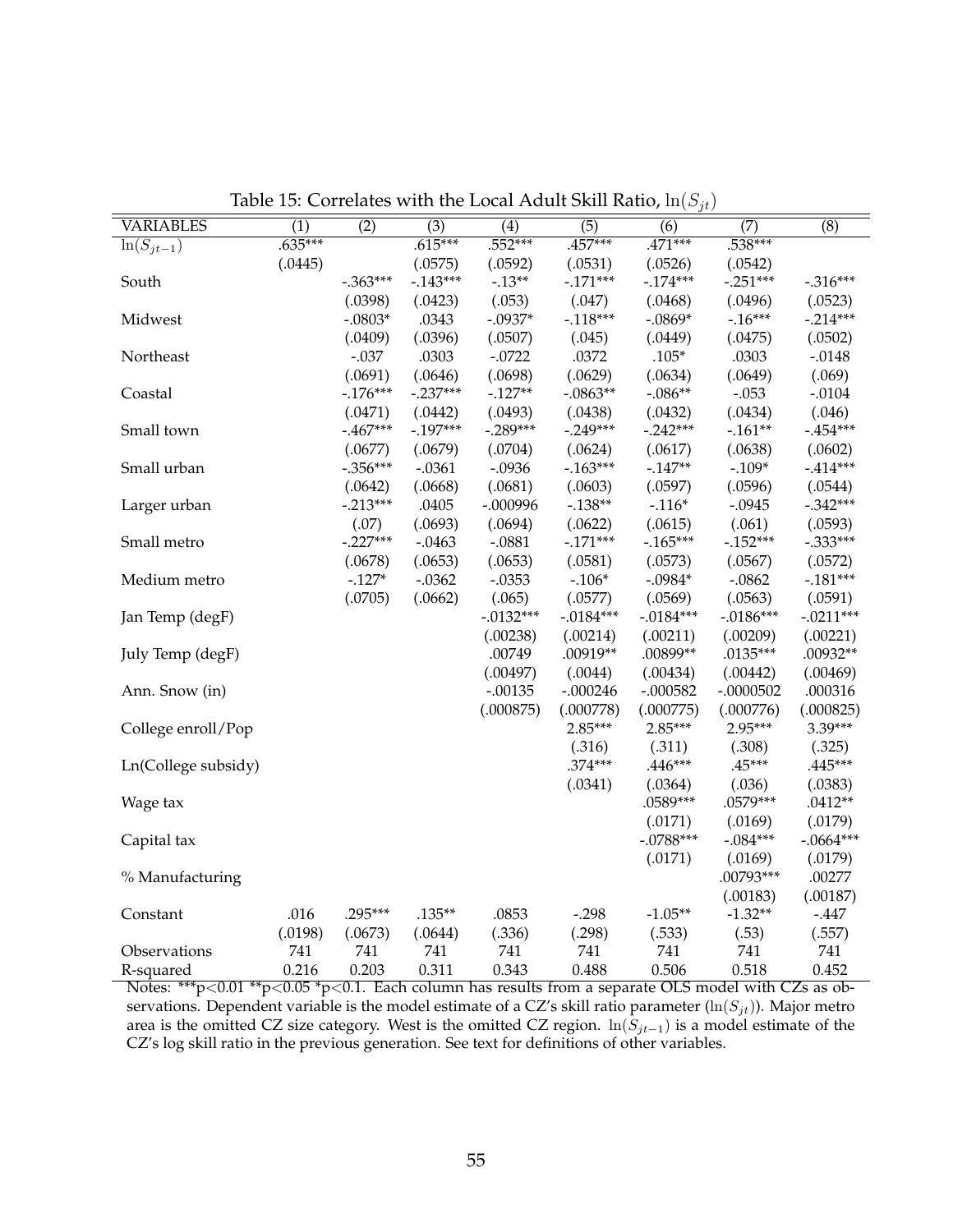## **A Data Appendix**

#### **A.1 Commuting zones and their characteristics**

Tolbert and Sizer (1996) describe the procedure they used to create the CZ classification. CZs were defined using confidential 1990 Census journey-to-work data. They are clusters of counties or county equivalents (boroughs, parishes, Census areas, and independent cities) with particularly strong commuting ties. There are 741 of them. CZs cross state lines and cover the entire United States (unlike alternative geographic units like MSAs).

Tolbert and Sizer (1996) provide some useful characterizations of CZs. They categorize CZs into four regions of the U.S.: Northeast, South, Midwest, and West. They also classify CZs as falling into one of six categories: small town, small urban, large urban, small metro, medium metro, and major metro. These are descriptions of the largest population center in each CZ. Small towns have fewer than 5,000 residents, small urban centers have between 5,000 and 20,000, and larger urban centers have at least 20,000 but no MSAs in the CZ. The remaining three categories are CZs with at least one MSA in their territory. They are classified according to the size of the largest MSA, where small metro centers have fewer than 250,000 residents, medium metro centers have between 250,000 and 1 million, and major metro centers have more than 1 million. These population figures refer to 1990.

I obtain additional characteristics of CZs from the 5 percent samples of the 1990 and 2000 Census (Ruggles et al. 2004). I follow Autor and Dorn (2007) in matching Census data to CZs. The least aggregated geographic unit identifiable in the 1990 and 2000 5 percent samples from IPUMS is the public use microdata area (PUMA). These are county clusters and are on average smaller than CZs. However, there exist PUMAs that overlap CZ boundaries. In order to match the two classifications, I weight average characteristics of PUMAs according to 2000 county populations when attributing those characteristics to a CZ. More specifically, I break down CZs into their individual counties. I assign to each county the average characteristic in the county's PUMA. I then create the CZ average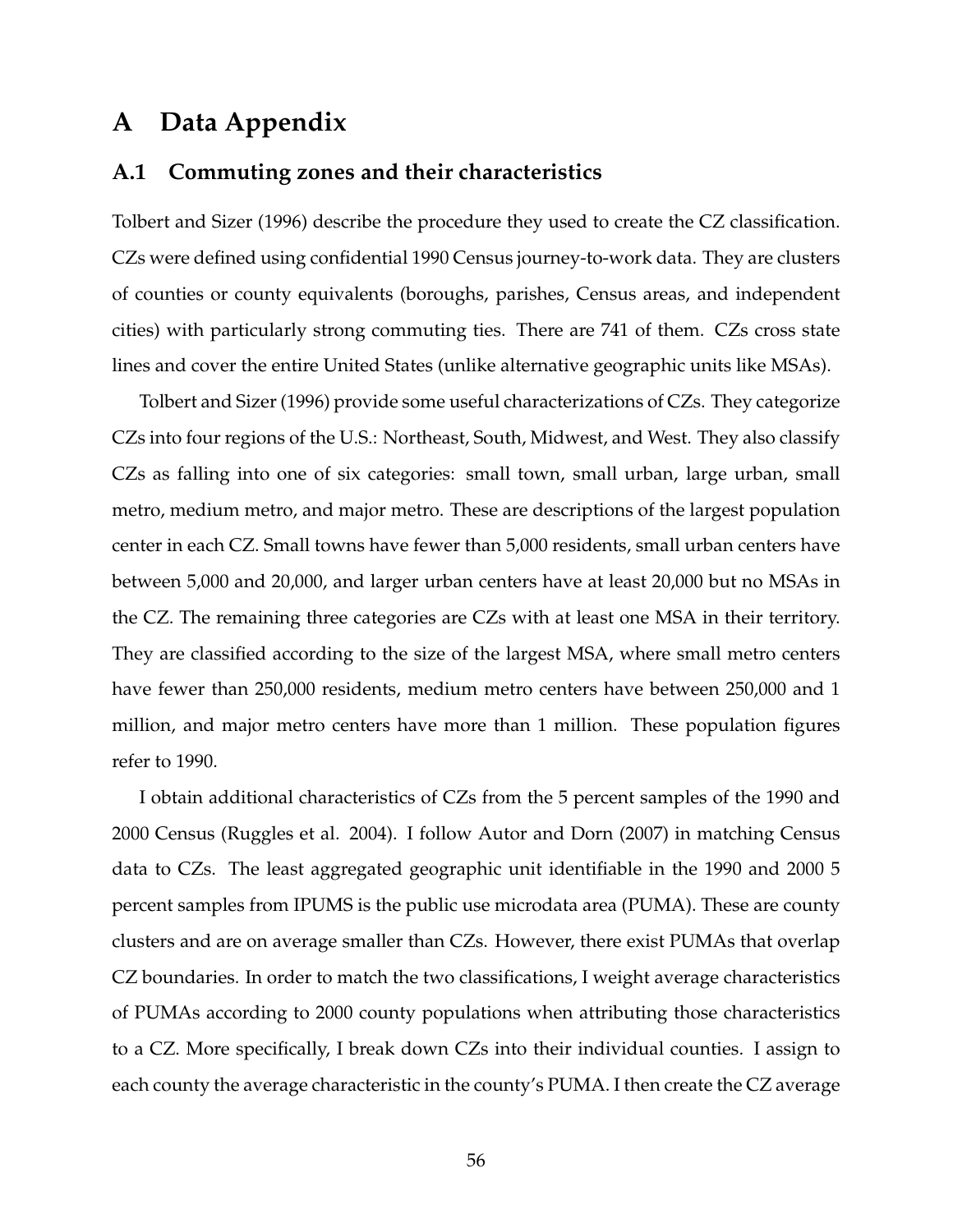characteristic by taking the weighted average of county characteristics, where the weights are the proportion of CZ residents residing in each county.

The CZ characteristics derived from the 2000 Census are the following:

- Percent with at least a bachelor's degree. The population here is restricted to those at least 24 years old and no older than 64.
- Average weekly wage. The population here is restricted to those currently employed and at least 16 years old and no older than 64. I weight by a labor supply variable, which is weeks worked in the previous year times usual weekly hours. For those with missing values of these variables, I impute labor supply as the average in their education-occupation cell, or just their education cell if the previous includes only themselves. I take wage and salary income from the previous year as the baseline earnings measure. I multiply top-coded (\$175,000 in 2000) values by 1.5. The weekly wage is the resulting number divided by weeks worked.
- Percent employed in the manufacturing industry. These are workers with 2000 Census industry codes between 107 and 399, inclusive. The population includes only those working positive hours in the previous year.

All samples are restricted to include only non-institutionalized residents. I also create a similar data set from the 1990 Census, using the same methods and definitions as much as possible.

I assign a latitude and longitude to each CZ. I acquire latitude and longitude of ZIP code tabulation areas (ZCTAs) from the U.S. Census Bureau. These correspond roughly with zip codes. I then assign zip codes to CZs, using a zip code file purchased from ZipInfo.com and counties as the merging variable. I assign to each CZ the latitude that is the midpoint between the minimum and maximum latitudes of zip codes in that CZ. I assign CZ longitudes similarly.

I use these latitudes and longitudes to calculate distances between CZs. The distance measure I use is the great circle distance between coordinates, in kilometers.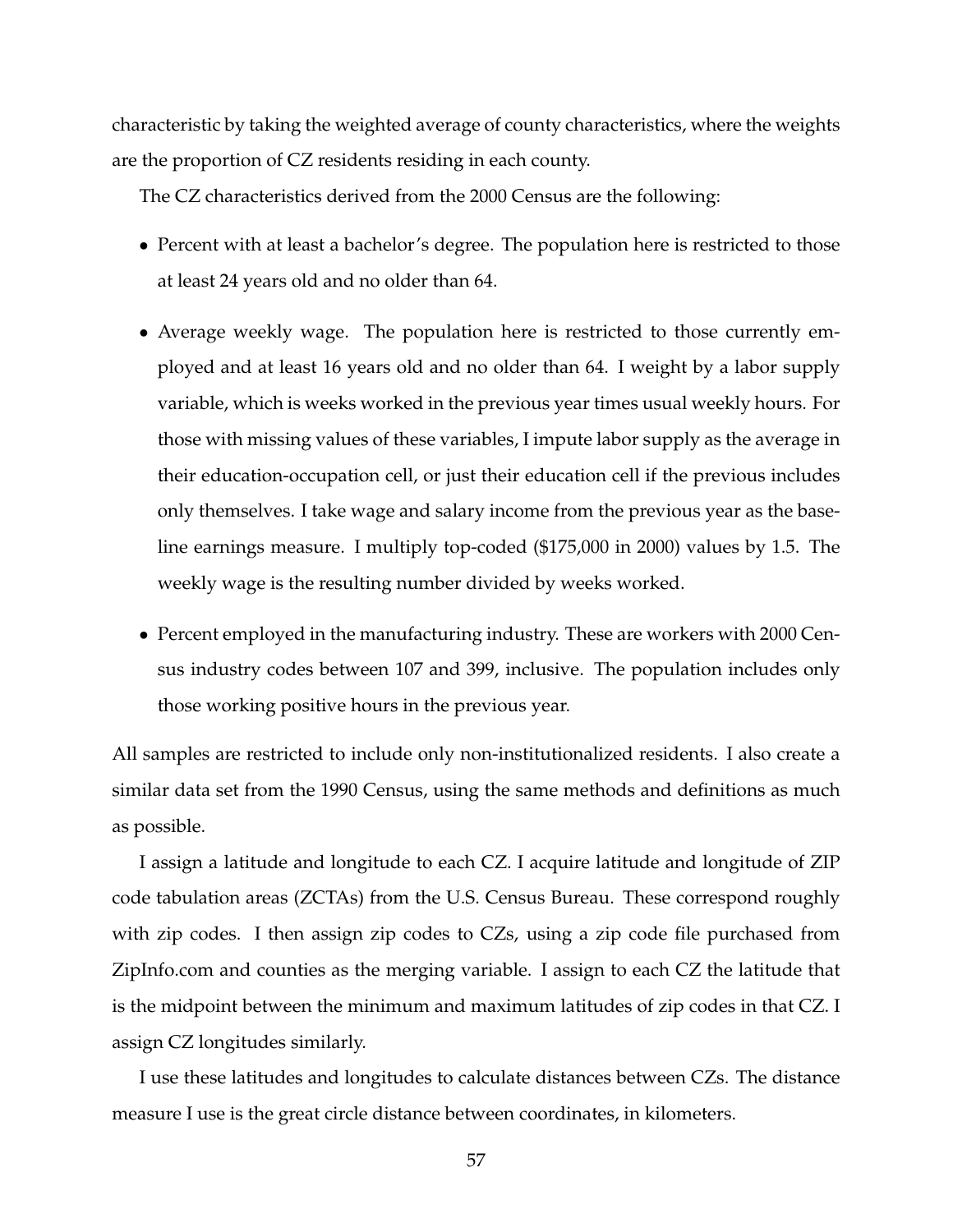#### **A.2 NELS:88**

The procedure used to match NELS:88 respondents to CZ of residence uses zip code variables in the restricted-use version of the data. I match zip codes to U.S. counties using a commercial crosswalk (ZipInfo.com). Since CZs are collections of counties, it is then straightforward to identify the respondent's CZ. I assign the zip code of the 8th grade school as the origin of the student and the zip code of residence at the final follow-up (2000) as the final destination. For some respondents, I am not able to identify the CZ due to missing data. Tables A.1 and A.2 compare characteristics of respondents for which I do and do not have CZ identified. I drop respondents with missing CZ from the analysis.

Table A.3 indicates that post-secondary schooling still affects the choices of a significant number of NELS:88 respondents in the final follow-up (2000). Twenty-two percent of respondents were attending classes at either an academic or vocational school at the final follow-up. Five percent were attending school and not working at all. The cohort had not all moved on from the school attendance phase of life, and this is a weakness for the purpose of estimating geographic skill distributions from the model. I plan to estimate the model with NLSY79 data, where final observed location is later in each respondent's life.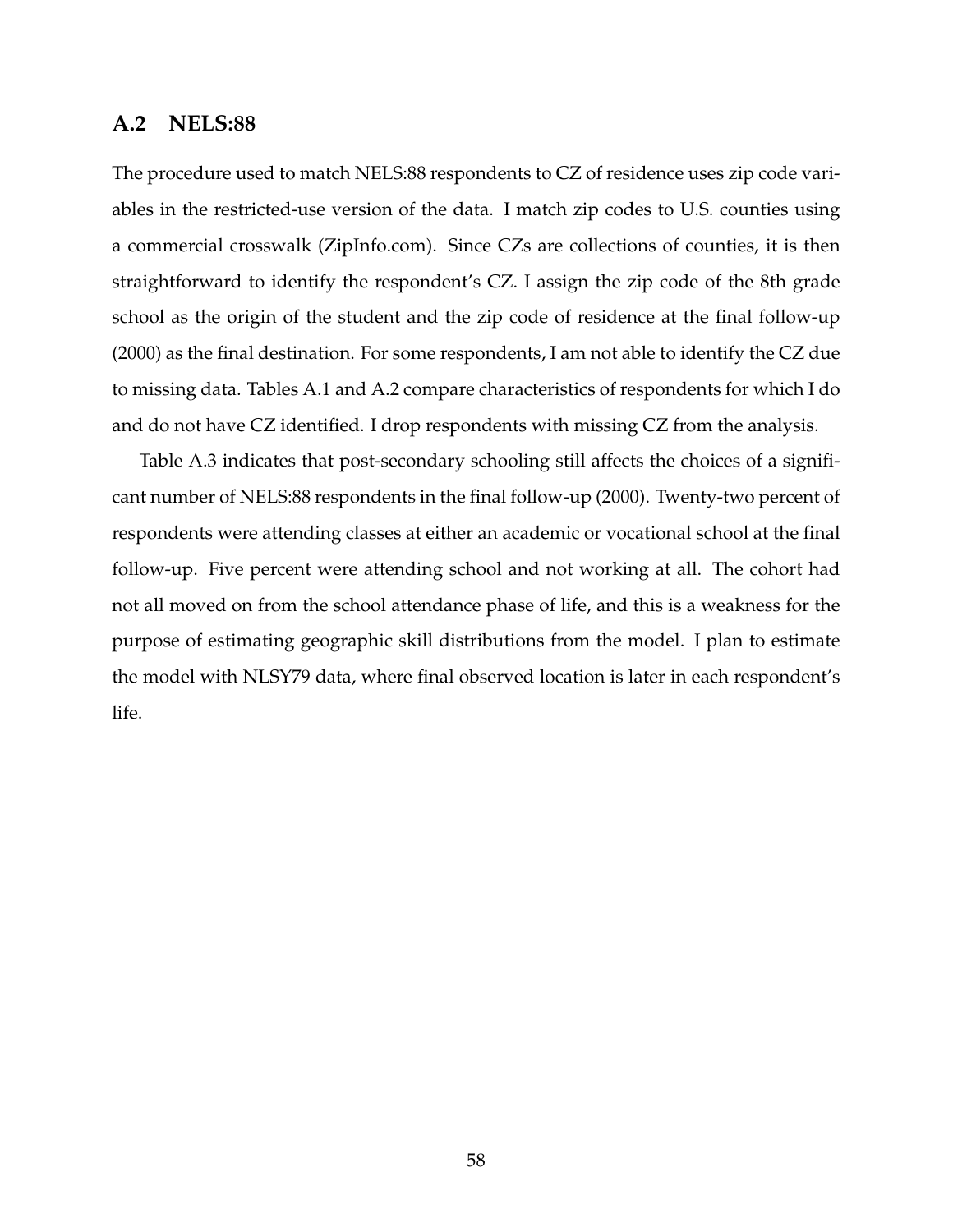|                             | (1)           | (2)       | (3)    | $\left( 4\right)$ |
|-----------------------------|---------------|-----------|--------|-------------------|
|                             | CZ identified |           |        | CZ not identified |
|                             | $[N = 11145]$ |           |        | $[N = 239]$       |
| Variable                    | Mean          | <b>SE</b> | Mean   | SЕ                |
| <b>HS</b> Dropout           | .068          | .007      | .08    | .043              |
| College Grad                | .294          | .008      | .254   | .042              |
| <b>Test Index</b>           | 10.026        | .001      | 10.03  | .004              |
| Parents Ed                  | 13.851        | .04       | 13.489 | .412              |
| Parents Income              | 41685         | 595       | 41466  | 4113              |
| <b>Predict Log Earnings</b> | 10.188        | .006      | 10.194 | .025              |
| Female                      | .503          | .011      | .493   | .065              |
| Asian                       | .035          | .003      | .033   | .01               |
| Hispanic                    | .104          | .006      | .152   | .044              |
| <b>Black</b>                | .131          | .011      | .025   | .009              |
| White                       | .715          | .011      | .782   | .047              |
| Full-time Work 2000         | .594          | .01       | .606   | .061              |
| Married                     | .471          | .01       | .42    | .063              |
| Any Kids                    | .407          | .011      | .357   | .062              |

Table A.1: Characteristics of Respondents, by Base Year Location Data Status

Table A.2: Characteristics of Respondents, by Final Follow-up (2000) Location Data Status

|                             | (1)           | (2)  | (3)    | $\left( 4\right)$ |
|-----------------------------|---------------|------|--------|-------------------|
|                             | CZ identified |      |        | CZ not identified |
|                             | $[N = 11314]$ |      |        | $[N=70]$          |
| Variable                    | Mean          | SЕ   | Mean   | SЕ                |
| <b>HS</b> Dropout           | .068          | .007 | .021   | .016              |
| College Grad                | .293          | .008 | .467   | .106              |
| <b>Test Index</b>           | 10.026        | .001 | 10.037 | .01               |
| Parents Ed                  | 13.839        | .04  | 14.549 | .293              |
| Parents Income              | 41606         | 590  | 53121  | 8789              |
| <b>Predict Log Earnings</b> | 10.187        | .006 | 10.327 | .051              |
| Female                      | .504          | .011 | .336   | .087              |
| Asian                       | .035          | .003 | .028   | .013              |
| Hispanic                    | .106          | .006 | .029   | .014              |
| Black                       | .129          | .011 | .078   | .037              |
| White                       | .716          | .011 | .859   | .046              |
| Full-time Work 2000         | .594          | .01  | .66    | .087              |
| Married                     | .469          | .01  | .615   | .099              |
| Any Kids                    | .406          | .011 | .426   | .117              |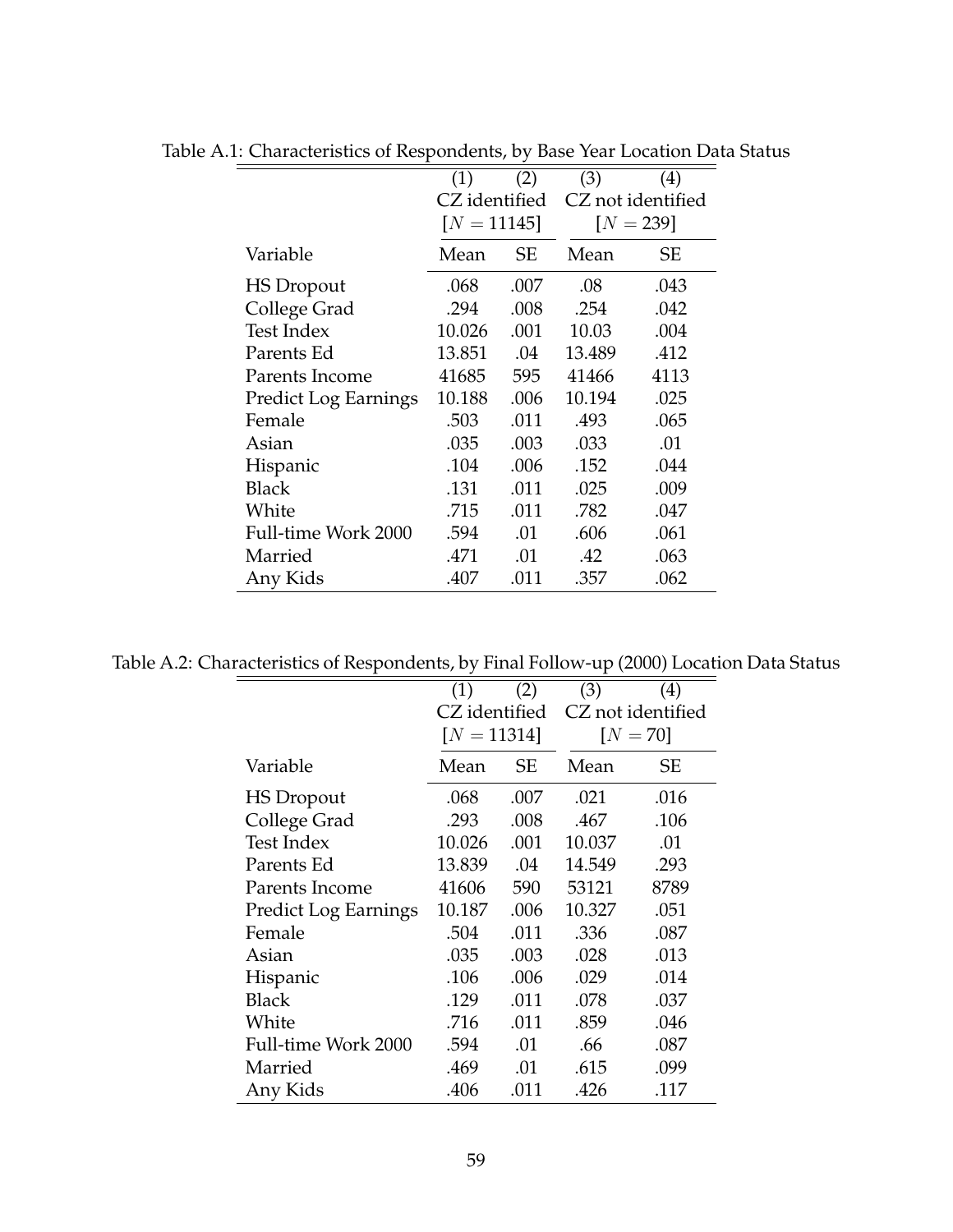|                             | (1)   | 2)         |
|-----------------------------|-------|------------|
|                             | N     | Proportion |
| Total respondents           | 11079 |            |
| In school (final follow-up) | 2407  | .22        |
| In school and PT work       | 1346  | .12        |
| In school and FT work       | 689   | .06        |
| In school and no work       | 527   | 115        |

Table A.3: School Attendance at Final Follow-Up, NELS:88

## **B Results appendix**

|                         | (1)       | (2)         | (3)                    | (4)         |
|-------------------------|-----------|-------------|------------------------|-------------|
|                         | Low       | Medium-Low  | Medium-High            | High        |
| Parent low skill        | $.163***$ | $.0507**$   | $-0721***$             | $-167***$   |
|                         | (.0286)   | (.0231)     | (.0188)                | (.0141)     |
| Parent medium-low skill | $.0473*$  | .0308       | $-.018$                | $-.0854***$ |
|                         | (.025)    | (.0246)     | (.0225)                | (.017)      |
| Parent high skill       | $-178***$ | $-.0576***$ | .0202                  | $.166***$   |
|                         | (.0174)   | (.0202)     | (.0194)                | (.0194)     |
| Jan Temp (degF)         | .00186    | .0014       | $-.00416**$            | .000668     |
|                         | (.00235)  | (.00262)    | (.00194)               | (.00186)    |
| July Temp (degF)        | $-.00453$ | .00341      | .000384                | .000763     |
|                         | (.00773)  | (.00481)    | (.00476)               | (.00422)    |
| Ann. Snow (in)          | $-.00018$ | $-.000268$  | $-.000656$             | .000809     |
|                         | (.00124)  | (.00102)    | (.000934)              | (.000784)   |
| Wage tax                | $-.00697$ | $.0137**$   | $-.00203$              | $-.00375$   |
|                         | (.0102)   | (.00674)    | (.00747)               | (.00605)    |
| Ln(college subsidy)     | $-.00556$ | $-.0514$    | $.0881***$             | $-.0312$    |
|                         | (.0427)   | (.0376)     | (.034)                 | (.0314)     |
| College enroll/Pop      | .189      | $-.95$      | .159                   | .511        |
|                         | (.734)    | (.675)      | (.578)                 | (.539)      |
| No local college        | $-.0309$  | $-.0899$    | .102                   | .00742      |
|                         | (.122)    | (.0698)     | (.138)                 | (.0908)     |
| Ln(avg wkly wage)       | .283      | $-.205$     | $-.0115$               | $-.109$     |
|                         | (.303)    | (.199)      | (.21)                  | (.172)      |
| % College Grad          | $-.00953$ | .00707      | $-.00103$              | .00414      |
|                         | (.00765)  | (.00539)    | (.00558)               | (.00413)    |
|                         |           |             | Continued on next page |             |

Table B.1: Probits for Skill Level of Child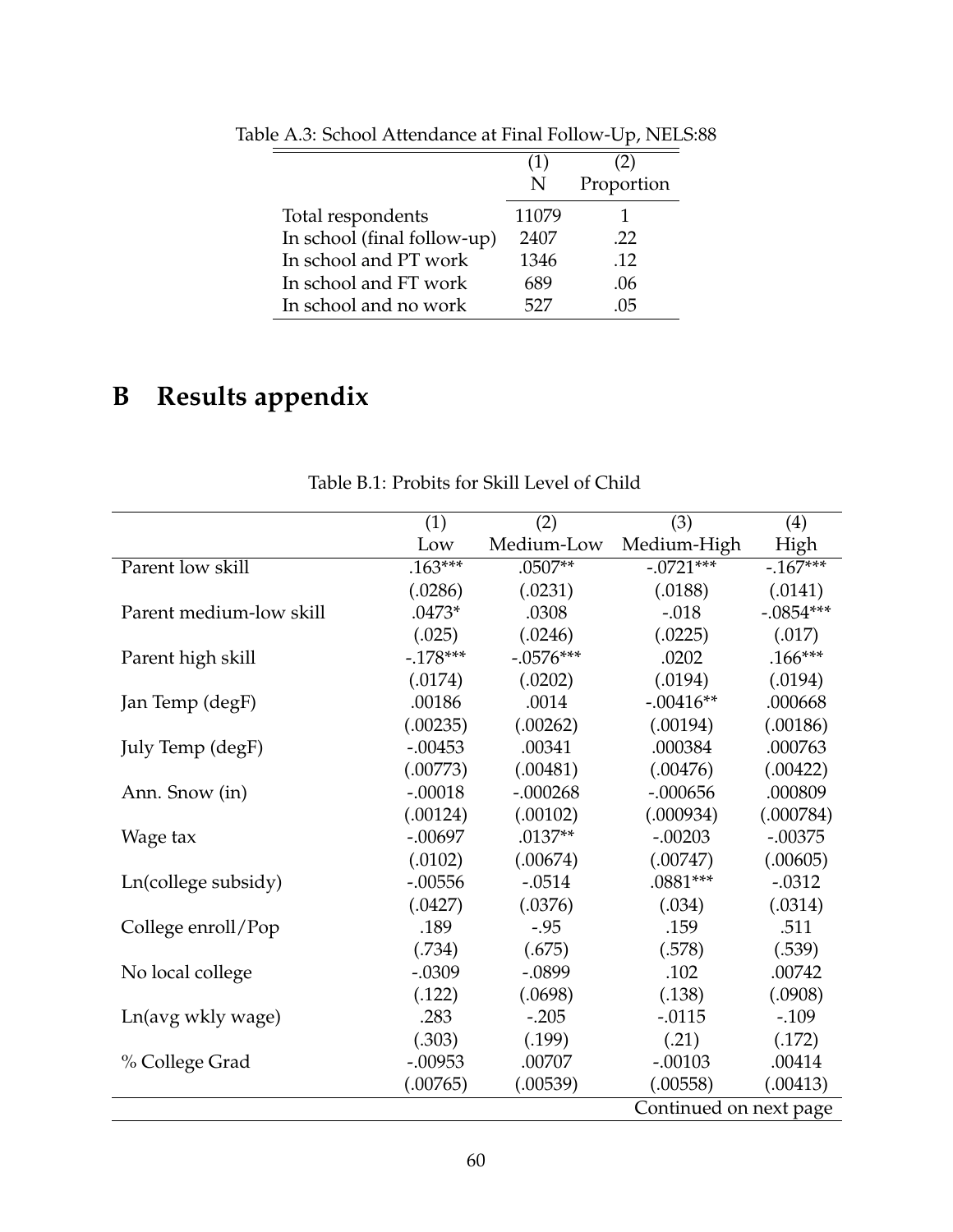|                                    |           | commica nom previous page |                        |             |
|------------------------------------|-----------|---------------------------|------------------------|-------------|
|                                    | Low       | Medium-Low                | Medium-High            | High        |
| % Unemployed                       | $-.00489$ | $-.00815$                 | .000401                | $.0135*$    |
|                                    | (.0128)   | (.0104)                   | (.00988)               | (.00816)    |
| % Manufacturing                    | $-.00151$ | $-.0015$                  | $-.00126$              | .00469**    |
|                                    | (.00371)  | (.00227)                  | (.0024)                | (.0019)     |
| Ln(population)                     | .00386    | .0063                     | .000214                | $-.00683$   |
|                                    | (.0245)   | (.0158)                   | (.0177)                | (.0154)     |
| ParLow $\times$ Jan Temp           | .000657   | $-.0067*$                 | .00464                 | .0024       |
|                                    | (.00333)  | (.00377)                  | (.003)                 | (.00289)    |
| ParLow $\times$ July Temp          | .0126     | $-.000469$                | $-.00528$              | $-0.0142**$ |
|                                    | (.00979)  | (.00755)                  | (.00704)               | (.00694)    |
| $ParLow \times Snow$               | .000717   | $-.000154$                | .000786                | $-.00137$   |
|                                    | (.00191)  | (.0017)                   | (.00151)               | (.00119)    |
| $ParLow \times Tax$                | .0202     | $-.00914$                 | $-.0154$               | $-.00697$   |
|                                    | (.0126)   | (.00934)                  | (.0104)                | (.00945)    |
| $ParLow \times Ln(col subsidy)$    | .0531     | .0455                     | $-.104**$              | $-.0329$    |
|                                    | (.0649)   | (.0555)                   | (.0515)                | (.0482)     |
| ParLow $\times$ Col enroll/Pop.    | $-.501$   | $-478$                    | .836                   | 1.03        |
|                                    | (1.04)    | (.993)                    | (.843)                 | (.76)       |
| ParLow $\times$ No college         | $-.0727$  | .0313                     | .13                    | $-.0321$    |
|                                    | (.172)    | (.133)                    | (.156)                 | (.13)       |
| ParLow $\times$ Log(wkly wage)     | .00925    | $-.214$                   | .0298                  | .276        |
|                                    | (.436)    | (.339)                    | (.317)                 | (.301)      |
| $ParLow \times College grad$       | .00831    | .00421                    | $-.00637$              | $-.0116*$   |
|                                    | (.00951)  | (.00766)                  | (.00747)               | (.00659)    |
| $ParLow \times Unemployed$         | .0123     | .0141                     | $-.0121$               | $-.0253**$  |
|                                    | (.0159)   | (.0143)                   | (.0135)                | (.0113)     |
| $ParLow \times Manuelacture$       | .0024     | $-.00171$                 | .00299                 | $-.00315$   |
|                                    | (.0044)   | (.00336)                  | (.00327)               | (.00314)    |
| ParLow $\times$ Log(pop)           | $-.0264$  | .00443                    | .0222                  | .00124      |
|                                    | (.0363)   | (.0264)                   | (.0271)                | (.0261)     |
| $ParMedLow \times Jan$ Temp        | .00159    | $-.00281$                 | .00396                 | $-.00301$   |
|                                    | (.00337)  | (.00342)                  | (.00288)               | (.00274)    |
| $ParMedLow \times July Temp$       | .00157    | $.0137*$                  | $-.00994$              | $-.00795$   |
|                                    | (.00926)  | (.00798)                  | (.00768)               | (.00647)    |
| $ParMedLow \times Snow$            | $-.00071$ | .00196                    | $-.00143$              | .000529     |
|                                    | (.00159)  | (.00144)                  | (.00134)               | (.00137)    |
| $ParMedLow \times Tax$             | .0167     | $-.0347***$               | .0132                  | .00366      |
|                                    | (.0136)   | (.013)                    | (.0138)                | (.0109)     |
| ParMedLow $\times$ Ln(col subsidy) | $-115*$   | .0959                     | $-.086$                | $.12**$     |
|                                    | (.0604)   | (.0599)                   | (.0561)                | (.049)      |
| $ParMedLow \times Col$ enroll/Pop. | $-.678$   | $2.07**$                  | $-1.27$                | .069        |
|                                    | (1.03)    | (.952)                    | (.91)                  | (.881)      |
|                                    |           |                           | Continued on next page |             |

Table B.1 – continued from previous page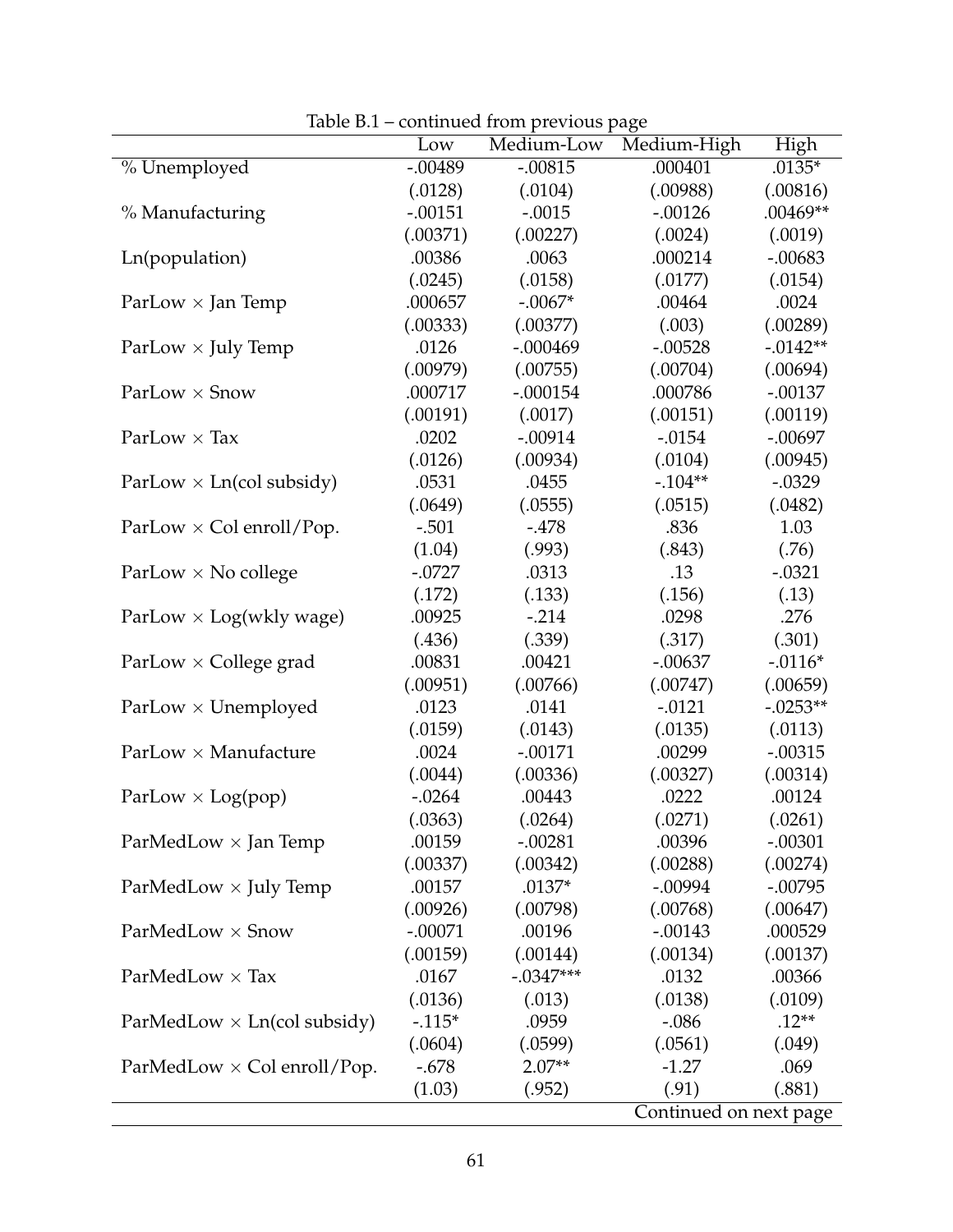|                                                                          | Low       | Medium-Low | Medium-High | High        |
|--------------------------------------------------------------------------|-----------|------------|-------------|-------------|
| ParMedLow $\times$ No college                                            | $-.0227$  | .0138      | $-.0638$    | .0064       |
|                                                                          | (.23)     | (.133)     | (.172)      | (.129)      |
| ParMedLow $\times$ Log(wkly wage)                                        | .0644     | .328       | $-.191$     | $-.225$     |
|                                                                          | (.402)    | (.328)     | (.316)      | (.263)      |
| ParMedLow × College grad                                                 | .00661    | $-.0038$   | .00429      | $-.0107$    |
|                                                                          | (.00982)  | (.00762)   | (.00837)    | (.00689)    |
| $ParMedLow \times Unemployed$                                            | .0345**   | $-.00101$  | .003        | $-.0518***$ |
|                                                                          | (.0171)   | (.0155)    | (.0135)     | (.0116)     |
| ParMedLow × Manufacture                                                  | .00323    | $-.00195$  | .00263      | $-.00402$   |
|                                                                          | (.00458)  | (.00312)   | (.00372)    | (.00298)    |
| ParMedLow $\times$ Log(pop)                                              | $-.00901$ | .0065      | $-.0314$    | $.0441*$    |
|                                                                          | (.0347)   | (.0256)    | (.0278)     | (.0244)     |
| Par $High \times Jan$ Temp                                               | .00258    | $-.00545*$ | $.0057**$   | $-.000976$  |
|                                                                          | (.0032)   | (.00326)   | (.00266)    | (.0024)     |
| Par $High \times July$ Temp                                              | $-.00239$ | $-.00327$  | $-.00843$   | .00858      |
|                                                                          | (.00945)  | (.00681)   | (.00652)    | (.00563)    |
| Par $High \times Snow$                                                   | .0000839  | $-.000671$ | .000797     | $-.000195$  |
|                                                                          | (.00166)  | (.00141)   | (.00122)    | (.00109)    |
| Par $High \times Tax$                                                    | .0184     | $-.0161$   | .00108      | .00172      |
|                                                                          | (.0125)   | (.0107)    | (.01)       | (.00848)    |
| ParHigh $\times$ Ln(col subsidy)                                         | .00445    | .0598      | $-.0841*$   | .0206       |
|                                                                          | (.0568)   | (.0585)    | (.0483)     | (.0443)     |
| ParHigh $\times$ Col enroll/Pop.                                         | .239      | 1.05       | .205        | $-.984$     |
|                                                                          | (.896)    | (.918)     | (.773)      | (.731)      |
| ParHigh $\times$ No college                                              | $-.0037$  | .0454      | .0586       | $-.0856$    |
|                                                                          | (.199)    | (.157)     | (.161)      | (.132)      |
| ParHigh $\times$ Log(wkly wage)                                          | $-466$    | .205       | $-.209$     | .349        |
|                                                                          | (.376)    | (.317)     | (.297)      | (.242)      |
| Par $High \times College$ grad                                           | .00765    | $-.00958$  | $-.00636$   | .0038       |
|                                                                          | (.00916)  | (.009)     | (.00725)    | (.00611)    |
| Par $High \times Unemployed$                                             | .0000114  | .00248     | .00265      | $-.0107$    |
|                                                                          | (.0161)   | (.0151)    | (.0138)     | (.0117)     |
| Par $High \times$ Manufacture                                            | .00323    | $-.000951$ | $-.00261$   | $-.000435$  |
|                                                                          | (.00445)  | (.00392)   | (.00322)    | (.00284)    |
| ParHigh $\times$ Log(pop)                                                | .00218    | $-.00222$  | $.0485*$    | $-.0367*$   |
|                                                                          | (.0307)   | (.0254)    | (.0256)     | (.0216)     |
| Observations                                                             | 11079     | 11079      | 11079       | 11079       |
| Pseudo $R^2$                                                             | 0.0953    | 0.0330     | 0.0237      | 0.103       |
| ***p<0.01 **p<0.05 *p<0.1. Dependent variable equals one if respondent's |           |            |             |             |
| skill is column heading skill level. Marginal effects reported. Sample   |           |            |             |             |
| weights used.                                                            |           |            |             |             |

Table B.1 – continued from previous page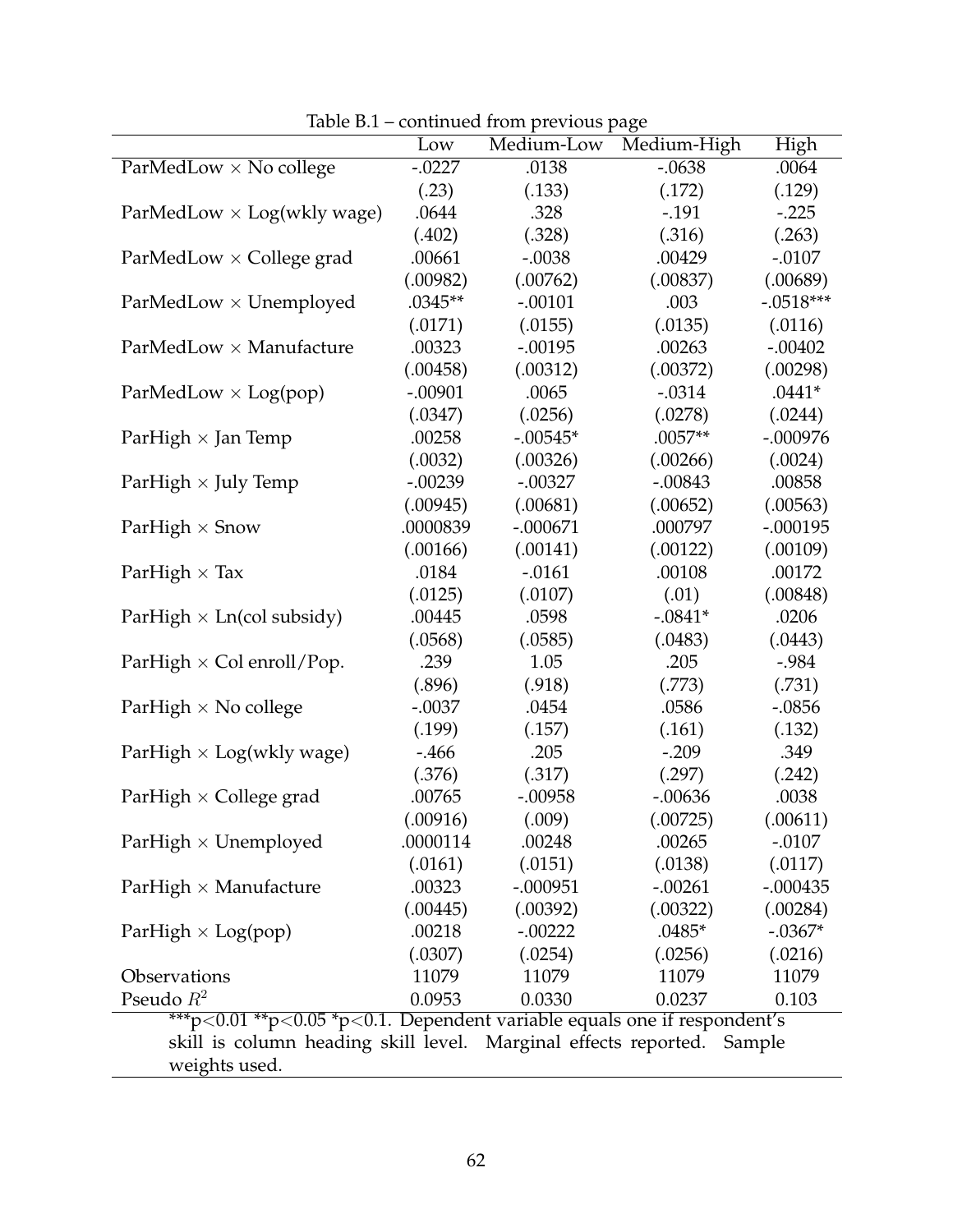|                                                    | (1)            | $\overline{(2)}$ | (3)                   |
|----------------------------------------------------|----------------|------------------|-----------------------|
| <b>VARIABLES</b>                                   | No interaction | Home $\times$    | Rural Origin $\times$ |
| $\ln(\overline{W})$                                | .667           |                  |                       |
|                                                    | (.959)         |                  |                       |
| Home                                               | 13.9***        |                  |                       |
|                                                    | (4.85)         |                  |                       |
| South                                              | $.816***$      | $-.733$          | .191                  |
|                                                    | (.296)         | (.533)           | (.468)                |
| Midwest                                            | $1.29***$      | $-1.87***$       | $-.0362$              |
|                                                    | (.327)         | (.554)           | (.401)                |
| West                                               | $1.14*$        | $-2.58***$       | .613                  |
|                                                    | (.619)         | (.533)           | (.734)                |
| Ocean coast                                        | $-.52*$        | $-147$           | .0799                 |
|                                                    | (.276)         | (.398)           | (.488)                |
| Small town                                         | $-.408$        | .671             | $-.592$               |
|                                                    | (.894)         | (1.25)           | (1.49)                |
| Small urban                                        | .0524          | $-469$           | $-478$                |
|                                                    | (.69)          | (.828)           | (1.1)                 |
| Large urban                                        | $-.307$        | .67              | $-.329$               |
|                                                    | (.544)         | (.755)           | (.941)                |
| Small metro                                        | $-.0498$       | $-.0383$         | $-461$                |
|                                                    | (.572)         | (.64)            | (.873)                |
| Medium metro                                       | .33            | $-.31$           | .0602                 |
|                                                    | (.325)         | (.408)           | (.673)                |
| Jan temp                                           | $.06***$       | $-.0656***$      | $-.0578**$            |
|                                                    | (.0169)        | (.0241)          | (.028)                |
| July temp                                          | $-.0297$       | $-.0646$         | $.134***$             |
|                                                    | (.0269)        | (.0415)          | (.0471)               |
| Ann. Snow                                          | $-.00152$      | $-.0275***$      | $.0182*$              |
|                                                    | (.00779)       | (.00887)         | (.0101)               |
| Wage tax                                           | $-.0399$       | .124             | .0457                 |
|                                                    | (.0487)        | (.0783)          | (.0718)               |
| Ln(college subsidy)                                | $-.81***$      | .395             | $.636*$               |
|                                                    | (.305)         | (.43)            | (.362)                |
| College enroll/Pop                                 | $2.17*$        | $-1.22$          | $-7.47*$              |
|                                                    | (1.13)         | (4.53)           | (4.22)                |
| No college                                         | 1.42           | $-.792$          | $-2.78**$             |
|                                                    | (1.08)         | (.875)           | (1.22)                |
| % BA                                               | .01            | $-.0635**$       | .00154                |
|                                                    | (.0143)        | (.0277)          | (.0248)               |
| % Manufacturing                                    | .0134          | $-0.016$         | $-.0167$              |
|                                                    | (.0139)        | (.0206)          | (.0253)               |
| Ln(population)                                     | $.816***$      | $-.278$          | $-.315$               |
|                                                    | (.174)         | (.201)           | (.219)                |
| Distance                                           | $-.0025***$    |                  |                       |
|                                                    | (.000311)      |                  |                       |
| Distance <sup>2</sup>                              | 2.77e-07***    |                  |                       |
|                                                    | $(4.40e-08)$   |                  |                       |
| BY CZ Col enroll/Pop $\times$ Dest. Ln(pop)        | .35            |                  |                       |
|                                                    | (1.32)         |                  |                       |
| BY CZ Col enroll/Pop $\times$ Dest. Ln(col enroll) | $-4.97$        |                  |                       |
|                                                    | (37.9)         |                  |                       |
| Observations                                       | 2515           |                  |                       |

Table B.2: Destination CZ Choice Logit, Low Skilled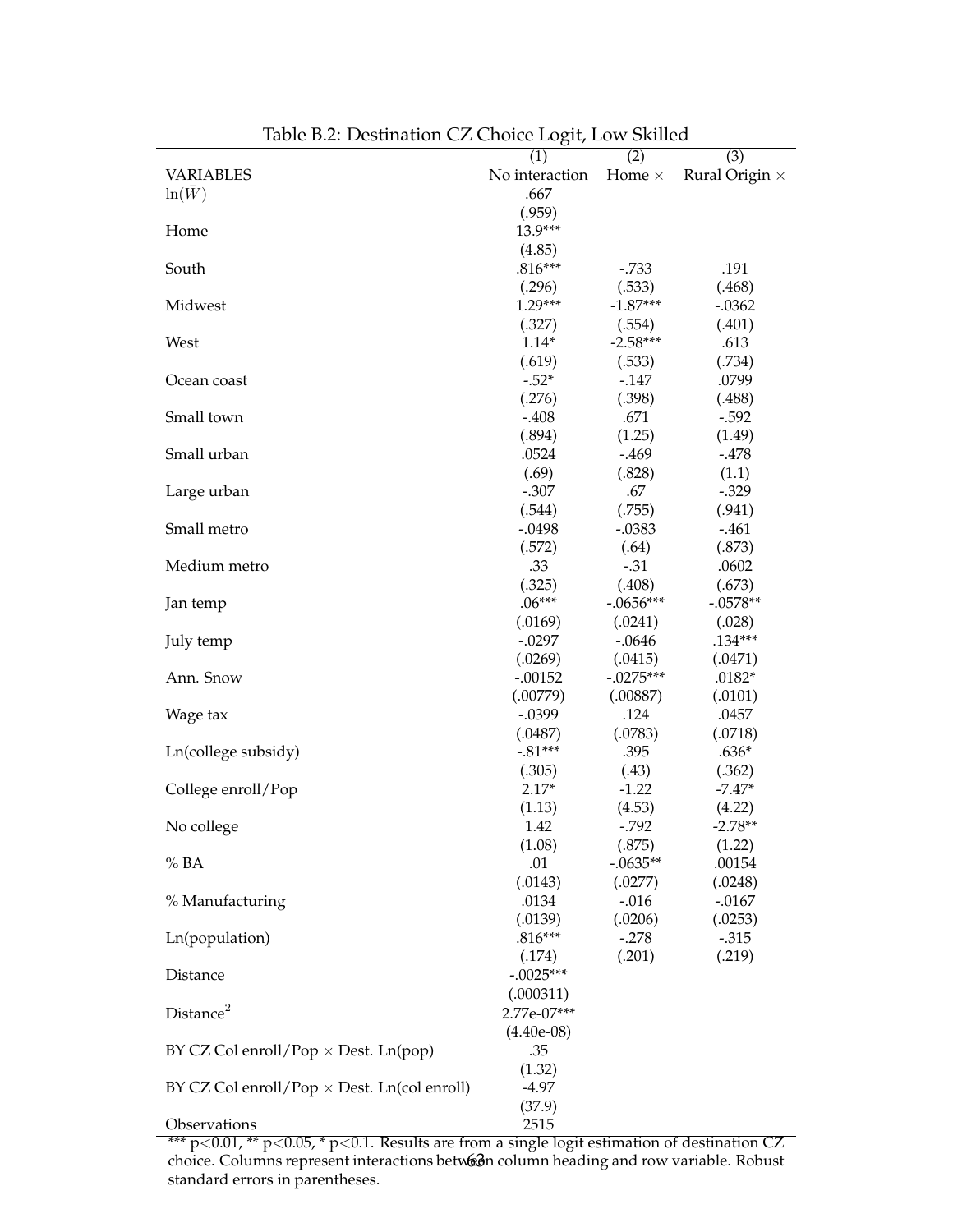|                                                    | $\bm{\mathsf{\circ}}$<br>(1) | $\overline{(2)}$ | (3)                   |
|----------------------------------------------------|------------------------------|------------------|-----------------------|
| <b>VARIABLES</b>                                   | No interaction               | Home $\times$    | Rural Origin $\times$ |
| $ln(\overline{W})$                                 | $-.94$                       |                  |                       |
|                                                    | (.858)                       |                  |                       |
| Home                                               | $7.69**$                     |                  |                       |
|                                                    | (3.69)                       |                  |                       |
| South                                              | .198                         | $-.213$          | .763                  |
|                                                    | (.303)                       | (.433)           | (.477)                |
| Midwest                                            | .0297                        | $-.403$          | .48                   |
|                                                    | (.276)                       | (.329)           | (.496)                |
| West                                               | $1.3**$                      | $-1.53***$       | .653                  |
|                                                    | (.628)                       | (.447)           | (.798)                |
| Ocean coast                                        | .347                         | $-455$           | $-.0186$              |
|                                                    | (.29)                        | (.397)           | (.43)                 |
| Small town                                         | $-769$                       | 1.04             | $-.679$               |
|                                                    | (.857)                       | (1.45)           | (1.46)                |
| Small urban                                        | $-.111$                      | $-.817$          | .375                  |
|                                                    | (.499)                       | (.937)           | (.704)                |
| Large urban                                        | .312                         | $-.125$          | $-.325$               |
|                                                    | (.517)                       | (.712)           | (.763)                |
| Small metro                                        | .0629                        | $-.0499$         | .0256                 |
|                                                    | (.364)                       | (.552)           | (.584)                |
| Medium metro                                       | .267                         | $-.104$          | .45                   |
|                                                    | (.294)                       | (.415)           | (.544)                |
| Jan temp                                           | $-.00158$                    | $-0.0122$        | $-.0453$              |
|                                                    | (.0149)                      | (.0201)          | (.0301)               |
| July temp                                          | .0284                        | $-.0113$         | .0289                 |
|                                                    | (.0246)                      | (.0427)          | (.0632)               |
| Ann. Snow                                          | $.00764*$                    | $-.0217**$       | $-.0031$              |
|                                                    | (.00445)                     | (.00942)         | (.00817)              |
| Wage tax                                           | $-.0816**$                   | $.132**$         | .0501                 |
|                                                    | (.0403)                      | (.0663)          | (.0524)               |
| Ln(college subsidy)                                | .232                         | $-.471$          | $-.323$               |
|                                                    | (.165)                       | (.345)           | (.309)                |
| College enroll/Pop                                 | $2.32**$                     | 1.47             | $-.509$               |
|                                                    | (.967)                       | (3.9)            | (2)                   |
| No college                                         | .15                          | .343             | $-.258$               |
|                                                    | (.657)                       | (.941)           | (.979)                |
| % BA                                               | $.0276*$                     | $-.0013$         | $-.0071$              |
|                                                    | (.0144)                      | (.0254)          | (.0256)               |
| % Manufacturing                                    | $-0.0129$                    | $.0529***$       | .0271                 |
|                                                    | (.0134)                      | (.0195)          | (.0192)               |
| Ln(population)                                     | .909***                      | $-.53***$        | $-.219$               |
|                                                    | (.12)                        | (.175)           | (.194)                |
| Distance                                           | $-.00236***$                 |                  |                       |
|                                                    | (.000268)                    |                  |                       |
| Distance <sup>2</sup>                              | 2.69e-07***                  |                  |                       |
|                                                    | $(3.29e-08)$                 |                  |                       |
| BY CZ Col enroll/Pop $\times$ Dest. Ln(pop)        | 1.44                         |                  |                       |
|                                                    | (1.26)                       |                  |                       |
| BY CZ Col enroll/Pop $\times$ Dest. Ln(col enroll) | $-23.1$                      |                  |                       |
|                                                    | (31.5)                       |                  |                       |
| Observations                                       | 2724                         |                  |                       |

Table B.3: Destination CZ Choice Logit, Medium-Low Skilled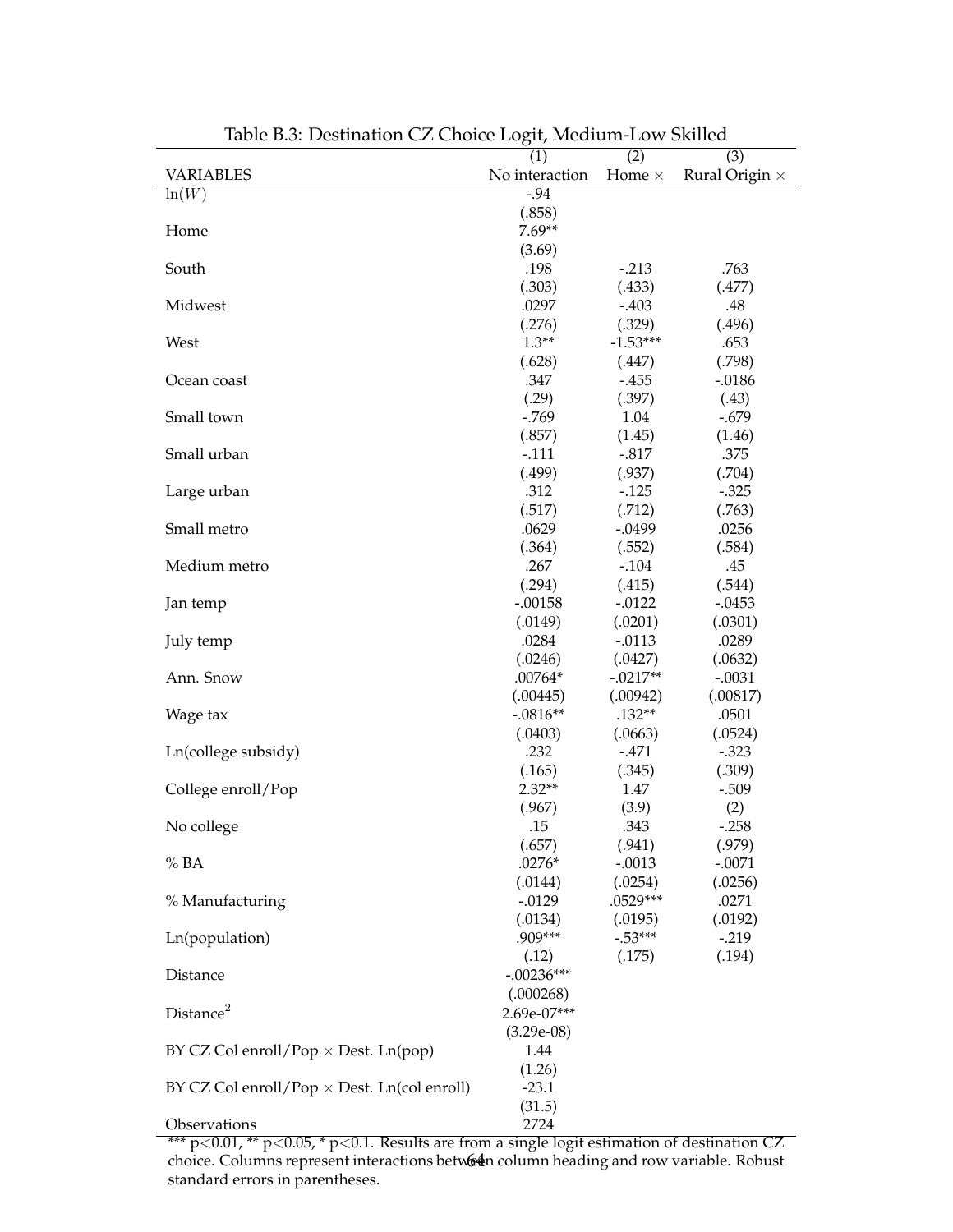|                                                    | $\bm{\mathsf{\circ}}$<br>(1) | $\circ$<br>(2)    | (3)                |
|----------------------------------------------------|------------------------------|-------------------|--------------------|
| <b>VARIABLES</b>                                   | No interaction               | Home $\times$     | Rural Origin ×     |
| $ln(\overline{W})$                                 | $-1.04$                      |                   |                    |
|                                                    | (.716)                       |                   |                    |
| Home                                               | $11.7***$                    |                   |                    |
|                                                    | (3.95)                       |                   |                    |
| South                                              | .561***                      | $-0.136$          | $1*$               |
|                                                    | (.201)                       | (.425)            | (.574)             |
| Midwest                                            | $.374*$                      | $-.298$           | .75                |
|                                                    | (.2)                         | (.304)            | (.547)             |
| West                                               | 1.93***                      | $-1.3***$         | $-.103$            |
|                                                    | (.335)                       | (.399)            | (.696)             |
| Ocean coast                                        | $-.113$                      | $-.00449$         | .214               |
|                                                    | (.246)                       | (.292)            | (.413)             |
| Small town                                         | 1.47                         | 1.5               | $-2.11$            |
|                                                    | (.964)                       | (1.24)            | (1.37)             |
| Small urban                                        | .0815                        | $-.208$           | .321               |
|                                                    | (.492)                       | (.828)            | (.867)             |
| Large urban                                        | $-.025$                      | .246              | .628               |
|                                                    | (.409)                       | (.815)            | (.782)             |
| Small metro                                        | .0875                        | $-.357$           | 1.2                |
|                                                    | (.328)                       | (.417)            | (.779)             |
| Medium metro                                       | .085                         | .149              | .0273              |
|                                                    | (.217)                       | (.292)            | (.416)             |
|                                                    | $-.00924$                    | $-.00501$         | $-.00363$          |
| Jan temp                                           | (.0114)                      | (.0192)           | (.0207)            |
|                                                    | .0275                        | $-.00974$         | $-.0392$           |
| July temp                                          | (.0215)                      |                   |                    |
|                                                    |                              | (.037)            | (.035)             |
| Ann. Snow                                          | $-.00244$                    | .00167            | $-.00257$          |
|                                                    | (.00462)<br>$-.0839**$       | (.00633)<br>.0379 | (.00753)<br>.00879 |
| Wage tax                                           |                              |                   |                    |
|                                                    | (.0383)<br>$.424**$          | (.0674)           | (.0788)            |
| Ln(college subsidy)                                |                              | $-.184$           | $-1.26***$         |
|                                                    | (.205)<br>$-4.28*$           | (.372)            | (.373)             |
| College enroll/Pop                                 |                              | 7.64              | $\cdot$ .2         |
|                                                    | (2.38)                       | (5.7)             | (5.15)             |
| No college                                         | $-1.8**$                     | $-2.47***$        | 2.75***            |
|                                                    | (.816)                       | (.839)            | (.954)             |
| % BA                                               | .0558***                     | $-.0904***$       | $-.0258$           |
|                                                    | (.0124)                      | (.0253)           | (.023)             |
| % Manufacturing                                    | $-.0112$                     | $.0445**$         | $-.0236$           |
|                                                    | (.0117)                      | (.0175)           | (.0194)            |
| Ln(population)                                     | .921***                      | $-.465***$        | .0763              |
|                                                    | (.103)                       | (.169)            | (.175)             |
| Distance                                           | $-.00254***$                 |                   |                    |
|                                                    | (.00019)                     |                   |                    |
| Distance <sup>2</sup>                              | 2.96e-07***                  |                   |                    |
|                                                    | $(2.19e-08)$                 |                   |                    |
| BY CZ Col enroll/Pop $\times$ Dest. Ln(pop)        | 1.44                         |                   |                    |
|                                                    | (1.16)                       |                   |                    |
| BY CZ Col enroll/Pop $\times$ Dest. Ln(col enroll) | $-27.8$                      |                   |                    |
|                                                    | (54.1)                       |                   |                    |
| Observations                                       | 2771                         |                   |                    |

Table B.4: Destination CZ Choice Logit, Medium-High Skilled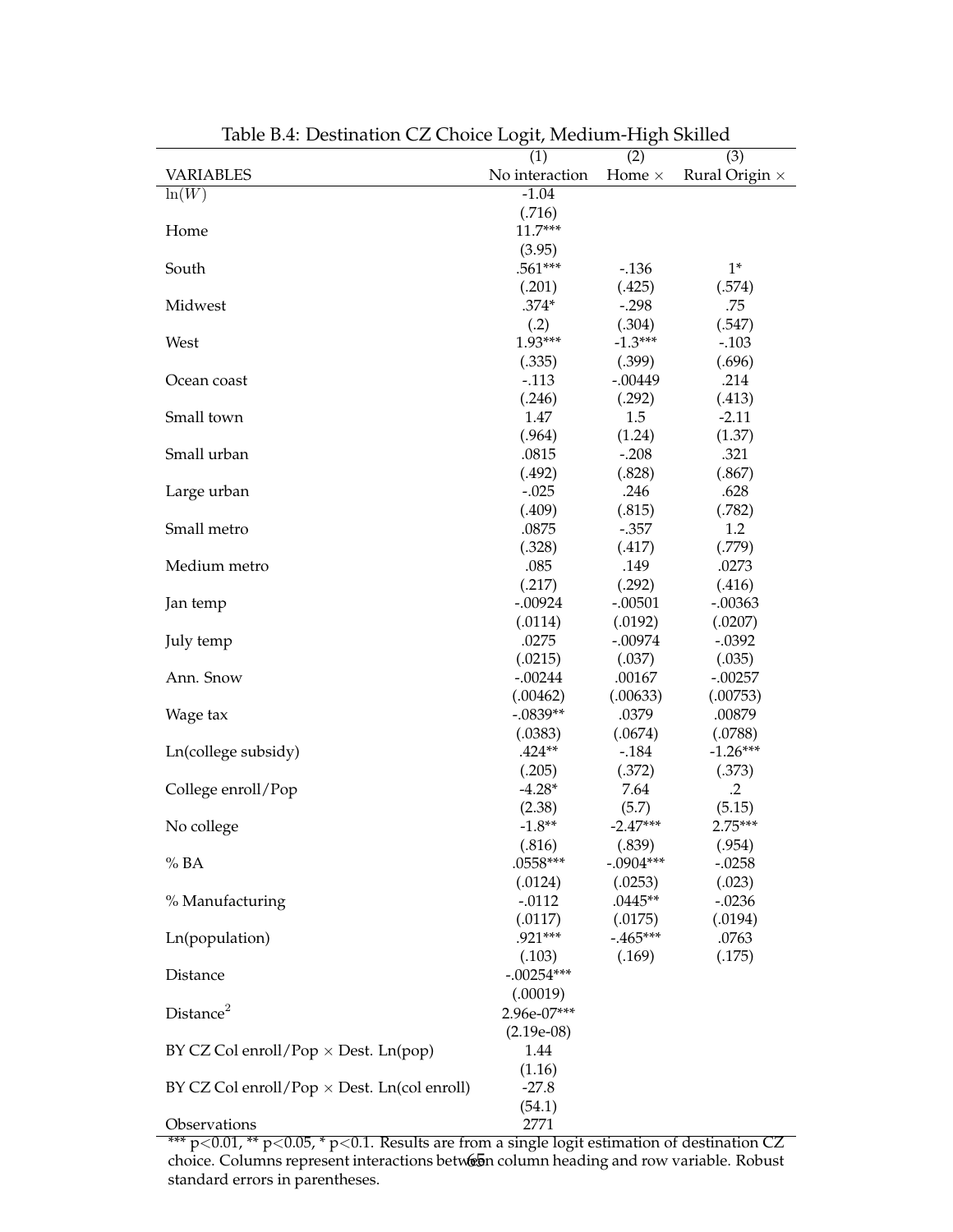|                                                    | $\circ$<br>(1)           | $\bm{\mathsf{\circ}}$<br>(2) | $\overline{(3)}$      |
|----------------------------------------------------|--------------------------|------------------------------|-----------------------|
| <b>VARIABLES</b>                                   | No interaction           | Home $\times$                | Rural Origin $\times$ |
| $ln(\overline{W})$                                 | $-0.659$                 |                              |                       |
|                                                    | (.486)                   |                              |                       |
| Home                                               | $7.15**$                 |                              |                       |
|                                                    | (3.33)                   |                              |                       |
| South                                              | $.403*$                  | $-.402$                      | $-.282$               |
|                                                    | (.223)                   | (.391)                       | (.432)                |
| Midwest                                            | .238                     | $-.516*$                     | .00436                |
|                                                    | (.182)                   | (.29)                        | (.38)                 |
| West                                               | $1.44***$                | $-1.2***$                    | $-.378$               |
|                                                    | (.268)                   | (.351)                       | (.511)                |
| Ocean coast                                        | .0838                    | $-.706***$                   | $-.506$               |
|                                                    | (.167)                   | (.256)                       | (.308)                |
| Small town                                         | $-1.11$                  | $-.797$                      | $2.03*$               |
|                                                    | (.852)                   | (.92)                        | (1.1)                 |
| Small urban                                        | $-406$                   | $\cdot$ 1                    | .471                  |
|                                                    | (.585)                   | (.505)                       | (.745)                |
| Large urban                                        | $-.303$                  | $-.506$                      | .859                  |
|                                                    | (.323)                   | (.523)                       | (.555)                |
| Small metro                                        | $-.635***$               | .439                         | .649                  |
|                                                    | (.234)                   | (.355)                       | (.414)                |
| Medium metro                                       | $-.0974$                 | $-.0509$                     | .426                  |
|                                                    | (.173)                   | (.259)                       | (.283)                |
| Jan temp                                           | $-.000947$               | .0000477                     | $-.0235*$             |
|                                                    | (.00849)                 | (.0159)                      | (.0139)               |
| July temp                                          | .0137                    | $-.00846$                    | .023                  |
|                                                    | (.0198)                  | (.0258)                      | (.0295)               |
| Ann. Snow                                          | $-.00353$                | $-.00807$                    | .00791                |
|                                                    | (.00374)                 | (.0059)                      | (.00611)              |
| Wage tax                                           | $-.0647**$               | .139***                      | $-.0151$              |
|                                                    | (.0294)                  | (.0514)                      | (.0519)               |
| Ln(college subsidy)                                | .389**                   | $-.72***$                    | .231                  |
|                                                    | (.175)                   | (.255)                       | (.237)                |
| College enroll/Pop                                 | .76                      | 2.21                         | $-1.62$               |
|                                                    | (.776)                   | (3.34)                       | (2.34)                |
| No college                                         | .091                     | .94                          | $-.262$               |
|                                                    | (.623)                   | (.752)                       | (.797)                |
| % BA                                               | $.0745***$               | $-.0866***$                  | $-.0421**$            |
|                                                    | (.0123)                  | (.0168)                      | (.0181)               |
| % Manufacturing                                    | .0107                    | .0143                        | $-.00692$             |
|                                                    | (.0104)                  | (.0158)                      | (.0142)               |
| Ln(population)                                     | $.828***$                | $-.399***$                   | .15                   |
|                                                    | (.0783)                  | (.11)                        | (.141)                |
| Distance                                           | $-.00224***$             |                              |                       |
|                                                    | (.000152)                |                              |                       |
| Distance <sup>2</sup>                              | 2.70e-07***              |                              |                       |
|                                                    |                          |                              |                       |
| BY CZ Col enroll/Pop $\times$ Dest. Ln(pop)        | $(1.84e-0.8)$<br>$-.283$ |                              |                       |
|                                                    | (.749)                   |                              |                       |
| BY CZ Col enroll/Pop $\times$ Dest. Ln(col enroll) | $-13.4$                  |                              |                       |
|                                                    | (30.1)                   |                              |                       |
| Observations                                       | 3069                     |                              |                       |
|                                                    |                          |                              |                       |

Table B.5: Destination CZ Choice Logit, High Skilled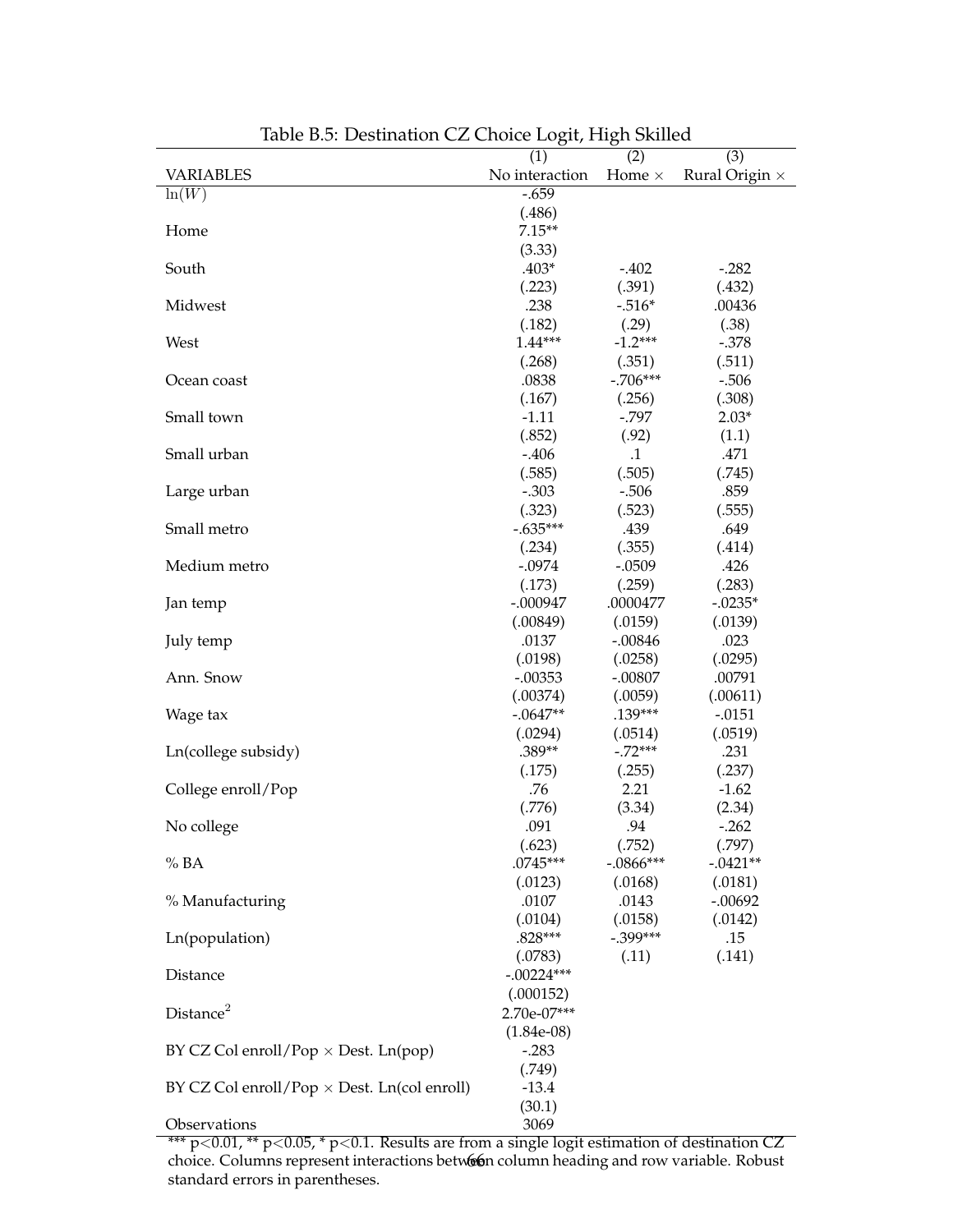| Table B.6: Parameter Estimates for States, Census |                          |          |                      |            |                      |  |  |  |
|---------------------------------------------------|--------------------------|----------|----------------------|------------|----------------------|--|--|--|
|                                                   | (1)<br>(2)<br>(3)<br>(4) |          |                      | (5)        |                      |  |  |  |
| <b>State</b>                                      | $S_{jt-1}$               | $K_{jt}$ | $K_{jt}\Lambda_{jt}$ | $S_{jt}$   | $\Lambda_{jt}M_{jt}$ |  |  |  |
| Alabama                                           | .7                       | .68      | .52                  | .67        | .99                  |  |  |  |
| Alaska                                            | 1.68                     | .81      | .45                  | .79        | .98                  |  |  |  |
| Arizona                                           | 1.18                     | .74      | .54                  | 1.09       | 1.47                 |  |  |  |
| Arkansas                                          | .65                      | .59      | .45                  | .55        | .93                  |  |  |  |
| California                                        | 1.39                     | 1.01     | .99                  | 1.33       | 1.31                 |  |  |  |
| Colorado                                          | 1.5                      | 1.11     | .92                  | 1.53       | 1.37                 |  |  |  |
| Connecticut                                       | 1.39                     | 1.41     | 1.02                 | 1.45       | 1.03                 |  |  |  |
| Delaware                                          | .93                      | 1.03     | .63                  | .98        | .95                  |  |  |  |
| District of Columbia                              | .71                      | 1.31     | .39                  | 1.53       | 1.17                 |  |  |  |
| Florida                                           | .88                      | .74      | .55                  | .88        | 1.19                 |  |  |  |
| Georgia                                           | .71                      | .64      | $.5\,$               | .9         | 1.39                 |  |  |  |
| Hawaii                                            | 1.47                     | 1.06     | .72                  | .92        | .87                  |  |  |  |
| Idaho                                             | 1.22                     | .98      | .69                  | .85        | .87                  |  |  |  |
| Illinois                                          | 1.03                     | 1.24     | 1.06                 | 1.28       | 1.04                 |  |  |  |
| Indiana                                           | .79                      | .87      | .63                  | .75        | .87                  |  |  |  |
| Iowa                                              | .98                      | 1.25     | .77                  | .86        | .69                  |  |  |  |
| Kansas                                            | 1.17                     | 1.13     | .85                  | 1.1        | .97                  |  |  |  |
| Kentucky                                          | .71                      | .71      | .52                  | .64        | 9.                   |  |  |  |
| Louisiana                                         | .83                      | .64      | .45                  | .56        | .87                  |  |  |  |
| Maine                                             | .84                      | .83      | $.5\,$               | .74        | .89                  |  |  |  |
| Maryland                                          | 1.05                     | .96      | .69                  | 1.18       | 1.23                 |  |  |  |
| Massachusetts                                     | 1.23                     | 1.63     | 1.37                 | 1.76       | 1.08                 |  |  |  |
| Michigan                                          | $\mathbf{1}$             | 1.08     | .85                  | .92        | .85                  |  |  |  |
| Minnesota                                         | 1.25                     | 1.4      | 1.13                 | 1.36       | .98                  |  |  |  |
| Mississippi                                       | .61                      | .53      | .39                  | .49        | .92                  |  |  |  |
| Missouri                                          | .85                      | .97      | .7                   | .85        | .88                  |  |  |  |
| Montana                                           | 1.16                     | 1.14     | .68                  | .72        | .64                  |  |  |  |
| Nebraska                                          | 1.12                     | 1.32     | $\mathbf{1}$         | 1.05       | $\boldsymbol{.8}$    |  |  |  |
| Nevada                                            | .81                      | .78      | .55                  | .7         | 9.                   |  |  |  |
| New Hampshire                                     | 1.18                     | .99      | .69                  | 1.18       | 1.19                 |  |  |  |
| New Jersey                                        | 1.18                     | 1.44     | 1.14                 | 1.47       | 1.02                 |  |  |  |
| New Mexico                                        | 1.06                     | .73      | .42                  | .74        | 1.02                 |  |  |  |
| New York                                          | 1.13                     | 1.46     | 1.12                 | 1.27       | $.87\,$              |  |  |  |
|                                                   |                          |          |                      |            | 1.24                 |  |  |  |
| North Carolina                                    | .6                       | .65      | .51<br>79            | .81<br>.85 |                      |  |  |  |
| North Dakota                                      | 1.13                     | 1.33     |                      |            | .64                  |  |  |  |
| Ohio                                              | .91                      | .99      | .73                  | .85        | .86                  |  |  |  |
| Oklahoma                                          | .99                      | .96      | .64                  | .71        | .74                  |  |  |  |
| Oregon                                            | 1.25                     | .91      | .73                  | .96        | 1.05                 |  |  |  |
| Pennsylvania                                      | .86                      | 1.09     | .74                  | $.87$      | $.8\,$               |  |  |  |
| Rhode Island                                      | .96                      | 1.27     | .88                  | 1.12       | .89                  |  |  |  |
| South Carolina                                    | .56                      | .55      | .38                  | .61        | 1.11                 |  |  |  |
| South Dakota                                      | 1.15                     | 1.14     | .7                   | .78        | .68                  |  |  |  |
| Tennessee                                         | .69                      | .71      | .52                  | .7         | 1                    |  |  |  |
| Texas                                             | $\mathbf{1}$             | .73      | .65                  | .95        | 1.31                 |  |  |  |
| Utah                                              | 1.52                     | 1.3      | 1.08                 | 1.28       | .99                  |  |  |  |
| Vermont                                           | 1.13                     | .82      | .47                  | .92        | 1.12                 |  |  |  |
| Virginia                                          | .95                      | .79      | .53                  | 1.15       | 1.47                 |  |  |  |
| Washington                                        | 1.38                     | 1.08     | .95                  | 1.21       | 1.12                 |  |  |  |
| West Virginia                                     | 9.                       | .77      | .51                  | .57        | .74                  |  |  |  |
| Wisconsin                                         | .97                      | 1.18     | .85                  | .92        | .78                  |  |  |  |
| Wyoming                                           | 1.31                     | .99      | .51                  | .67        | .68                  |  |  |  |

Table B.6: Parameter Estimates for States, Census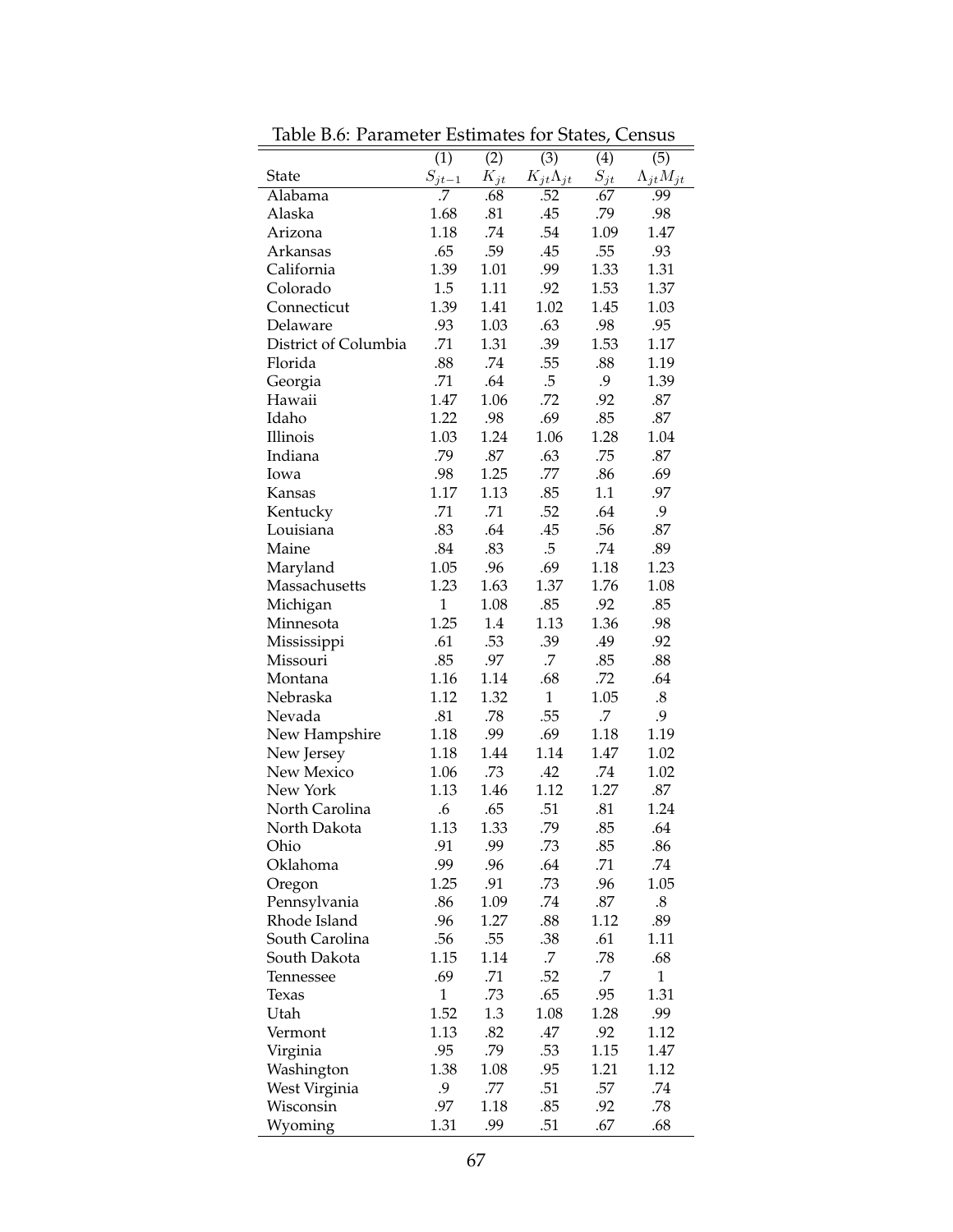# **C Model estimation with the NELS:88 and states as locations**

Model estimation with states as locations is an aggregation of the method applied to CZs. The model estimation described above yields estimates for each CZ of the high- and lowskilled populations of a first generation as adults, a second generation as children, those children who stayed in their origins, and the second generation as adults. I sum each of these populations within states to get state populations of high- and low-skilled people.<sup>15</sup> I then take ratios to calculate  $S_{jt-1}$ ,  $K_{jt}$ ,  $K_{jt}\Lambda_{jt}$ , and  $S_{jt}$  for each state j. I calculate  $\Lambda_{jt}$  =  $(K_{jt}\Lambda_{jt})/K_{jt}$  and  $M_{jt} = S_{jt-1}/(K_{jt}\Lambda_{jt})$ .

Tables C.1 and C.2 show the resulting estimates. Table C.1 displays summary statistics of model estimates describing the distribution of skills across states. These estimates are similar to those from the Census accounting exercise (Table 2). One difference is that the increase in skewness from child to adult skill distributions comes both through differential native retention and in-migration with the NELS:88, rather than just the former in the Census. The skewness of  $\Lambda_{jt}$  is negative with the Census but positive in the model estimation. The ranges of  $\Lambda_{jt}$  and  $M_{jt}$  are similar between the two methods, except that the maximum  $M_{jt}$  from the NELS:88 method is substantially higher than the maximum from the Census.

Table C.2 lists correlations between model components that are comparable to those in Table 3 from the Census accounting exercise. There are some differences, but they seem less notable than the similarities. The largest difference is that the correlation between  $M_{jt}$ and  $K_{jt}/S_{jt-1}$  changes sign. The main correlations of interest are similar between the two tables. In particular, the correlation between parent skills  $(S_{jt-1})$  and skill gains through intergenerational transmission  $K_{jt}/S_{jt-1}$  is negative and very similar in both specifications. Also, the correlation between  $S_{jt-1}$  and skill gains through migration ( $\Lambda_{jt}M_{jt}$ ) is

 $15$ For CZs crossing state lines, I assign their populations to the state with the higher share of CZ population.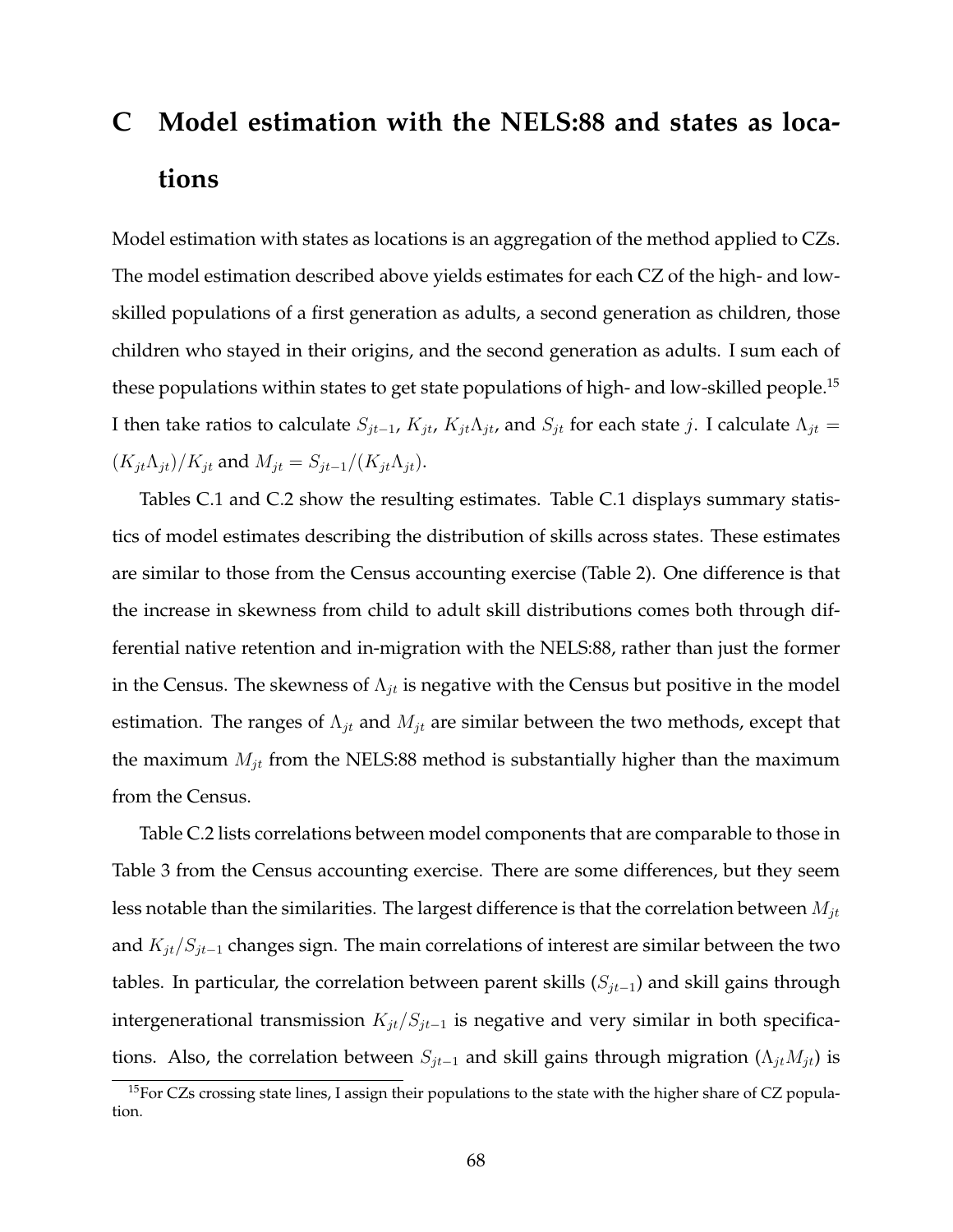close to zero. These two correlations reflect the persistence findings in Figure 2 and Figure 3, respectively.

In general, model estimation with the NELS:88 induces more variability in estimates of the geographic mobility of skills than is present in the Census accounting exercise. This is perhaps to be expected, since there is an extra layer of estimation from the model, relative to the Census method, and the underlying sample for measuring migration and intergenerational transmission is smaller than the Census sample. However, the NELS:88 approach has enough precision to replicate findings in the Census and add to the understanding of the geographic distribution of human capital.